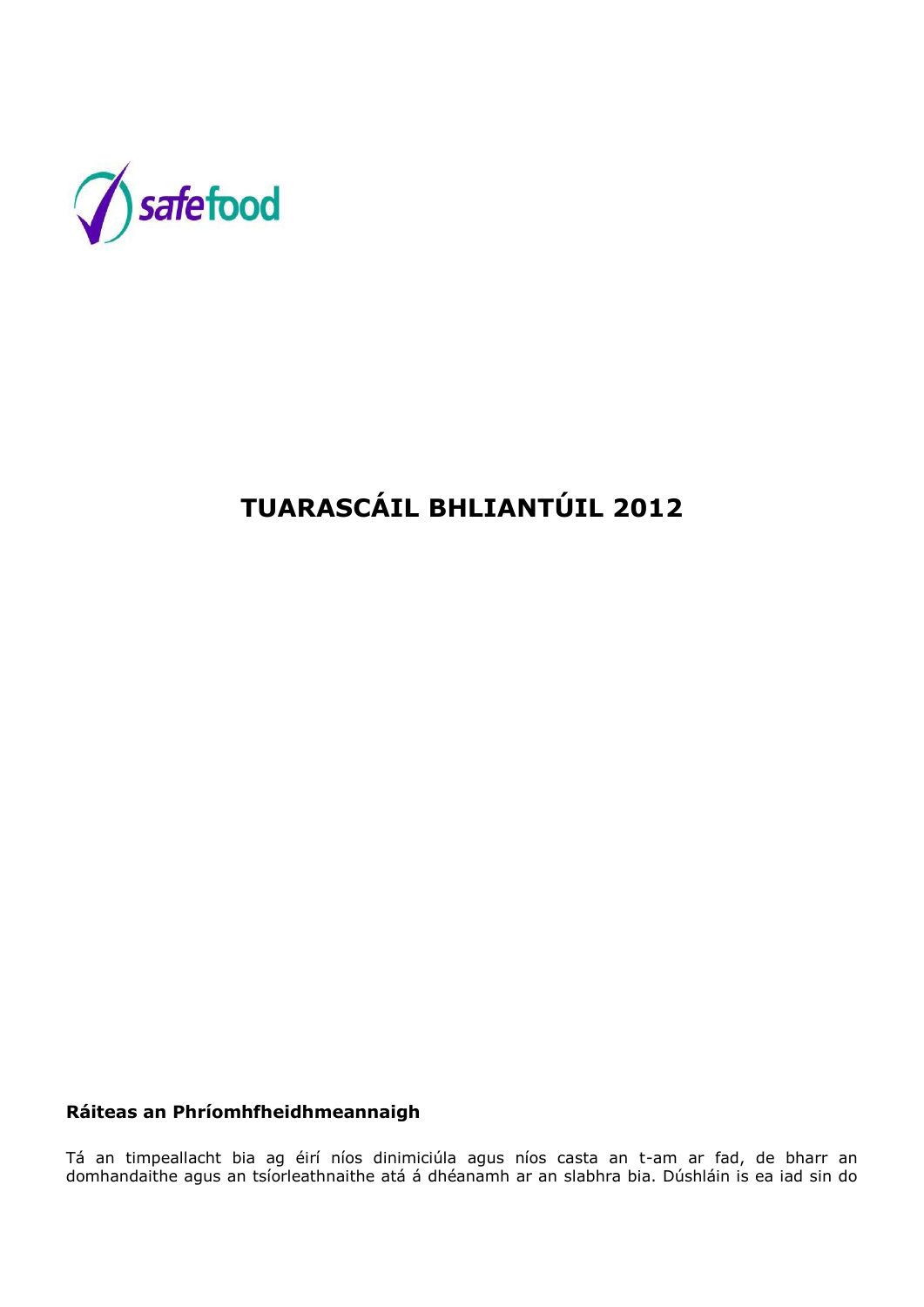

#### **Cuntais don Bhliain dar críoch an 31 Nollaig 2012**

rialaitheoirí agus do ghairmithe sláinte agus dóibh siúd a sholáthraíonn bia, cibé mar tháirgeoirí, déantóirí, dáileoirí, miondíoltóirí nó lónadóirí. Cuireann na meáin spéis i ngach aon ghné den bhia agus de thimpeallacht an bhia. Dúshlán eile is ea é tomhaltóirí a choimeád ar an eolas agus muinín a chothú iontu as an soláthar bia, i bhfianaise tionscal an agraibhia a bheith chomh tábhachtach sin do gheilleagar an oileáin. Lena chois sin, tá an fás atá ag teacht ar mhurtall ar cheann de na fadhbanna sláinte phoiblí is mó sa domhan forbartha.

Leanamar sa bhliain 2012 dár n-acmhainní a dhíriú ar na fadhbanna sin i bhfeachtais ilmheáin dírithe ar thomhaltóirí, sna meáin shóisialta agus in áiteanna eile, le tacaíocht ó fhianaise ó na cláir thaighde eolaíochta is fearr dá bhfuil ann móide ár gcuid taighde féin.

Cuid ríthábhachtach dár gcuid oibre is ea dul i mbun comhpháirtíochta le gníomhaireachtaí agus eagraíochtaí eile. Déanaimid ár gcuid oibre, ar mhaithe le sábháilteacht bia, dea-nósanna itheacháin, tionscnaimh maidir le cothú agus i réimsí eile i gcomhar le raidhse eagraíochtaí eile, idir phoiblí, phríobháideach agus dheonach – chun ardchaighdeáin sa tsláinte phoiblí a bhaint amach agus a choimeád. Creidimid gurb é an tslí le toradh maith a bhaint amach don saoránach ár bhfreagrachtaí a roinnt agus dul isteach i ngaolmhaireachtaí gairmiúla cuiditheacha mar gheallsealbhóir.

I 2012, dhírigh ár bhfeachtais do thomhaltóirí ar fhadhbanna éagsúla lena n-áirítear murtall, cothú agus sábháilteacht bia. San fheachtas 'Stop the Spread' (Cuir Stop leis an Leathadh) sa chéad chuid den bhliain tugadh pointe tagartha úsáideach do thomhaltóirí le gur féidir leo murtall a aithint agus beart praiticiúil a dhéanamh más gá. Sa dara leath den bhliain chuireamar romhainn tomhaltóirí a spreagadh chun smaoineamh ar shlite ina bhféadfaí an chistin a dhéanamh níos sábháilte e.g. an téadach soithí a athrú gach dara lá. Díríodh ar chur amú bia i bhfeachtas eile, agus cuireadh an bhéim ar an difríocht idir an dáta 'úsáid roimh' agus an dáta 'is fearr é roimh'. I dteachtaireachtaí séasúracha ó cheann ceann na bliana cuireadh an bhéim ar shábháilteacht bia agus ar dheanósanna itheacháin ag an tráth sin den bhliain, e.g. fulachtaí samhraidh.

Rinneamar urraíocht ar an gclár teilifíse 'Operation Transformation' a mbíonn lucht féachana mór aige i gcónaí, ag díriú ar chúigear a dhéanann iarracht meáchan a chailliúint. Tuairiscíodh an clár go forleathan sna meáin, agus d'fhéach 500,000 nó mar sin ar gach clár. Dhírigh sé aird an phobail ar an ngá atá le réim bia cothromaithe cothaitheach, agus le stíl mhaireachtála shláintiúil.

Bunaíodh ár gcomhaontais eolaíochta faoin teideal 'Knowledge Networks' (Líonraí Eolais) chun feasacht ar cheisteanna a bhaineann le sábháilteacht bia a chur chun cinn i measc gairmithe ar spéis leo nó a bhfuil cúram orthu as sábháilteacht bia. Cabhróidh na líonraí comhoibritheacha agus ar líne seo chun eolas a scaipeadh agus chun naisc a chruthú idir ghairmithe ar fud an tslabhra bhia. Bhí 1,400 ball sna líonraí sin ón oileán ar fad faoi dheireadh na bliana 2012 agus tionóladh roinnt comhdhálacha suntasacha i gcaitheamh na bliana agus tugadh cuireadh d'aoi-chainteoirí idirnáisiúnta.

Coimisiúnaíodh roinnt tionscnamh taighde ar raon leathan ábhar sa bhliain 2012, rud a léirigh an taistriú chuig tionscadail níos feidhmiúla agus iarrachtaí chun an bonn fianaise a mhéadú. Bhí ábhair éagsúla i gceist sna comhdhálacha sin, ar ndóigh. Ina measc bhí suirbhé ar chostas an mhurtaill ar oileán na hÉireann, measúnú ar mhicribhitheolaíocht dhromchlaí bia sa timpeallacht miondíola, agus suirbhé ar dhearcadh gairmithe sláinte i leith a mbraistintí i dtaca le meáchan coirp. Beidh na hábhair sin, agus tuilleadh nach iad, ar ár gclár oibre cumarsáide amach anseo. D'fhoilsíomar tuarascálacha, leis, ar iompar maidir le bia, ar shicín agus ar éisc eite.

Leanamar dár dtacaíocht do Chlár Léirithe uile-oileáin *safe***food** de Thionscnaimh Bhia Pobail. Tacaíodh le seacht gcinn de thionscnaimh phobail i gceantair faoi mhíbhuntáiste. Baineadh úsáid as cur chuige forbartha pobail chun an tslí le bia sláintiúil a roghnú a thaispeáint do dhaoine i ngrúpaí ísealioncaim. Rinneadh deich gclár a mheas, agus bunaithe ar an méid a foghlaimíodh uathu, táthar chun tacú le deich dtionscadal eile sa tréimhse 2013-2015.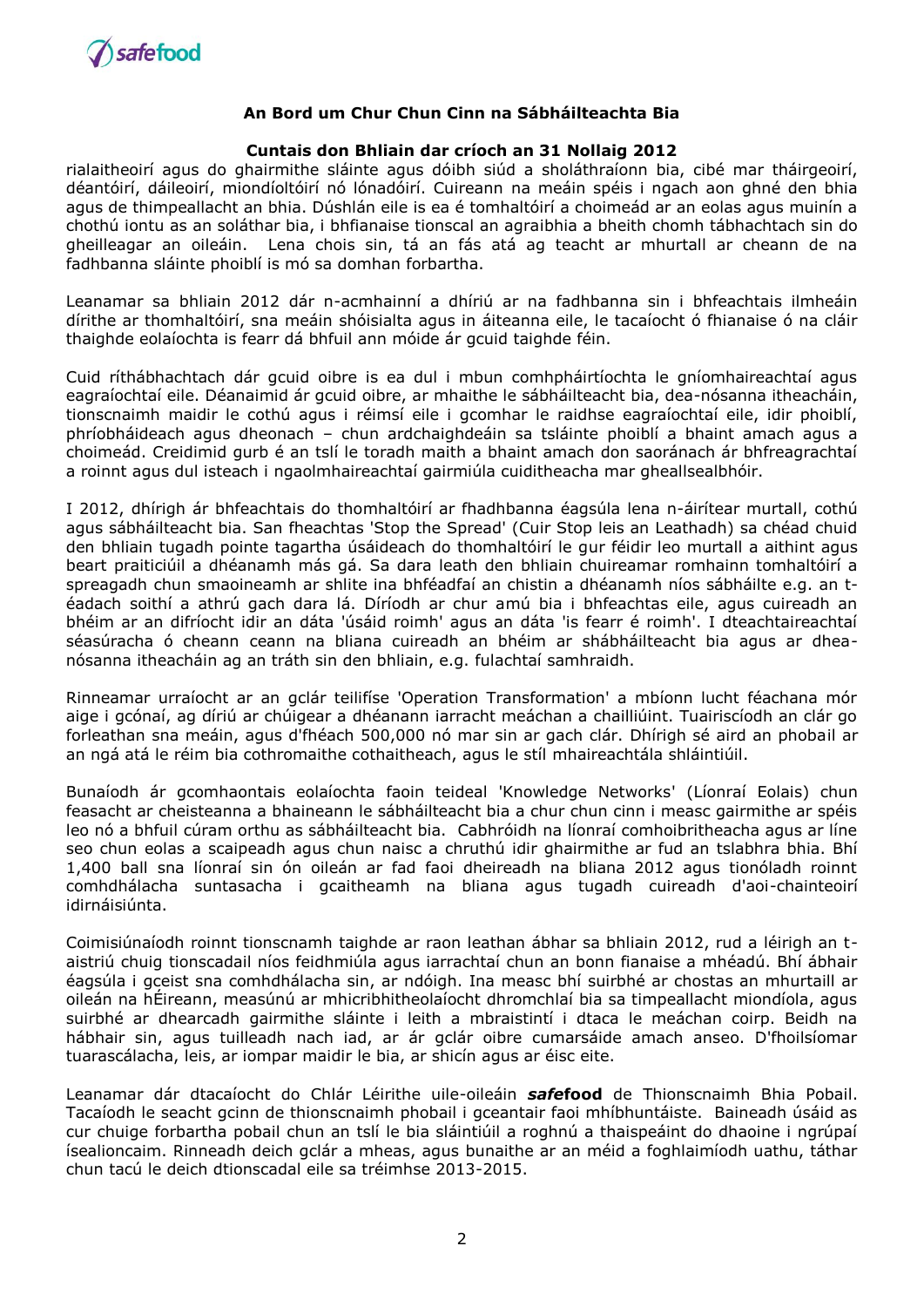

#### **Cuntais don Bhliain dar críoch an 31 Nollaig 2012**

Thacaigh *safe***food** le comhpháirtíocht agus le comhar uile-oileáin sa bhliain 2012 i dtaca le murtall agus tearcrochtain bia tríd ár rannpháirtíocht sa Líonra Tearcrochtain Bia Uile-Oileáin, san Fhóram Gníomhaíochta Uile-Oileáin ar Mhurtall, sa Ghrúpa Stiúrtha um Chosc an Mhurtaill i dTuaisceart Éireann, agus sa Ghrúpa Gníomhaíochta Speisialta ar Mhurtall i bPoblacht na hÉireann.

Bhí dúshláin le sárú i 2012, mar a bhí i mblianta roimhe, i dtaca le sábháilteacht bia agus cothú. Dá réir sin, ba mhaith liom mo bhuíochas, agus buíochas Bhord Comhairleach *safe***food** agus mo chomhghleacaithe, a ghabháil leo siúd ar fad a d'oibrigh linn i 2012 chun réiteach a fháil ar na dúshláin éagsúla sin. Táim ag tnúth le sláinte an phobail ar oileán na hÉireann a chothabháil agus a fheabhsú agus muinín an tomhaltóra a choimeád sna blianta atá romhainn.

**Martin Higgins**

**Príomhoifigeach Feidhmiúcháin**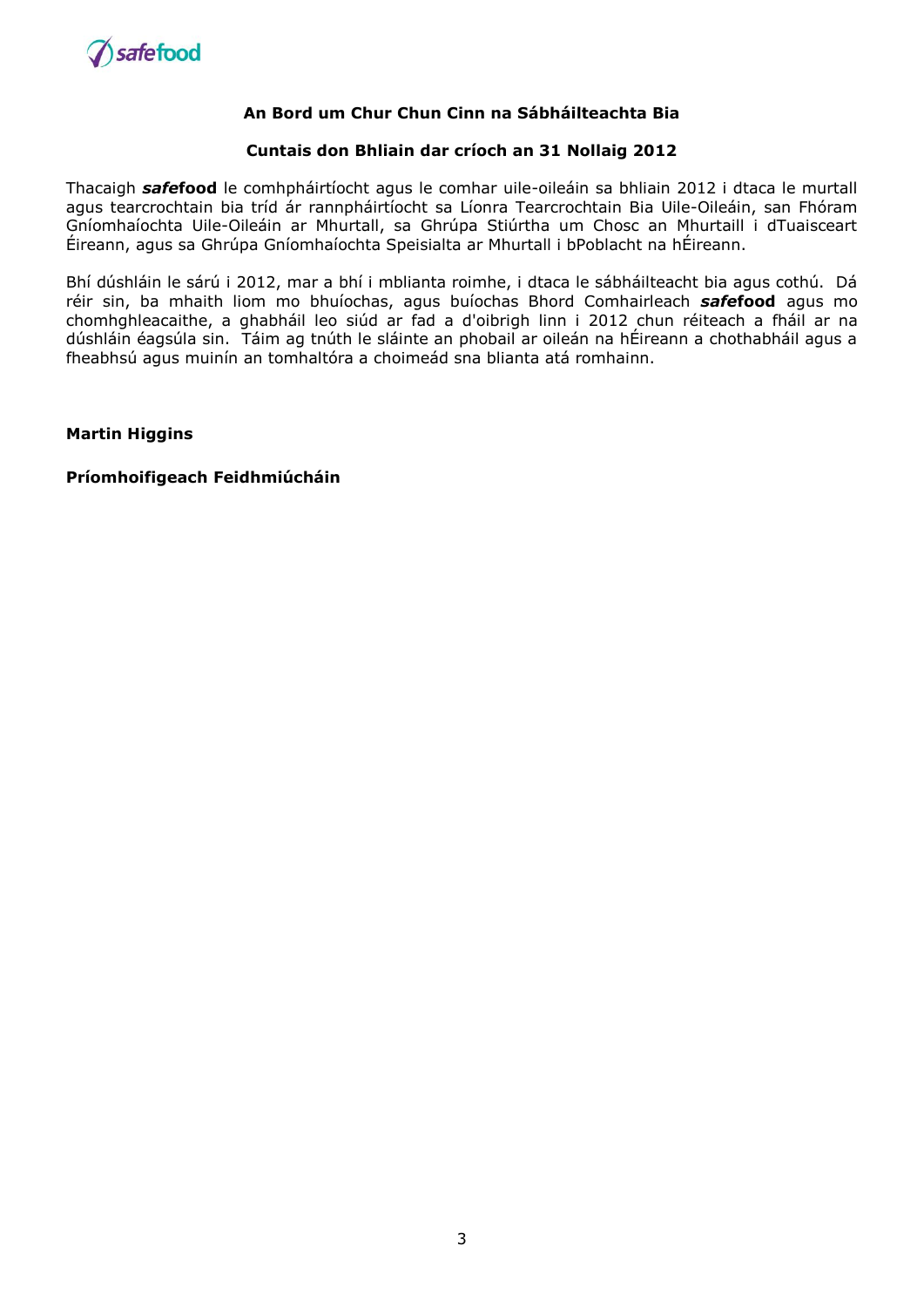

**Cuntais don Bhliain dar críoch an 31 Nollaig 2012**

# **GNÍOMHAÍOCHTAÍ EOLAÍOCHA**

**Is iad Stiúrthóireacht Eolaíocht an Bhia agus Stiúrthóireachtaí Sláinte agus Cothú an Duine a sholáthraíonn an fhianaise eolaíochta le haghaidh na dteachtaireachtaí i dtaobh sábháilteacht bia, sláinteachas agus cothú.**

# **EOLAÍOCHT AN BHIA**

# **LÍONRAÍ EOLAIS**

Cuid de shainordú *safe***food** is ea é feasacht ar cheisteanna sábháilteacht bia a chur chun cinn i measc gairmithe a chuireann spéis i sábháilteacht bia nó a bhfuil cúram orthu as, agus laistigh de thionscal an bhia i gcoitinne. Toisc a thábhachtaí atá sé eolas bunaithe ar an eolaíocht a chur i bhfeidhm chun iomláine agus cáil an tslabhra bia ar oileán na hÉireann a chur chun cinn agus a thacú, theastaigh cur chuige straitéiseach i leith comhair idir eolaithe agus naisc idir bhaill den earnáil.

Chuige sin, bhunaigh *safe***food** roinnt líonraí comhoibritheacha ar líne sa bhliain 2011, ar a dtugtar 'Líonraí Eolais', chun naisc a chruthú agus a fheabhsú idir ghairmithe sábháilteacht bia ar fud an tslabhra bia; idir tháirgeoirí, phróiseálaithe, dháileoirí agus lucht taighde agus acadóirí. Cuireann na Líonraí ar chumas iad siúd atá páirteach iontu eolas a roinnt.

Bunaíodh na hocht Líonra Eolais seo a leanas: *Verocytotoxigenic* e*scherichia coli* (VTEC); *Salmonella; Campylobacter; Listeria; Cryptosporidium;* Iarmhair cheimiceacha;*.* bith-thocsainí; agus ailléirgí bia agus éadulaingt ar bhia. Saineolaí sa réimse ábhartha a dhéanann gach líonra a éascú.

Tháinig méadú eile ar bhallraíocht sna líonraí i 2012. Ba é 1400 líon na mball sna líonraí ar fad an 31 Nollaig 2012. D'eagraigh gach líonra comhdháil bhliantúil agus d'fhoilsigh nuachtlitir do na baill.

Déantar suíomh Gréasáin na Líonraí Eolais a óstáil ar sheirbhís ar a dtugtar Ning. Tá siarphróiseas feabhsúcháin ann le cinntiú go mbíonn na líonraí oiriúnach dá bhfeidhm i gcónaí. Rinneadh athdhearadh suntasach orthu tar éis athbhreithniú straitéiseach ar na seirbhísí atá ar fáil. Ba iad na cuspóirí é a bheith níos fusa do bhaill na líonraí a húsáid, baill nua a mhealladh agus méadú suntasach a dhéanamh ar acmhainní a d'fhéadfaí a úsáid go héasca agus a mhéadódh líon na rannpháirtithe gníomhacha. Ar na geallsealbhóirí atá á mealladh i láthair na huaire tá mic léinn iarchéime agus daoine a oibríonn i dtionscal an bhia.

Cuireadh clár Oiliúna agus Soghluaisteachta na Líonraí Eolais chun cinn ar shuíomh Gréasáin *safe***food** agus trí ardán an Líonra Eolais ar líne. Seoladh póstaeir agus litreacha chuig ollscoileanna ar oileán na hÉireann. Tacaíonn an clár sin le baill ar mian leo am a chaitheamh in eagraíocht eile chun cur lena n-eolas agus a gcuid taithí ar réimse a bhaineann le hobair na líonraí. Deis den scoth is ea é do bhaill cur lena gcuid scileanna agus taithí níos ginearálta a fháil.

Taifeadadh roinnt podchraoltaí, mar chuid den chlár meán sóisialta, agus uaslódáladh iad ar an suíomh Gréasáin. Ina measc bhí agallamh a cuireadh ar Mr. Michael Walker i dtaobh an tslí ina bhféadfaí a líonra ailléirgí bia agus éadulaingt ar bhia a éascú. Dhírigh podchraoltaí eile ar chalaois bia agus ar ailléirgí bia.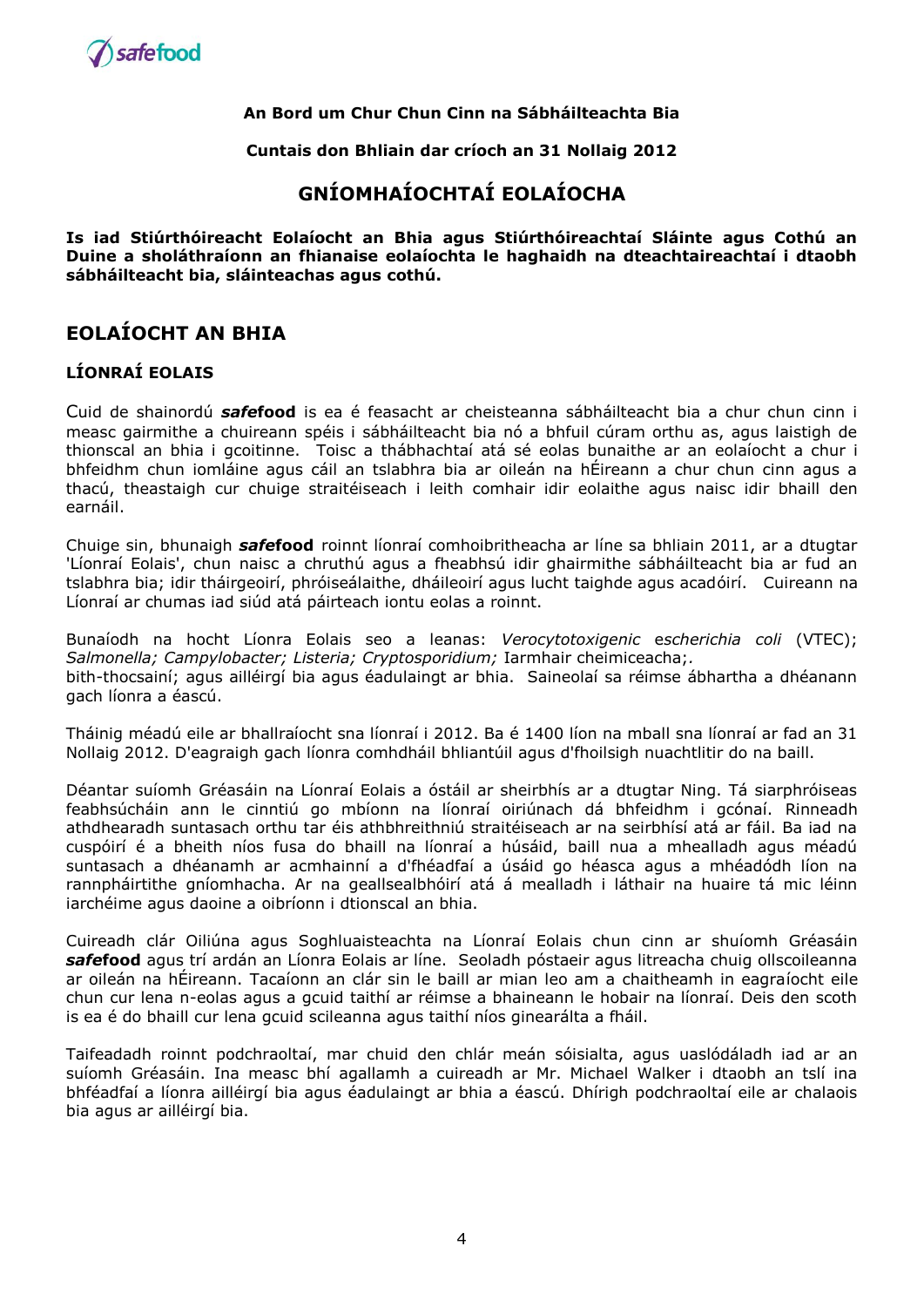

#### **Cuntais don Bhliain dar críoch an 31 Nollaig 2012**

#### **An Líonra um Ailléirgí Bia agus Éadulaingt ar Bhia**

Reáchtáladh comhdháil bhliantúil an líonra seo i mBealtaine inar díríodh ar cé na tacaíochtaí atá ar fáil do thomhaltóirí. I measc na gcainteoirí bhí an Dr. Trevor Brown, speisialtóir comhairleach in ailléiraí leanaí; Ms. Maureen Paul, Príomhfheidhmeannach 'Allergy NI'; Ms. Regina Cahill, 'Anaphylaxis Ireland'; Ms. Hazel Gowland 'Allergy Action UK'; agus Mr. Billy McCann ó Chumann Céiliach na hÉireann.

Bhí cruinniú eile ag an líonra i mBaile Átha Cliath i Meitheamh i dtaobh na rialachán nua bia ón Aontas Eorpach atá le cur i bhfeidhm ag deireadh 2013 agus an úsáid a bhaintear as tairseacha ailléirginí. Chuir Oifigigh Sláinte Chomhshaoil, grúpaí tacaíochta othar agus miondíoltóirí a raibh imní orthu faoina laghad ama a bhí ann lena gcur i ngníomh, spéis sna rialacháin nua. Aontaíodh ag an gcruinniú, leis, gur cheart comhar a bheith ann idir rialtóirí le cinntiú go gcuirfí na gnéithe de na rialacháin nua a bhaineann le hailléirginí i bhfeidhm go comhsheasmhach ar fud an oileáin. Fuarthas glaonna, leis, ó lucht tionscail, ag lorg anailís níos gasta agus níos saoire ar ailléirginí mar áis le haghaidh measúnú agus bainistíocht riosca ar an láthair.

Óstáladh seimineár Gréasáin i nDeireadh Fómhair maidir le bainistíocht ailléirginí i dtionscal an bhia.

D'eagraigh Anaphylaxis Ireland léacht oscailte i bPoblacht na hÉireann i Meán Fómhair, i gcomhar le Allergy Awareness Week in Northern Ireland.

#### **Líonra na nIarmhar Ceimiceach**

Eagraíodh cruinniú bliantúil an líonra i mBaile Átha Cliath i mí Feabhra. Pléadh ag an gcomhdháil fadhbanna atá ag teacht chun cinn i dtaca le hiarmhair drugaí agus friotaíocht drugaí, agus thug sí breis is 100 toscaire le chéile ó oileán na hÉireann agus ón Eoraip (lucht acadaimh, tionscail agus rialála).

#### **Líonraí** *Campylobacter, listeria, salmonella***, agus VTEC**

Eagraíodh comhchruinniú de cheithre líonra i mBéal Feirste i mBealtaine. Tháinig geallsealbhóirí agus taighdeoirí atá ag obair ar phataiginí bia-iompartha baictéaracha le chéile sa chomhdháil dhá lá.

Ba é an tOllamh Mansel Griffity as Guelph, Ceanada, a thug an príomhóráid ar fhadhbanna agus dúshláin dhomhanda atá ag teacht chun cinn ó thaobh breoiteacht bia-iompartha a chosc.

#### **An Líonra Bith-thocsainí**

Eagraíodh comhdháil i mBéal Feirste i Samhain ar mhiceatocsainí agus tocsainí planda agus an tionchar a bhíonn acu ar bhia agus ar shábháilteacht beatha. Tá imní ag méadú mar gheall ar a shábháilte atá míceatocsainí agus tocsainí planda i mbeathú, agus leis na deicheanna de bhlianta anuas tá dul chun cinn eolaíochta déanta ó thaobh teorainneacha agus rialachán maidir le tocsainí. Tá braiteoirí úrnua ceaptha le haghaidh anailís agus scagadh, agus pléadh iad sin ag an gcomhdháil. Taifeadadh podchraoltaí d'achoimrí ar chur i láthair ó aoichainteoirí idirnáisiúnta dóibh siúd nárbh fhéidir leo bheith i láthair.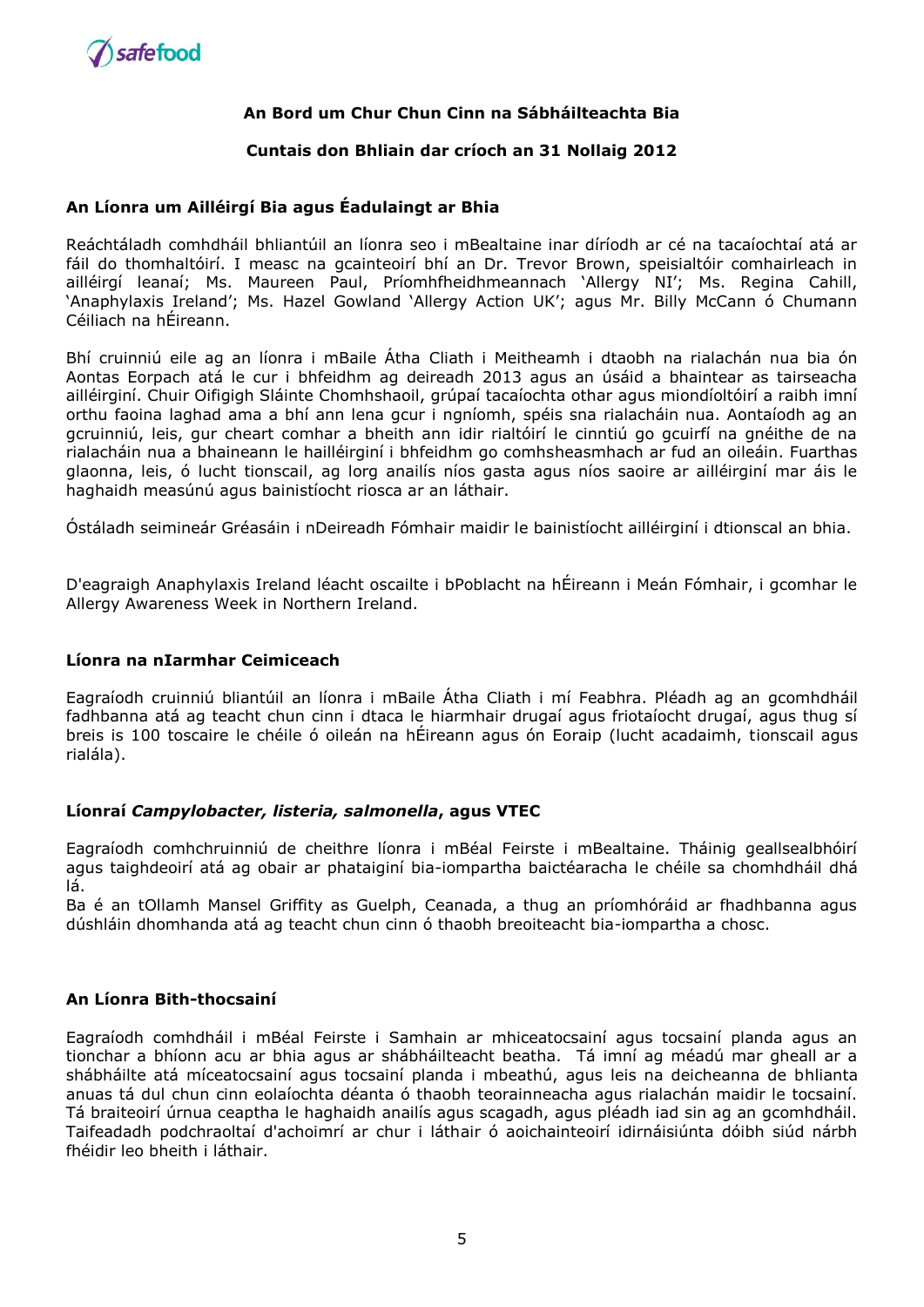

#### **Cuntais don Bhliain dar críoch an 31 Nollaig 2012**

#### **TAIGHDE**

Seo a leanas na tionscadail taighde a tugadh chun críche sa bhliain 2012:

#### *Suirbhé ar dhathanna saorga i mbianna eitneacha roghnaithe in ionaid beir leat*

Ba é cuspóir an tsuirbhé a fháil amach cé na dathanna bia a úsáidtear i mbialanna áirithe agus in ionaid beir leat agus cén t-eolas atá ag foireann lónadóireachta ar na dathanna a úsáidtear i mbéilí a riarann siad. Rinne Oifigigh Sláinte Chomhshaoil sampláil agus rinneadh anailís samplála ag Saotharlann an Anailíseora Phoiblí i Réigiún an Deiscirt i gCorcaigh.

#### *Suirbhé ar dhearcthaí gairmithe sláinte i dtaca le stádas meáchan coirp*

Ba é aidhm an taighde féachaint cé na dearcthaí agus na scileanna atá ag gairmithe cúram sláinte príomhúil i dtaca le bainistíocht meáchain chun tacú leo agus dúshlán an rómheáchain agus an mhurtaill á n-aithint acu, agus iad ag cur cóireáil ar dhaoine in aghaidh an mhurtaill agus á bhainistiú. Ar oileán na hÉireann tá beirt as gach triúr daoine fásta agus duine amháin as gach ceathrar páistí róthrom nó murtallach. Dúshlán mór sláinte phoiblí é sin.

#### *Lucht luathfhágála na scoile - measúnacht ar riachtanais ó thaobh an chothaithe de*

Sa taighde seo (a rinne Coláiste na Tríonóide) scrúdaíodh riachtanais daoine óga i suíomhanna luathfhágála scoile ó thaobh oideachas i dtaobh cothú.

#### *Sraith staidéar ar an gcothú i mbia beir leat*

Ba é aidhm an tsuirbhé pictiúr ag pointe áirithe ama a fháil de chomhdhéanamh roinnt bianna ó thaobh an chothaithe de. Ba iad na bianna a roghnaíodh i 2012 bia beir leat Síneach, píotsaí agus burgair.

Bianna a ullmhaíodh lasmuigh den bhaile, bhí i bhfad níos mó saill chothaithe iontu ná mar a bhí i mbia a ullmhaíodh laistigh den bhaile. Lena chois sin bhí siad níos boichte ó thaobh snáithín agus micreachothaitheach. Dhírigh na meáin cuid mhaith airde ar an tsraith seo, go háirithe i bPoblacht na hÉireann. Mar shampla, fuarthas ón tuarascáil ar bhurgair go raibh burgar amháin as gach trí bhurgar a díoladh mar bhurgair do pháistí níos mó ná an meánbhurgar caighdeánach. Agus torthaí an taighde á scaipeadh, chuir *safe***food** comhairle ar thomhaltóirí faoin tslí le líon na gcalraí a itheann siad a laghdú agus bianna beir leat á n-ithe acu, e.g. sciartha a roinnt le daoine eile.

#### *Ócáidí ina n-itheann teaghlaigh béile 'lasmuigh den bhaile'*

Sa scrúdú seo (a rinne Ollscoil Uladh) imscrúdaíodh raon na roghanna itheacháin a bhí ag páistí in asraonta lónadóireachta, chomh maith le dearcthaí tuismitheoirí agus lónadóirí.

#### *Measúnú ar chumas éadaí soithí baictéir dhochracha a chur ar aghaidh chuig dromchlaí cistine agus féachaint a éifeachtaí atá réimis éagsúla glanadh éadaí soithí*

Coimisiúnaíodh suirbhé ar 200 éadach soithí chun próifíl mhicribhitheolaích éadaí soithí a bhí in úsáid a thiomsú. Chuir an suirbhé réitigh ar fáil do thomhaltóirí ar a bhféadfaí comhairle a bhunú agus gníomhaíochtaí cumarsáide a dhearadh maidir leo.

#### *An costas a ghabhann le rómheáchan agus murtall ar oileán na hÉireann*

Chuir an suirbhé seo (a rinne Coláiste na hOllscoile, Corcaigh) measúnacht chuimsitheach ar fáil ar chostas an rómheáchain agus an mhurtaill ar oileán na hÉireann. Measadh gur chosain an rómheáchan agus an murtall, go díreach agus go hindíreach, €1.13 billiún i bPoblacht na hÉireann agus €510 milliún i dTuaisceart Éireann i 2009.

*Measúnú ar mhicribhitheolaíocht dromchlaí teagmhála láimhe sa timpeallacht mhiondíola.*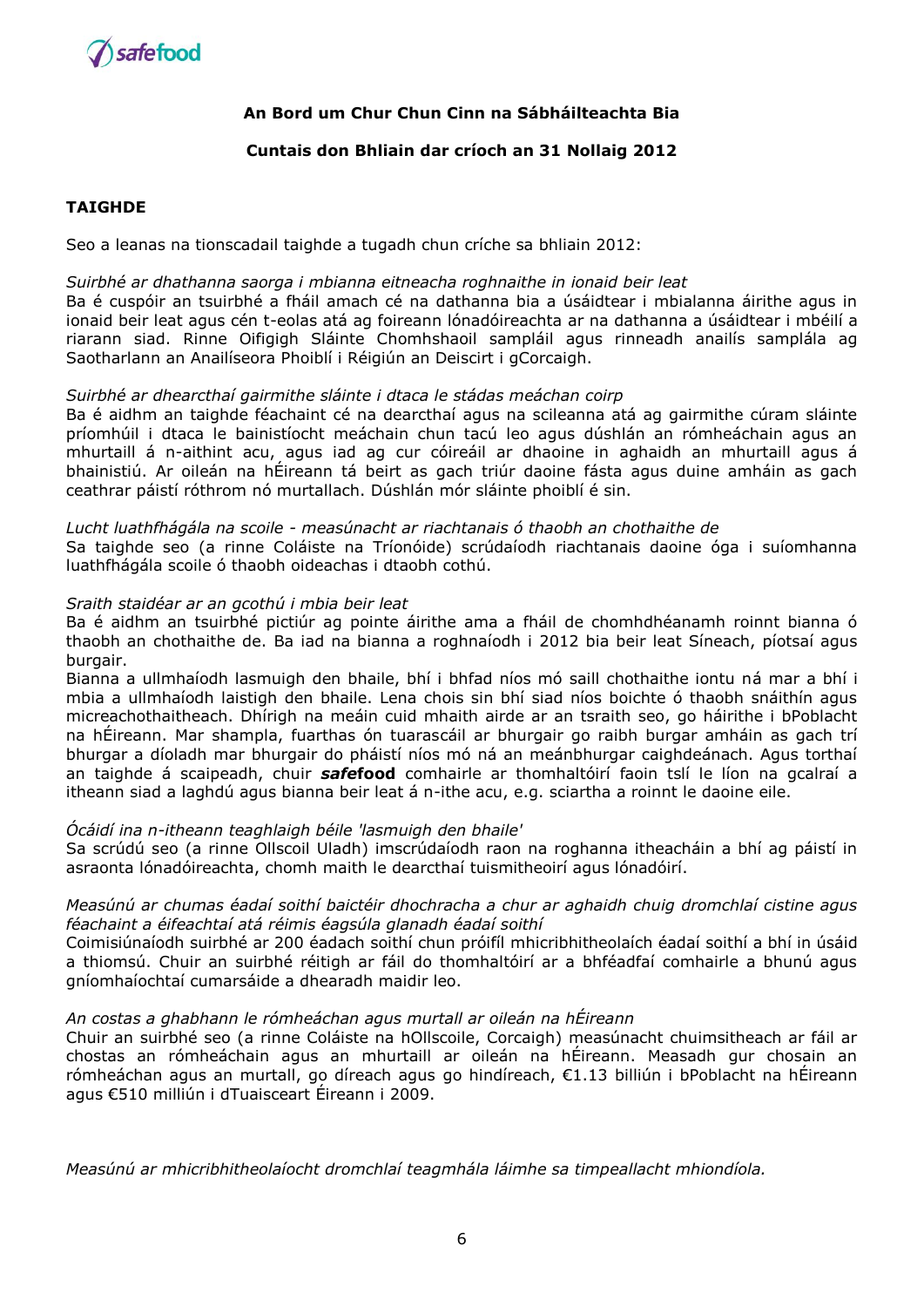

#### **Cuntais don Bhliain dar críoch an 31 Nollaig 2012**

Thug oifigigh sláinte chomhshaoil faoi oiliúint cuairt ar dheich gcinn de shiopaí miondíola i bPoblacht na hÉireann mar ar thóg siad samplaí maipíneachta ó cheithre cinn de dhromchlaí, agus mar ar líon siad isteach ceistneoir gearr sláinteachais. Níor ardaigh an suirbhé aon údar imní mar gheall ar phataiginí bia-iompartha a bheith á n-iompú ó na dromchlaí sa sampla go bianna nó go lámha custaiméirí, nó an dóchúlacht go bhféadfaí a leithéid a dhéanamh.

#### *Braistint meáchan coirp ar oileán na hÉireann*

De bhrí go bhfuil minicíocht an rómheáchain agus an mhurtaill ag dul in airde go tapa, féachtar sa tuarascáil seo ar an tslí ina nglactar anois le rómheáchan mar norm sóisialta, agus nach furasta do dhaoine, dá bharr sin, a aithint go bhfuil an iomarca meáchain á iompar acu. Dhírigh an tuarascáil ar an méadú ar fhianaise nach n-aithníonn mórchuid daoine go bhfuil siad féin nó a bpáistí róthrom.

*Chun acmhainn bailíochtaithe cothaithe a fhorbairt ina ndéanfar bianna a mheas ó thaobh cothú agus ina gcuirfear faisnéis ar fáil do shuíomhanna réamhscoile chun nósanna agus soláthar feabhsaithe cothaithe a chur ar fáil ann.* 

Tugann *safe***food** tús áite d'idirghabháil luath maidir le cothú. Féachtar sa tionscadal seo le hidirghabháil mar sin a dhéanamh trí dhíriú ar réamhscoileanna chun caighdeáin cothaithe agus sábháilteacht bia a chur chun cinn iontu bunaithe ar inspreagadh. Féachtar ar rannpháirtíocht tuismitheoirí mar chuid ríthábhachtach den phróiseas, agus ar réamhscoileanna ó gach cúlra socheacnamaíochta a bheith páirteach ann.

# **AILLÉIRGÍ BIA AGUS ÉADULAINGT AR BHIA**

#### *'Gach Rud faoi Ailléirgí'*

Seoladh acmhainn faisnéise mar gheall ar íogaireacht i leith bia (*'All about Allergy'/(Gach rud faoi Ailléirgí)* ar shuíomh Gréasáin safefood ag cur faisnéise ar fáil ar ailléirgí, éadulaingt ar bhia agus galar céiliach – ar mhaithe le tomhaltóirí agus lucht lónadóireachta. Pléitear gnéithe éagsúla d'íogaireacht i leith bia san acmhainn seo – comharthaí, minicíocht, bainistíocht ailléirginí bia, lipéadú agus gnéithe dlíthiúla de bhainistíocht ailléirginí. Tá idir faisnéis scríofa, léaráidí idirghníomhacha agus léirithe closamhairc le fáil inti. Tá quiz inti freisin chun gur féidir le rannpháirtithe féachaint cén t-eolas atá acu ar ailléirgí bia agus éadulaingt ar bhia.

San acmhainn idirghníomhach gheobhaidh tomhaltóirí faisnéis ar ghnéithe difriúla d'ailléirgí bia agus d'éadulaingt ar bhia agus ar an tionchar a bhíonn acu ar shaol an duine. Lena chois sin, cuirfidh lónadóirí spéis san acmhainn seo toisc go dtugann sé treoir ar an tslí is fearr le freastal do riachtanais custaiméirí atá íogair i leith bia nó custaiméir ar bith ar mian leo bianna áirithe a sheachaint ar chúis ar bith.

# **FOILSEACHÁIN**

#### **Conas beathú buidéil do linbh a ullmhú**

Eisíodh an leabhrán seo i mí Eanáir i gcomhar le Feidhmeannacht na Seirbhíse Sláinte. Gheofar treoir sa leabhar ar conas buidéil a steiriliú agus foirmle a ullmhú do naíonáin, mar aon le leideanna áisiúla don té a bhíonn ag taisteal le naíonán.

#### **Méid an Sciar Bhia – Treoir do Réamhscoileanna**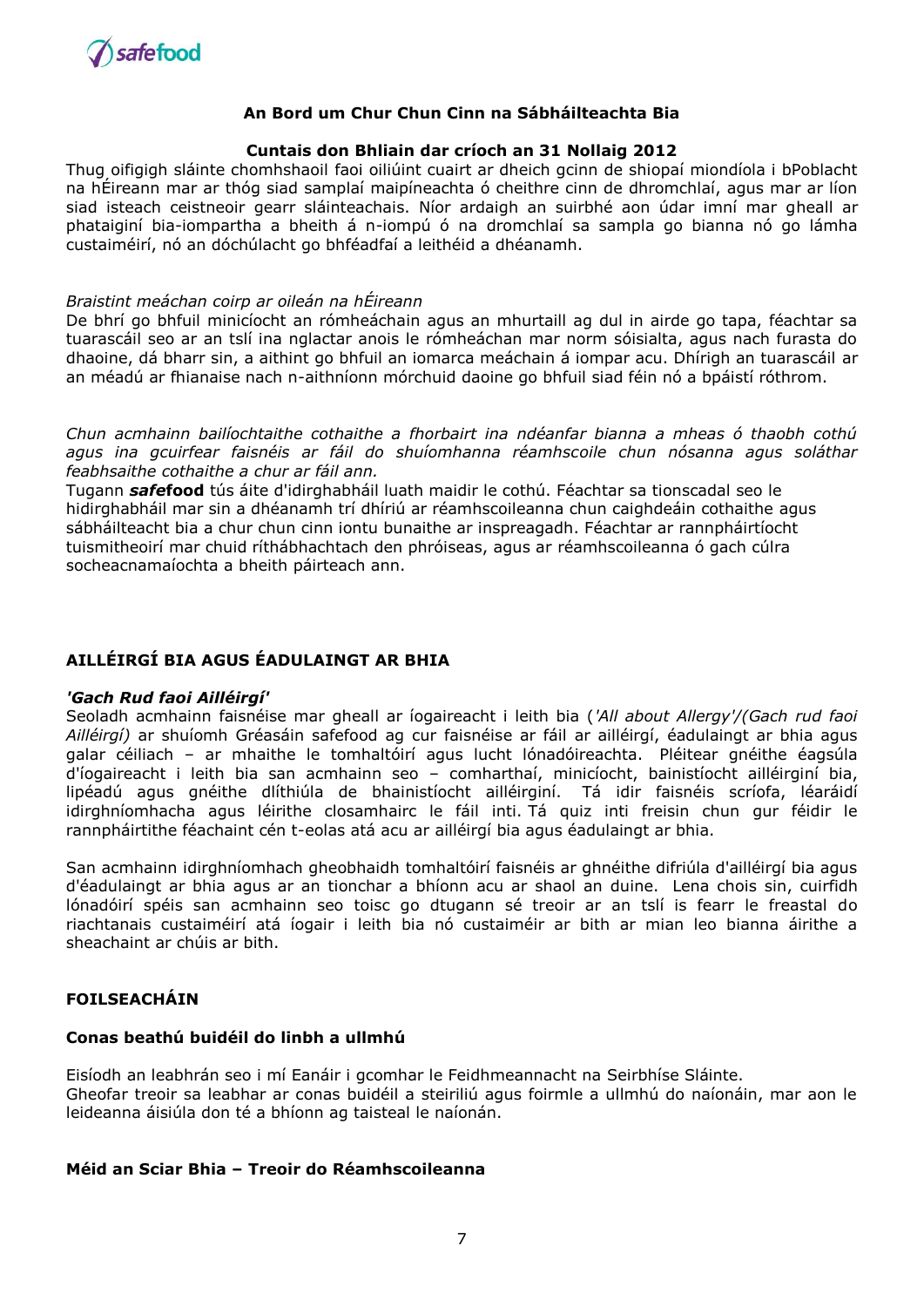

#### **Cuntais don Bhliain dar críoch an 31 Nollaig 2012**

Gheofar sa leabhrán seo treoir ar an méid bia a ba cheart a thabhairt do leanaí óga móide roinnt cúnaimh phraiticiúil. Clúdaítear ann nósanna itheacháin teaghlaigh, an tslí le bianna nua a thabhairt isteach, agus conas timpeallacht a chothú ina sealbhófar dea-nósanna itheacháin a mhairfidh ar feadh an tsaoil.

#### **Tuarascáil ar ghlútamáit mhonasóidiam (MSG)**

Baineann an Tuarascáil ar Ghlútamáit Mhonasóidiam le húsáid glútamáit mhonasóidiam i dtionscal na lónadóireachta. San Aontas Eorpach, ní mór MSG a bheith luaite ar an lipéad nuair a úsáidtear é, agus is é uimhir E621 atá tugtha dó. I láthair na huaire ní ceadmhach de réir dlí níos mó ná 10 gram glútamáit mhonasóidiam a úsáid i gcileagram bia. Ach tá staidéir déanta thar lear a dheimhníonn leibhéil níos airde ná sin, go háirithe i mbéilí eitneacha. Tugadh faoi deara sa taighde, leis, go bhféadfadh sé nach raibh daoine eolach ar a mhéad MSG a fhaightear in anlanna a bhíonn ar díol sna siopaí.

#### **Faireachas ar chothú**

Foghrúpa den Choiste Comhairleach Eolaíochta a rinne an staidéar seo ar fhaireachas ar chothú ar oileán na hÉireann, go háirithe ar an obair faireachais atá ar siúl faoi láthair. Gineadh anailís ar bhearnaí, athbhreithníodh an úsáid a bhaintear as na sonraí, agus ceapadh moltaí lena n-áirítear fís le haghaidh faireachas ar chothú feasta. Féachtar sna moltaí leis an leas is fearr is féidir a bhaint as an airgead atá ar fáil chun saineolaithe a fhostú agus a choimeád, le cur chuige comhchláraithe.

#### **Galair Stéigeacha Tógálacha**

Díríodh sa tuarascáil seo ar an tionchar a bhí ag galair stéigeacha tógálacha ar dhaoine ar oileán na hÉireann idir 2000 agus 2010.

#### **Athbhreithnithe Dírithe ar an Tomhaltóir**

Sa bhliain 2005 chuir *safe***food** tús le clár de chleachtaí cuimsitheacha scagthástála ar an slabhra bia. I ngach athbhreithniú díríodh ar chatagóir bia ar leith, aithníodh agus tuairiscíodh na fadhbanna ó thaobh sábháilteacht bia ag pointí éagsúla feadh an tslabhra bhia, agus aithníodh deiseanna chun buntáistí don tsláinte a chur in iúl. Tugadh gach ceann de na hathbhreithnithe a bhí déanta roimhe sin chun dáta i 2012 ó thaobh a raibh iontu, le cinntiú go mbeadh tomhaltóirí ar an eolas faoi aon athruithe a tharla ó 2005 i leith.

Dá réir sin tugadh suirbhéanna ar iompar tomhaltóirí maidir le bia, sicín, agus iasc eite chun críche i 2012.

#### *Iompar tomhaltóirí maidir le bia*

Ba é príomhaidhm na tuarascála tuiscint a fháil ar iompar tomhaltóirí maidir le bia, mar bhonn le taighde, beartais agus cleachtais thodhchaí iad siúd atá ag obair chun iompar maidir le sábháilteacht bia agus roghnú bia a athrú, le cinntiú go mbíonn teachtaireachtaí chuig an tomhaltóir bunaithe ar fhianaise agus éifeachtach ó thaobh costais.

#### *Sicín*

Fuarthas san athbhreithniú seo gur príomhfhoinsí próitéin is ea sicín, agus gur ith ochtar as gach deichniúr sicín gach seachtain. D'ainneoin iarrachtaí an tionscail údar imní mar gheall ar bhaictéir a fhaightear go nádúrtha i sicín amh a réiteach, is é an teachtaireacht do thomhaltóirí ná gur cheart a chinntiú go mbíonn an táirge cócaráilte go hiomlán agus go láimhsítear é go cuí é chun breoiteacht bia-iompartha a sheachaint.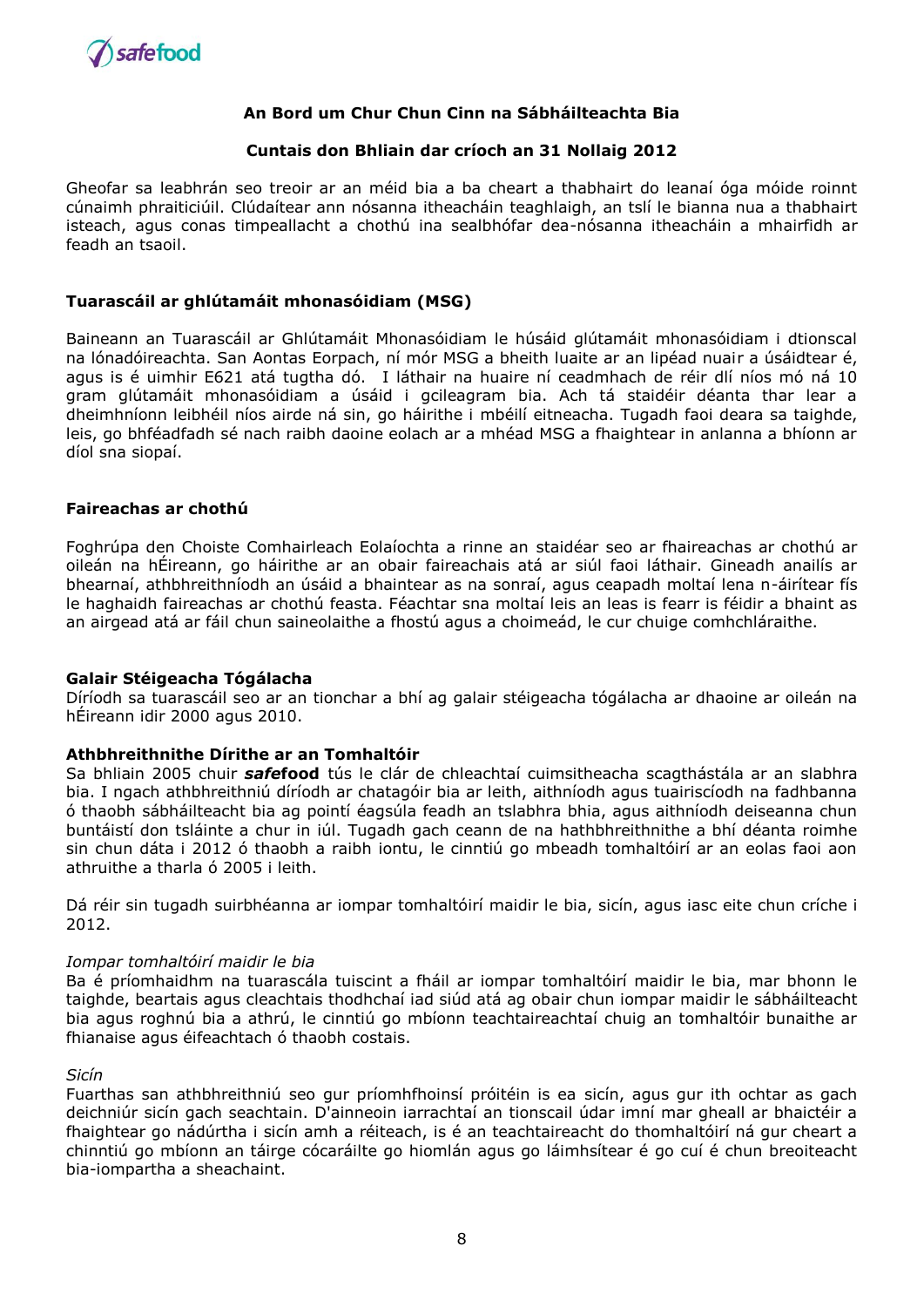

#### **Cuntais don Bhliain dar críoch an 31 Nollaig 2012**

*Iasc eite* 

Bia dlúthchothaitheach is ea iasc. Ba é aidhm na tuarascála scrúdú a dhéanamh ar bhraistintí, dearcthaí agus iompar tomhaltóirí i leith iasc eite. Rinne *safe***food** staidéir chuimsitheacha cáilíochtúla agus cainníochtúla ar oileán na hÉireann féachaint cén bhraistint, dearcadh agus iompar atá ag tomhaltóirí i leith iasc eite.

# **SLÁINTE AGUS COTHÚ AN DUINE**

Lean an Stiúrthóireacht Sláinte agus Cothú an Duine (HHN) sa bhliain 2012 dá gcuid oibre i dtaca le tearcrochtain bia agus murtall ar oileán na hÉireann.

# **TEARCROCHTAIN BIA AGUS MÍCHOTHÚ**

Is é a thuigtear le tearcrochtain bia easpa cumais ag duine cothú leordhóthanach a fháil. Ceist shuntasach í do mhórchuid daoine ar oileán na hÉireann.

Cé go mbraitear gur fadhb mhór é a chostasaí atá bia sláintiúil, ceist chasta is ea easpa réim bia folláin a bhfuil tionchar aici ar chúrsaí oideachais, iompair, litearthachta, cultúir agus pleanáil comhshaoil. Deitéarmanant ginearálta eile sláinte, amhail drochthithíocht, eisiamh sóisialta agus ardráta coireachta, is ea tearcrochtain bia.

#### **Clár Léiriúcháin de Thionscnaimh Bhia Pobail**

Sheol *safe***food** Clár Léiriúcháin de Thionscnaimh Bhia Pobail trí bliana ar oileán na hÉireann in Eanáir 2010 agus ba é 2012 an bhliain dheireanach den chlár sin. Is é Healthy Food for All (Bia Folláin do Chách) a bhainistíonn an clár. Gníomhaireacht neamhspleách is ea é, a fhaigheann cistiú ón Roinn Coimirce Sóisialaí, ó Fheidhmeannacht na Seirbhíse Sláinte agus ó *safe***food**. Baineann na tionscnaimh sin leas as cur chuige forbartha pobail seachas cur chuige deontais chun aird ghrúpaí ar ioncam íseal a dhíriú ar conas bia sláintiúil a aimsiú. Bronnadh cistiú ar sheacht gcinn de Thionscnaimh Bhia Pobail (trí cinn i dTuaisceart Éireann agus ceithre cinn i bPoblacht na hÉireann). Tionscadail fadréimsitheacha is ea iad, idir ghairdíní pobail, chaiféanna, chlubanna cócaireachta agus ghníomhaíochtaí idirghlúine dírithe ar bhia.

Chun foghlaim i bpáirt agus comhar a chothú, eagraíodh trí cinn d'imeachtaí líonraithe i gcaitheamh na bliana chun na tionscnaimh a chur chun cinn. Dhírigh na himeachtaí sin ar inbhuanaitheacht an tionscadail, ar dheiseanna d'fhiontair shóisialta agus ar phleanáil ghaolmhar. Eagraíodh an t-imeacht deiridh i mBéal Feirste i Meán Fómhair.

I 2012, cuireadh tús leis an bpróiseas iarratais le haghaidh sraith tionscnamh eile agus maoineofar iad sa tréimhse 2012-2015. Tógfaidh an clár nua Tionscnamh Bia Pobail ar an rath a bhí ar an gcéad chlár (2010-2012). Roinnfear na príomhrudaí a foghlaimíodh agus an príomhthaithí a fuarthas sa chlár roimhe seo leis na tionscadail nua agus spreagfar iad chun cur le hinbhuanaitheacht an tionscadail ón tús.

#### **Líonra Tearcrochtain Bia Uile-Oileán**

Sa bhliain 2009 thug *safe***food** agus Gníomhaireacht na gCaighdeán Bia i dTuaisceart Éireann le chéile roinnt geallsealbhóirí tábhachtacha chun Líonra Tearcrochtain Bia a bhunú i TÉ. I measc na ngeallsealbhóirí bhí Bia Sláintiúil do Chách, Comhairle TÉ um Dhaoine gan Dídean, an Roinn Sláinte, Seirbhísí Sóisialta agus Sláinte Phoiblí, Gníomhaireacht TÉ um Chaighdeáin Bhia, Institiúid na Sláinte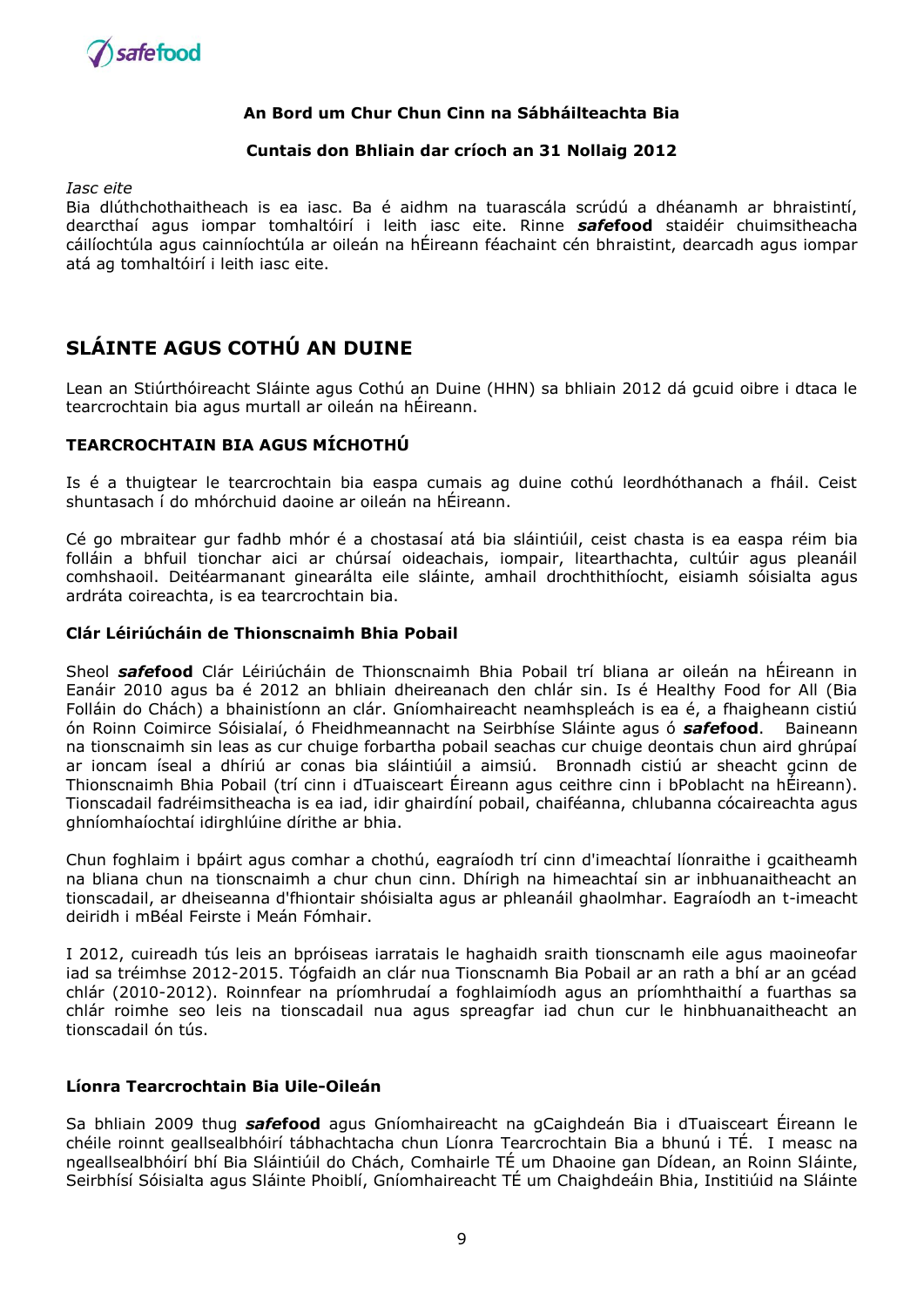

#### **Cuntais don Bhliain dar críoch an 31 Nollaig 2012**

Poiblí in Éirinn, an Ghníomhaireacht um Shláinte Phoiblí agus Comhaontas Sláinte Poiblí oileán na hÉireann.

Lean an obair ar aghaidh i 2012 chun táscaire cuimsitheach a cheapadh maidir le tearcrochtain bia. Áiríodh air sin obair Rannán um Chuimsiú Sóisialta na Roinne Coimirce Sóisialaí ar tháscaire a cheapadh bunaithe ar shuirbhé i bPoblacht na hÉireann ar shonraí ioncaim agus dálaí maireachtála. Lena chois sin, táthar ag súil go mbainfear úsáid as sonraí atá á mbailiú ag Ollscoil na Banríona, Béal Feirste, chun táscaire inchomparáide a fhorbairt do Thuaisceart Éireann.

I mí Dheireadh Fómhair seoladh na torthaí ar thaighde a choimisiúnaigh an Roinn Coimirce Sóisialaí.

### **RANNCHUIDIÚ LE BEARTAS MURTAILL AGUS LENA FHEIDHMIÚ**

## **'Cáin ar Shiúcra'**

Chuaigh *safe***food** i gcomhairle maidir leis an Measúnacht ar an Tionchar ar Shláinte de dhroim mholadh an Aire Sláinte sa Deisceart dleacht máil ar dheochanna ar cuireadh siúcra leo a thabhairt isteach.

## **An Grúpa Stiúrtha um Chosc an Mhurtaill i dTuaisceart Éireann**

Ball is ea *safe***food** den ghrúpa feidhmiúcháin 'Fitter Future for All' a mhaoirsíonn cur i bhfeidhm an chreatbheartais 'Fitter Future for All' i dTuaisceart Éireann, agus tuairiscíonn sé chuig an nGrúpa Stiúrtha ar Chosc an Mhurtaill i dTuaisceart Éireann.

#### **An Grúpa Speisialta Gníomhaíochta ar Mhurtall (SAGO)**

I 2011 bhunaigh an tAire Sláinte, an Dr James Reilly, Grúpa Speisialta Gníomhaíochta um Murtall comhdhéanta de phríomhgheall-sealbhóirí, lena n-áirítear *safe***food**, chun dul chun cinn a dhéanamh ar cheisteanna éagsúla maidir le murtall.

#### **Fóram um Ghníomhaíocht Uile-Oileán ar Mhurtall**

Tacaíonn an Fóram um Ghníomhaíocht Uile-Oileán ar Mhurtall leis na beartais murtaill i dTuaisceart Éireann agus i bPoblacht na hÉireann araon trí gheallsealbhóirí a thabhairt le chéile chun réimsí comhoibre idir an dá dhlínse a aithint agus a chur chun cinn; agus chun malartú dea-chleachtas agus líonrú a éascú ar oileán na hÉireann. Déanann *safe***food** an fóram a éascú agus a thacú.

Dhírigh an seachtú ceardlann den fhóram ar shealobair agus ar chailliúint meáchain. I mBéal Feirste a bhí an cheardlann i Meitheamh, agus aoi-chainteoirí idirnáisiúnta i láthair aige. Thacaigh Cumann Cairte Fisiteiripeoirí Thuaisceart Éireann, agus Cumann Fisiteiripeoirí na hÉireann leis an imeacht. Scrúdaíodh sa cheardlann na dúshláin a ghabhann le clár a chur i bhfeidhm san ionad oibre agus taispeánadh roinnt tionscnamh ar éirigh leo in áiteanna éagsúla ar an oileán.

Eagraíodh ceardlann eile i Samhain, le tacaíocht ó Chumann Leighis na hÉireann, a dhírigh ar an ról tábhachtach atá ag gairmithe sláinte sa troid in aghaidh an rómheáchain agus an mhurtaill. Seoladh tuarascáil ar an gceist seo ag an gceardlann. Thug an Dr Paul Chadwick (MEND), agus an Dr Donal O'Shea ó Ospidéal Cholmcille i mBaile Uí Lachnáin, Baile Átha Cliath, na príomhóráidí.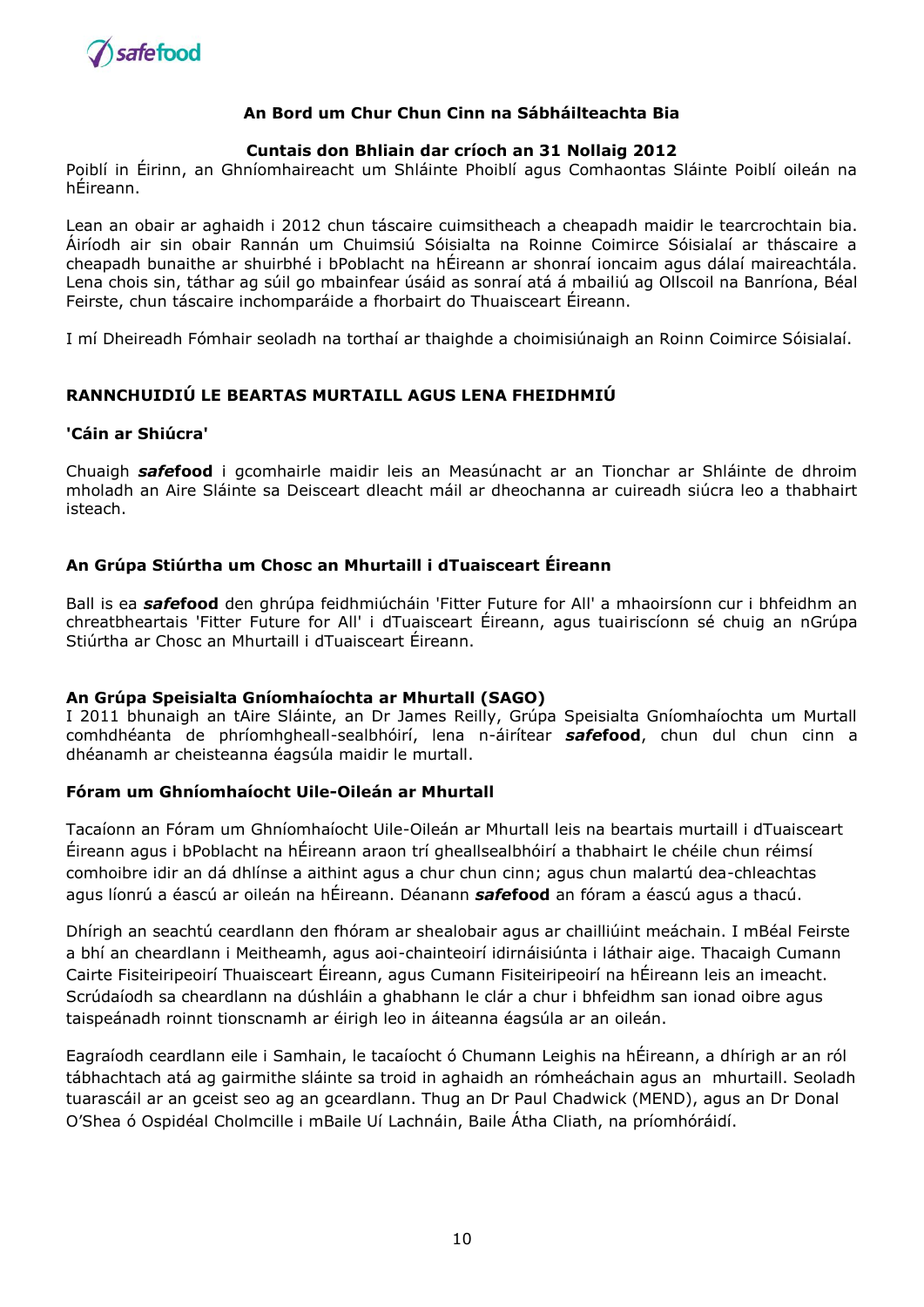

### **Cuntais don Bhliain dar críoch an 31 Nollaig 2012**

#### **Fógraíocht Bhia do Pháistí**

Chuaigh *safe***food** i gcomhairle ar an gcód fógraíochta do pháistí, a ndearnadh leasú air, atá ceaptha ag Údarás Craolacháin na hÉireann ar son Phoblacht na hÉireann.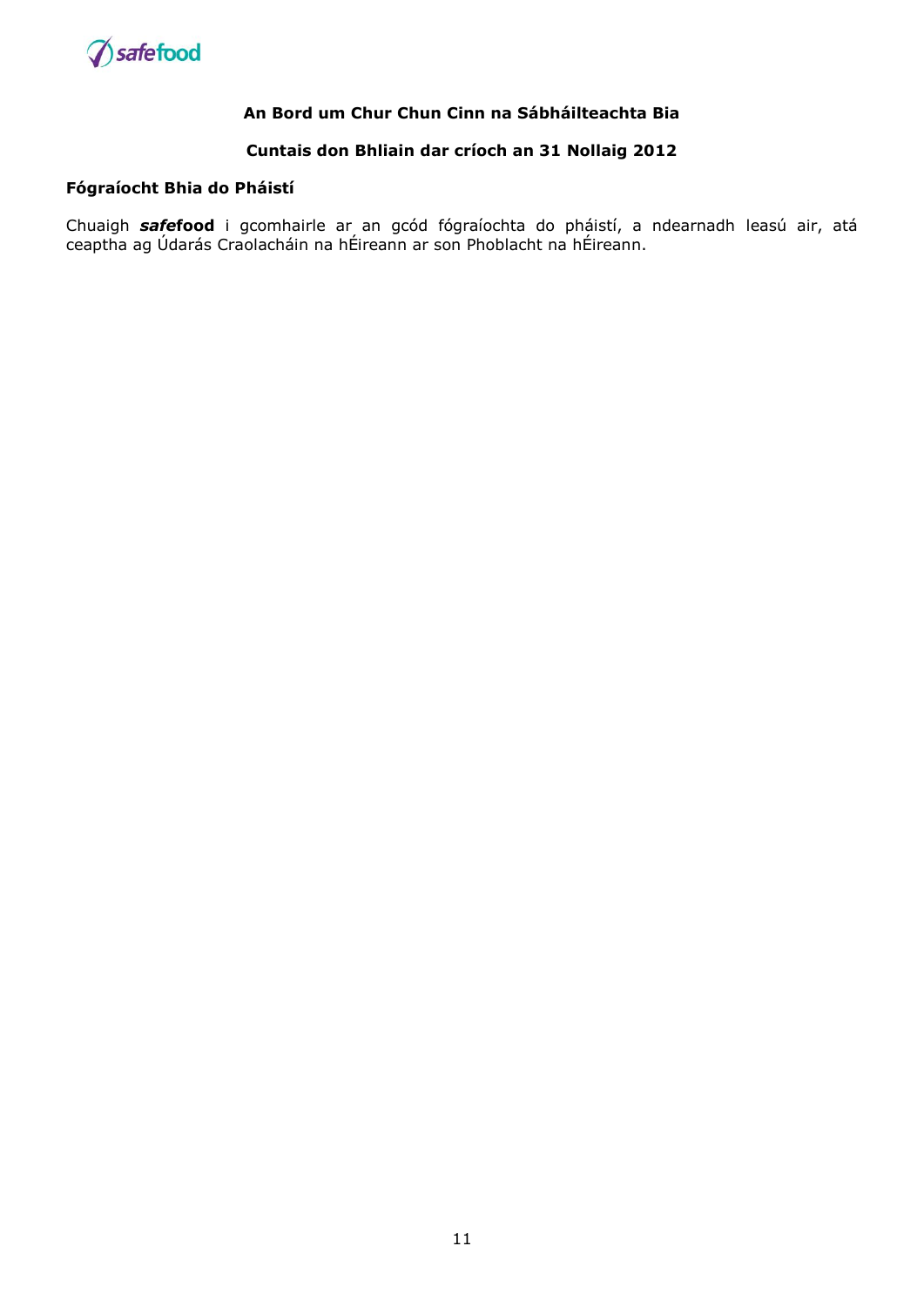

#### **Cuntais don Bhliain dar críoch an 31 Nollaig 2012**

# **FEACHTAIS MARGAÍOCHTA & CUMARSÁIDE**

#### **Stop the Spread**

Feachtas sláinte poiblí is ea "Stop the Spread' (Cuir Stad leis an Leathadh), a fhéachann le feasacht a chothú ar rómheáchan agus ar mhurtall. An aidhm atá leis an bhfeachtas feasacht a chothú i measc daoine fásta ar an meáchan barrachais a bheith ina ghnáthmheáchan anois sa tsochaí seachas a bheith eisceachtúil agus daoine a spreagadh chun méid a gcoime féin a thomhas agus a meáchan féin a bhainistiú.

An dúshlán don fheachtas ná athrú a dhéanamh ar bhraistint an phobail i dtaca leis an rud is meáchan sláintiúil ann. Léirigh taighde tagarmhairc go bhfuil breis is seisear as gach deichniúr róthrom, ach nach dóigh ach le ceathrar as gach deichniúr go bhfuil siad róthrom.

Is é straitéis an fheachtais pointe tagartha praiticiúil a thabhairt do thomhaltóirí ar mhaithe le féindiagnóis. Le cabhair ó threoirlínte ón Eagraíocht Dhomhanda Sláinte, cruthaíodh teachtaireacht dhíreach a rachadh i bhfeidhm ar dhaoine: *Tá ár bhformhór róthrom agus tá an fhadhb ag leathnú amach.' Más mó ná 32 orlach do choim, más bean tú, agus 37 orlach, más fear tú, tá sé leathnaithe chomh fada leat, agus is airde an riosca go mbeidh diaibéiteas de chineál 2, galar croí nó cineálacha áirithe ailse ort.*

Eagraíodh ceithre seachtaine d'fhógraíocht i mí Eanáir, ag cur dúshlán faoi roinn leithscéalta coitianta ar rómheáchan, m.sh. leathadh meánaoise, oiriúnacht le hairde an duine agus 'táimid ar fad beagáinín trom i mo theaghlach'.

Bhuaigh an feachtas deimhniú ardmholta don fheachtas faisnéis phoiblí ab fhearr ó Chumann na gComhairleach Caidreamh Poiblí. Bhuaigh an feachtas an Gradam Óir san earnáil chúram sláinte ag Gradaim an Post ar son Margaíocht Dhíreach Chomhtháite. Fuarthas sa taighde margaidh go raibh sé go maith chun cinn ar na noirm maidir le faisnéis nua ar rómheáchan; ar an nasc idir murtall agus ailse; agus ar a ábhartha a bhí an fhaisnéis.

Cuireadh mionteagasc ar fheisirí Chomhdháil Thuaisceart Éireann in Eanáir ar an taighde is déanaí sa réimse seo, agus cuireadh leagan amach an fheachtais teilifíse agus an fheachtais lasmuigh ina láthair.

Chuir na Ranna Urraíochta gníomhaíochtaí eile ar fheachtas 'Stop the Spread' ar fionraí, ar feitheamh ar athbhreithniú ar ghníomhaíochtaí *safe***food**.

## **Dá bhféadfá na frídíní a fheiceáil**

Cuireadh tús le céim eile den fheachtas seo i Márta. Dhírigh an feachtas ar chros-éilliú sa chistin a chosc, agus reáchtáladh é ar teilifís, ar raidió, ar láithreáin fógraíochta amuigh agus ar na meáin shóisialta.

Cuireadh tús le céim eile den fheachtas i Meán Fómhair, ag díriú ar thomhaltóirí a spreagadh chun smaoineamh ar na nithe praiticiúla a d'fhéadfaidís a dhéanamh chun an chistin a dhéanamh níos sábháilte, m.sh. éadaí soithí a athrú gach dara lá.

Bhí an feachtas bunaithe ar thaighde ó Ollscoil Uladh a fuair go raibh *E.coli* i lathair i 27.5% de na héadaí soithí a tástáladh agus listéire ar 13.5% díobh.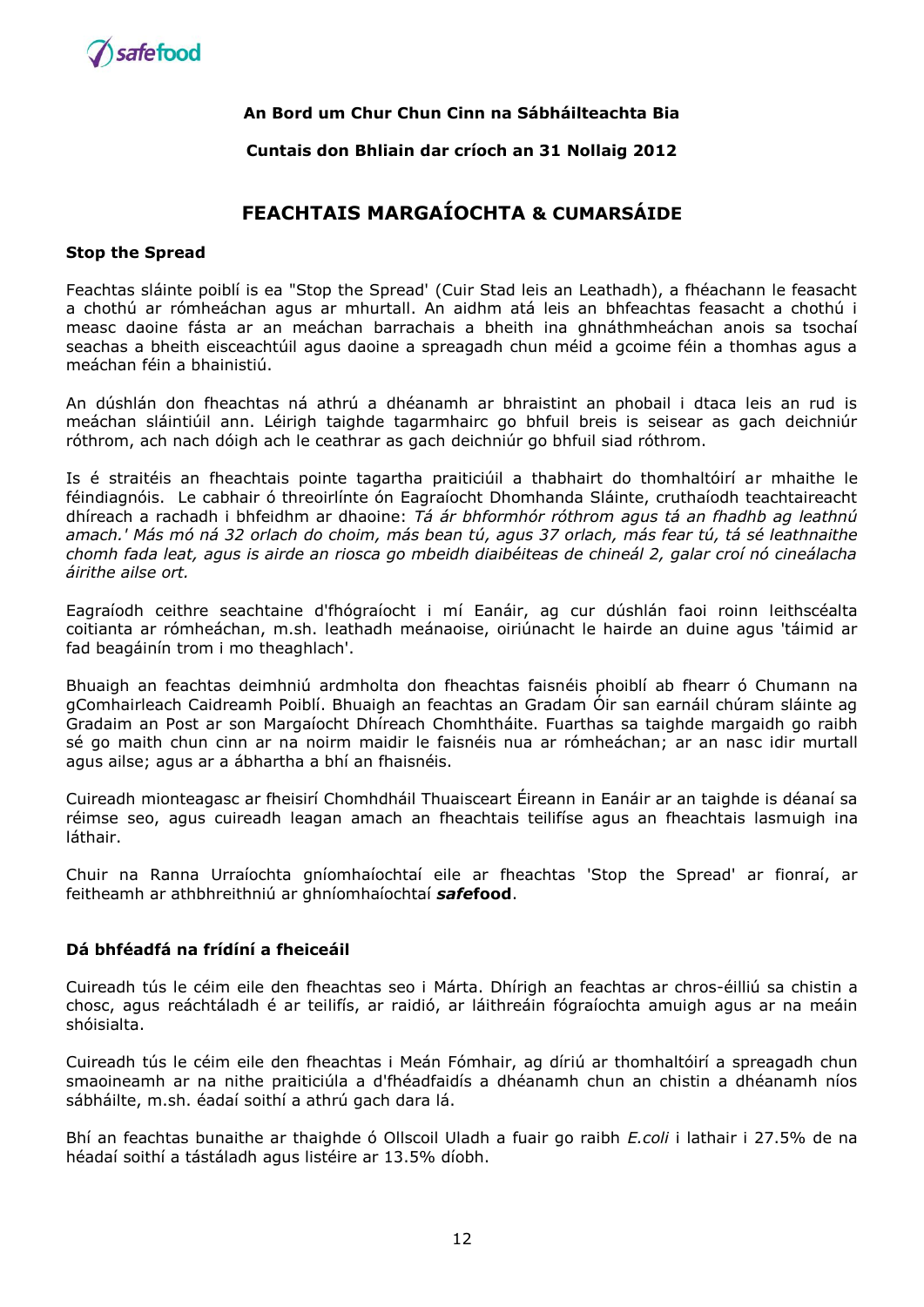

# **Cuntais don Bhliain dar críoch an 31 Nollaig 2012**

### **Operation Transformation**

Chuaigh an cúigiú sraith de 'Operation Transformation' RTÉ, ar léiriú teilifíse neamhspleách é, amach in Eanáir agus Feabhra, agus ba é *safe***food** an t-urra. Lean an seó aistear cúigear treoraithe agus iad ag iarraidh meáchan a chailliúint, a bheith níos gníomhaí agus slí mhaireachtála níos sláintiúla a bheith acu. D'fhéach idir 500,000 agus 600,000 duine ar gach clár díobh. Fuair an clár clúdach forleathan sna meáin agus chuir sé ceist an rómheáchain agus an mhurtaill i lár an aonaigh, mar aon leis an nga atá le réim bia agus stíl mhaireachtála a rialú.

I 2012, d'urraigh *safe***food** suíomh Gréasáin móibíleach ar a dtugtar 'My OT.ie', agus d'íoslódáil breis agus 50,000 duine an suíomh i gcaitheamh thréimhse an seó. D'óstáil *safe***food** dhá sheisiún beo cainte le saineolaithe an chláir, Karl Henry agus Eddie Murphy, ar leathanach Facebook, agus eagraíodh sraith imeachtaí poiblí in ionaid siopadóireachta. Bhí an-tóir ar na himeachtaí sin ar fad.

### **Dramhbhia**

Thosaigh an feachtas seo i Samhain ar raidió, i bpóstaeir amuigh, agus ar fhíseán ar éileamh (m.sh. seinnteoirí ar líne TV3 agus UTV). De réir taighde caitheann tomhaltóirí na hÉireann 1 milliún tona bia amach gach bliain, rud a chosnaíonn €1,000 (GBP 1,200) ar an meán ar gach tomhaltóir. D'fhéadfaí a bhformhór sin a sheachaint ach pleanáil agus siopadóireacht níos eagraithe a dhéanamh agus tuiscint a bheith againn ar dhátaí 'is fearr roimh' agus 'úsáid roimh'. Díríodh an feachtas ar fheasacht a mhúscailt ar na nithe sin agus ar an tionchar a bhíonn ag eolas ar shábháilteacht bia agus ar laghdú ar dhramhbhia sa bhaile. Bhain an feachtas úsáid as na meáin shóisialta, leis, agus ceapadh aip dramhbhia.

Ba iad an Ghníomhaireacht um Chosaint Comhshaoil i bPoblacht na hÉireann agus an Roinn Comhshaoil i dTuaisceart Éireann a rinne an bhrandáil ar an bhfeachtas, agus eagraíodh é go comhuaineach le Seachtain Laghdú Dramhaíola na hEorpa.

# **Takeaway My Way**

Chuaigh 1,000 dalta iar-bhunscoile isteach sa chomórtas cócaireachta seo le haghaidh scoileanna iar-bhunoideachais, a ritheadh i gcomhar le Coláiste Naomh Aingeal, Sligeach. Ba í Helen O'Donnell, ball den Bhord Comhairleach, a rinne an mholtóireacht ar an gcomórtas ceannais. Spreag an comórtas na daltaí chun a gcuid scileanna cócaireachta a léiriú. Ag an am céanna, díríodh aird ar a thábhachtaí atá dea-nósanna itheacháin, agus a laghad airgid a chosnaíonn béilí sláintiúla. Cuireadh cuid de na hoidis ar fáil ar shuíomh Greasáin safefood ina dhiaidh sin.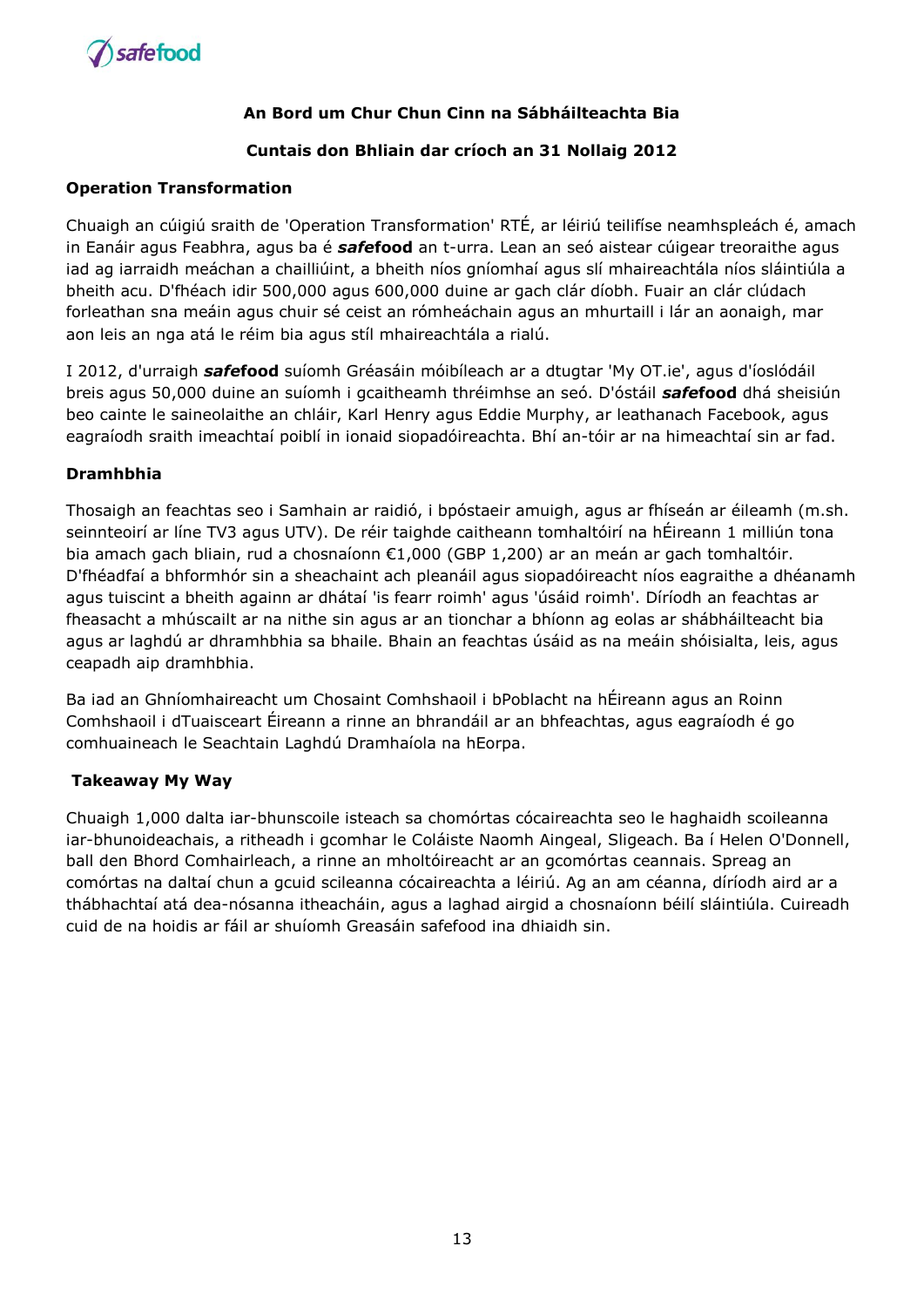

## **Cuntais don Bhliain dar críoch an 31 Nollaig 2012**

# **OIDEACHAS**

#### *safe***food ar feadh an tSaoil**

Cuireadh an acmhainn seo i dtaobh nósanna sláintiúla itheacháin ar fáil do lucht na hArdteistiméireachta Feidhmí i bPoblacht na hÉireann i 2012. Tugadh poiblíocht don acmhainn i scoileanna ar fud an oileáin i nDeireadh Fómhair.

### *Acmhainn Lipéadaithe Thuaisceart Éireann*

D'fhormhuinigh an Northern Ireland Council for Curriculum Examinations and Assessment acmhainn lipéadaithe bia le haghaidh Tuaisceart Éireann '*How we Measure Up- Deciphering Food Labelling*' a d'fhorbair an Food Standards Agency. San acmhainn tá CDROM, sleamhnáin ranga agus nótaí múinteora.

### *Sammy and Sally Grow together*

Scaipeadh an acmhainn seo le haghaidh bunscoileanna ar na réamhscoileanna ar fad ar an oileán in Eanáir.

#### *Bileog bosca lóin*

Scaipeadh an bhileog seo faoi bhoscaí lóin ar pháistí a bhí ag teacht ar scoil den chéad uair i Meán Fómhair.

#### *Níochán lámh*

Cuireadh leathanach gníomhaíochta ar fáil ina n-iarrtar ar pháistí difríochtaí idir dhá phictiúr a aithint chun níochán lámh a spreagadh i measc páistí bunscoile. Tá sé ar fáil ar shuíomh Gréasáin safefood, mar aon leis an bpóstaer.

#### *101 Bhéile Cearnógach*

Scaipeadh an acmhainn seo oidis shláintiúla ar ionaid acmhainne teaghlaigh, ionaid eolais do shaoránaigh, diaitéitigh pobail agus ar an tSeirbhís Bhuiséadta agus Chomhairle Airgid.

#### *Scoil Samhraidh Oiliúna Réigiúnach*

Chuaigh *safe***food** i gcomhar leis an Public Health Agency, an Food Standards Agency i dTuaisceart Éireann agus an British Nutrition Foundation chun Scoileanna Samhraidh Oiliúna Réigiúnacha a éascú i dTuaisceart Éireann, chun acmhainní oideachais a mholadh do mhúinteoirí.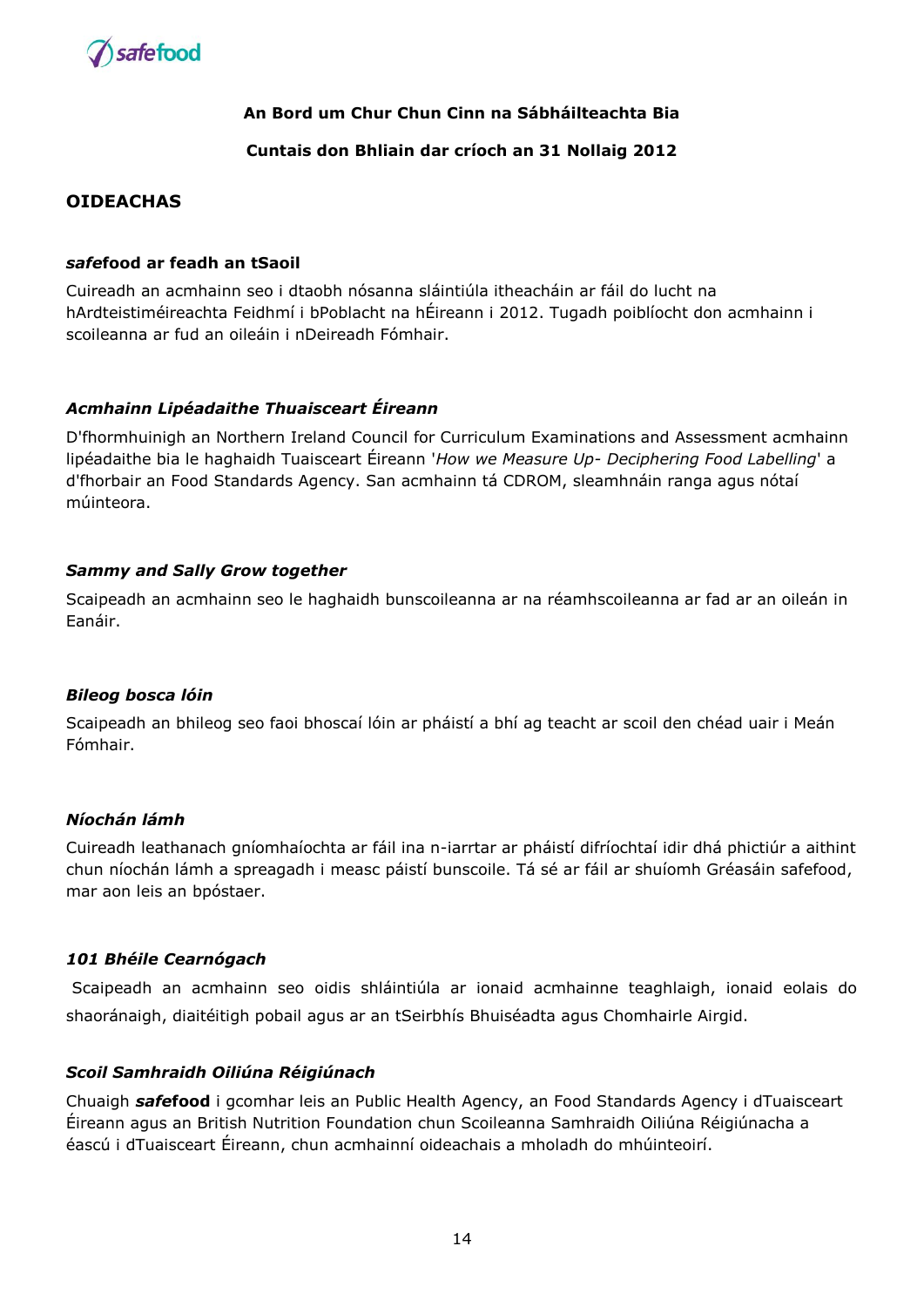

**Cuntais don Bhliain dar críoch an 31 Nollaig 2012**

# **IMEACHTAÍ AGUS COMHDHÁLACHA**

# **Lá Náisiúnta Diaibéitis**

Mar chuid dá dtacaíocht don tsraith theilifíse '*Operation Tranformation' (féach thuas),* thacaigh *safe***food** le Cumann Leighis na hÉireann agus le Cónaidhm Diaibéitis na hÉireann ag naoi gcinn d'ionaid ar fud Phoblacht na hÉireann in Eanáir ag imeachtaí poiblí saor in aisce. Cuireadh trialacha ribeacha ar fáil agus tomhaiseadh imlíne na coime; tugadh dea-chomhairle ar nósanna sláintiúla itheacháin, le tacaíocht ó acmhainní *safe***food** a scaipeadh ar an ócáid. Bhí diaitéitigh i láthair ó Institiúid Cothaithe agus Diaitéitice na hÉireann. Luadh diaibéiteas cineál 2 go minic in 'Operation Transformation' agus is téama mór é in '*Stop the Spread*'.

# **Seó an Royal Ulster Agricultural Society (RUAS), Balmoral**

Cuireadh an feachtas 'If you could see the Germs' (Dá bhféadfaí na Frídíní a Fheiceáil)' i láthair ag seó RUAS Balmoral i mBealtaine. Tugtar cuireadh chuig an seastán do chuairteoirí féachaint ar chnámha scéil imscrúdú coireachta chun an chúis le foláireamh maidir le sábháilteacht bia a dhéanamh amach. Fuarthas aiseolas an-dearfach maidir leis an seastán mar aon le clúdach ar teilifís agus ar raidió. Chuaigh 1,800 isteach sa chomórtas a bhí ina ghné den taispeántas.

# **Comhdháil um Rogha Bia agus Athrú Bia**

D'óstáil *safe***food**, an Bord Taighde Sláinte agus an Roinn Talmhaíochta, Iascaigh agus Bia comhdháil ar iompar i leith bia i Meitheamh ag Coláiste na hOllscoile, Corcaigh. Sa chomhdháil, féachadh ar thionchar agus ar éifeachtaí iompar maidir le bia ar ár sláinte agus pléadh cineálacha cur chuige a dhéanfadh athrú ar iompar.

# **Seachtain Shábháilteacht Bia Thuaisceart Éireann**

Chuaigh *safe***food**, an Food Standards Agency i dTuaisceart Éireann, an Roinn Comhshaoil agus na Comhairlí Ceantair i gcomhar le chéile ar fheachtas na Roinne Comhshaoil 'Love *Food Hate Waste'*  chun cabhrú le tomhaltóirí an méid bia a chuirtear amú a laghdú. Cuireadh tomhaltóirí Thuaisceart Éireann ar an eolas faoin tslí le leas a bhaint as fuílleach agus faoin gciall atá le dátaí 'úsáid roimh' agus 'is fearr roimh', a bhfuil tábhacht leis an dá cheann ó thaobh sábháilteacht bia agus ó thaobh dramhaíl a laghdú. Chuimsigh ábhair an fheachtais cártaí oidis saor in aisce agus seó bóthair cócaireachta a thug cuairt ar aon láthair déag. Ba é an tAire Alex Attwood MLA a sheol an feachtas.

# **An Comórtas Náisiúnta Treabhadóireachta**

Bhí taispeántas ag *safe***food** ag an gComórtas Náisiúnta Treabhadóireachta i Meán Fómhair in Rois Mhic Threoin i bPoblacht na hÉireann. Ba é an feachtas sábháilteacht bia '*If you could see the Germs*' téama an taispeántais agus tugadh cuireadh do chuairteoirí chuig an seastán leis an gcúis le foláireamh sábháilteacht bia a dhéanamh amach. Thug 190,000 duine ar an meán cuairt ar an gComórtas trí lá.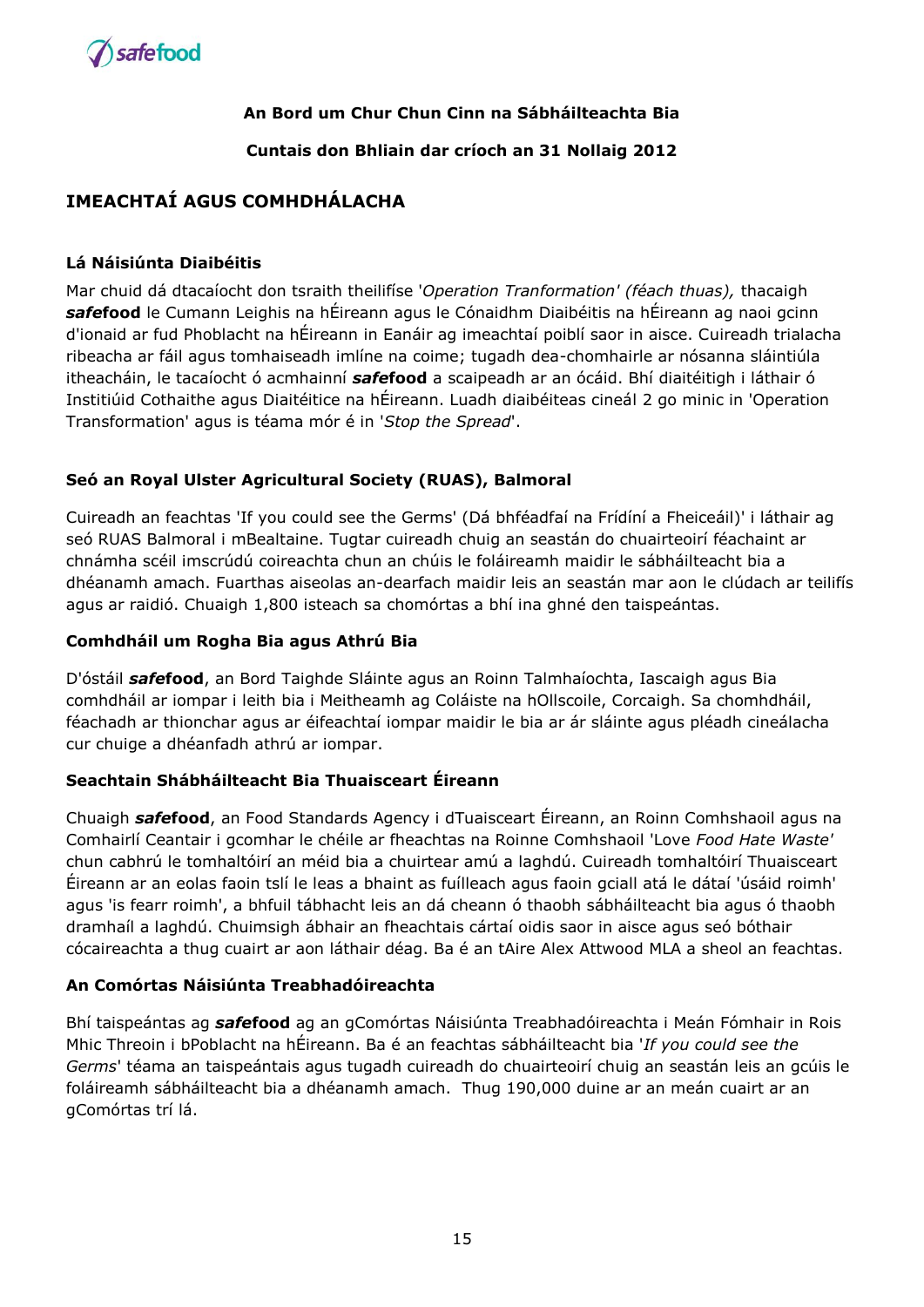

# **Cuntais don Bhliain dar críoch an 31 Nollaig 2012**

## **Seachtain Feasachta ar Ailléirgí**

Reáchtáladh Seachtain Feasacht ar Ailléirgí Thuaisceart Éireann i Meán Fómhair agus thacaigh *safe***food** leis an Duais d'Ógánach na Bliana a raibh baint aige leis. Ba é Allergy Nothern Ireland a d'eagraigh an ócáid agus aithníonn sé na hiarrachtaí atá déanta ag daoine óga chun an ceann is fearr a fháil ar na deacrachtaí a ghabhann le maireachtáil le hailléirge i leith bia.

### **Lucht Luathfhágála na Scoile**

Eagraíodh ceardlanna i mBéal Feirste agus i mBaile Átha Cliath i nDeireadh Fómhair chun an tionscadal taighde '*Early school leavers- a needs assessment from a nutrition perspective*' (Lucht luathfhágála na scoile - measúnacht riachtanas ó thaobh cothú), a rinne an tIonad Taighde Leanaí i gColáiste na Tríonóide agus in Ollscoil Uladh a sheoladh. Bhí deis ag geallsealbhoirí na torthaí a phlé agus moltaí a dhéanamh.

### **Tearcrochtain Bia a Thomhas**

I nDeireadh Fómhair, seoladh doiciméad mionteagaisc maidir leis an taighde a rinne an Roinn Coimirce Sóisialaí i bPoblacht na hÉireann inar leagadh amach impleachtaí an táscaire nua maidir le tearcrochtain bia. Pléadh tionchar an táscaire seo ar bheartas ar oileán na hÉireann.

### **Savour Kilkenny/ Cathracha Sláintiúla**

D'óstáil *safe***food** ceardlann lae ar son 300 páiste i dtimpeallacht spraíúil ag féile 'Savour Kilkenny/Cathracha Sláintiúla' i nDeireadh Fómhair. Príomhtheachtaireacht ag an bhféile seo ab ea a thábhachtaí atá sé cothromaíocht a bhaint amach i roghanna bia agus bianna atá go maith don teaghlach ar fad a thriail le chéile. Téama mór eile ab ea bunús agus táirgeadh bia agus a thábhachtaí atá réim bia chothrom shláintiúil agus cuireadh é sin abhaile le cluichí foghlama idirghníomhacha agus le hacmhainní oideachais.

# **MEÁIN SHÓISIALTA**

# **An Gréasán**

Shroich cuairteanna ar shuíomh Gréasáin *safe***food** buaic in Eanáir agus i bhFeabhra fad agus a bhí an tsraith teilifíse 'Operation Transformation' á chraoladh; le linn chéim 3 den fheachtas 'Stop the Spread' (Cuir Deireadh Leis an Leathadh); leis an spéis i gcailliúint meáchain agus i nósanna itheacháin sláintiúla de dhroim Rúin na hAthbhliana. Sa tréimhse seo baineadh úsáid as áireamhán thomhas na coime ar shuíomh Gréasain *safe***food** ar beagnach 8,000 ócáid aonair. Bhí tóir ar an acmhainn Gréasáin 'Weigh2Live' i gcónaí in 2012.

Rinneadh staidéar in 2012 ar a úsáidí atá an suíomh agus dá thoradh sin rinneadh feabhsuithe chun an suíomh Gréasáin a dhéanamh níos ábhartha agus inúsáidte. Chuaigh leathanach baile nua beo i Meán Fómhair. Ina dhiaidh sin, mhéadaigh an trácht de bhrí gur fearr an tuairim a thugann an leathanach baile nua don úsáideoir nua agus gur fusa nascleanúint a dhéanamh.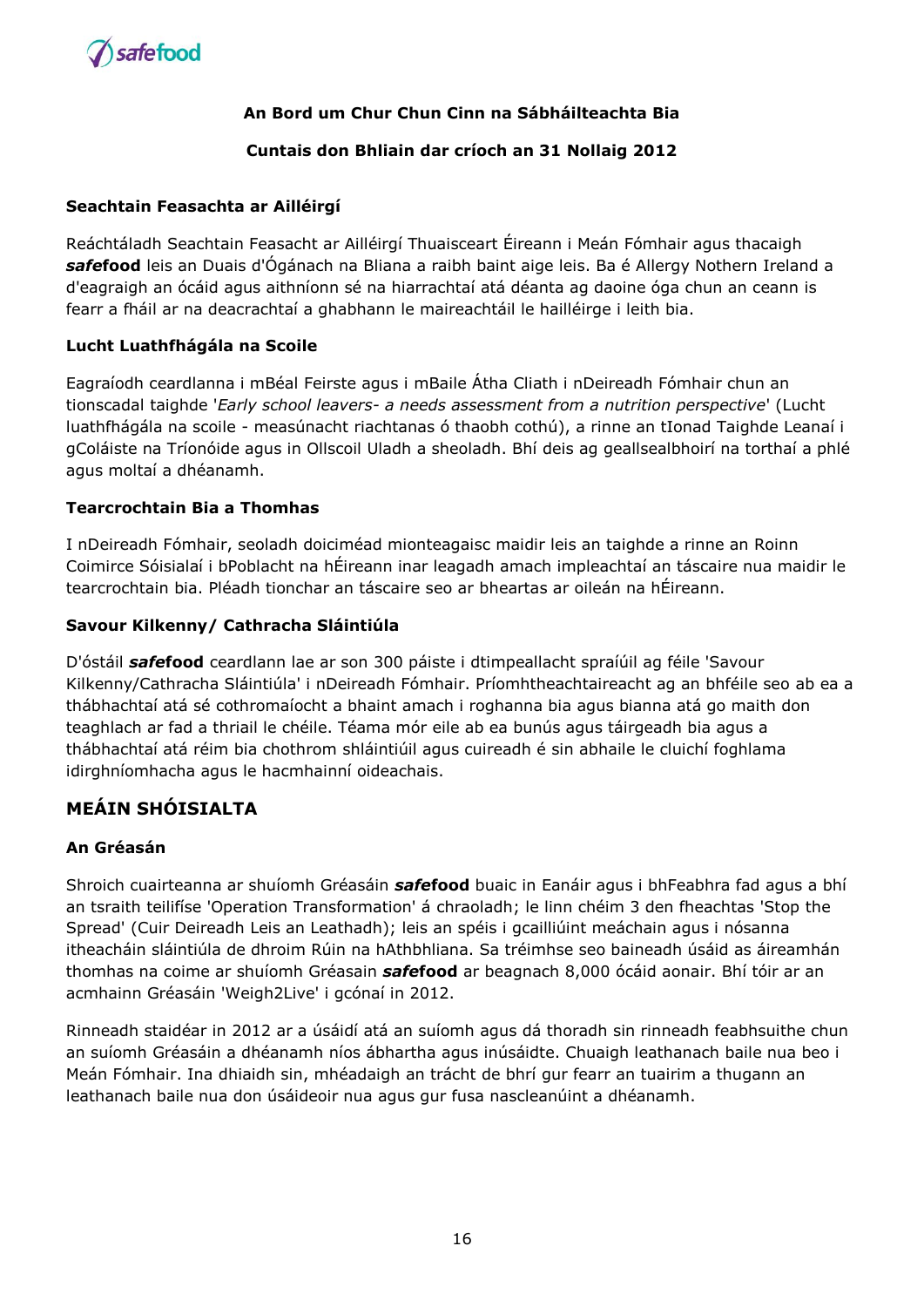

## **Cuntais don Bhliain dar críoch an 31 Nollaig 2012**

#### **Operation Transformation**

Tacaíodh leis an seó teilifíse 'OT' a urraíonn *safe***food**, le micreashuíomh seachtrach a ghin 214,000 cuairt aonair.

#### **Facebook**

Tá 15,000 de lucht leanúna ag leathanach *safe***food** ar Facebook. Ar na gníomhaíochtaí a cuireadh ar fáil i gcaitheamh na bliana bhí leideanna ar conas meáchan a chailliúint, comhráite beo le réaltaí 'OT' chomh maith heolas ar imeachtaí féilire ar nós Lá Fhéile Vailintín, a bheith tugtha chun dáta. Bíonn tóir, leis, ar theachtaireachtaí faoin tslí le cócaireacht shábháilte a dhéanamh um Nollaig.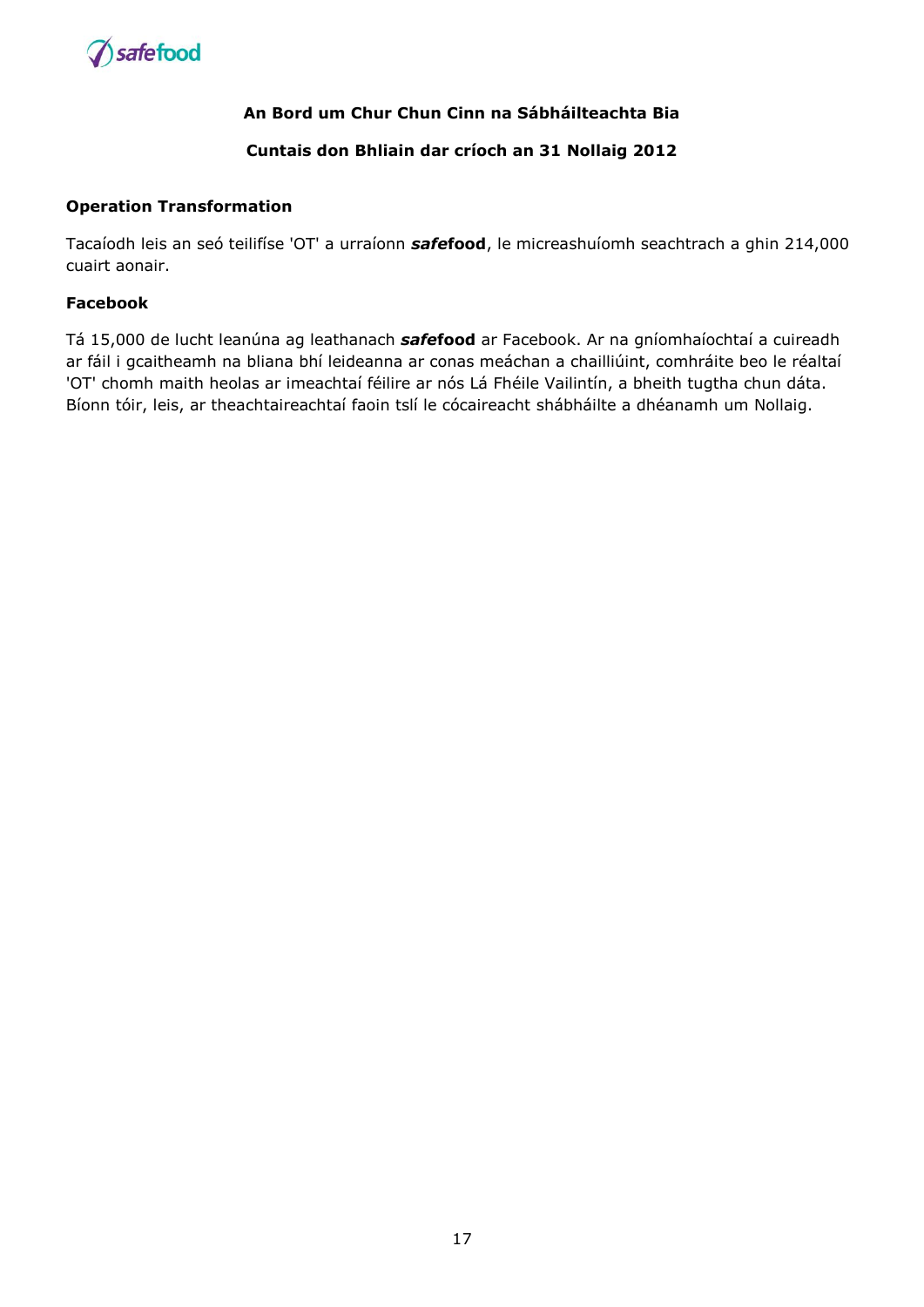

#### **Cuntais don Bhliain dar críoch an 31 Nollaig 2012**

# **OIBRÍOCHTAÍ CORPARÁIDEACHA**

Tá ról tábhachtach tacaíochta ag an Stiúrthóireacht Oibríochtaí Corparáideacha i dtaca le cláir agus gníomhaíochtaí a chur ar fáil ar fud na heagraíochta. Ar na seirbhísí a chuirtear ar fáil tá seirbhísí airgeadais, soláthair, acmhainní daonna, TF, seirbhísí dlí, rialachais agus iniúchóireachta. Rannchuidíonn na seirbhísí sin ar fad chun spriocanna na heagraíochta a bhaint amach go héifeachtach.

### **AIRGEADAS**

#### **Iniúchadh agus Rialachas**

#### **Rialachas**

Féachann *safe***food** leis na caighdeáin is airde rialachas corparáideach a shroicheadh. Géilleann sé don Chód Cleachtais Rialachais a d'eisigh an Chomhairle Aireachta Thuaidh/Theas agus mar cheist dea-chleachtais géilleann sé don Chód Cleachtais um Rialachas Comhlachtaí Stáit arna eisiúint ag an Roinn Airgeadais i bPoblacht na hÉireann.

Rinne na hArd-Reachtairí Cuntas agus Ciste in Éirinn agus i dTuaisceart Éireann na Ráitis Airgeadais don bhliain 2012 a chomhdheimhniú.

#### *Iniúchadh*

Beirt bhall den Bhord Comhairleach mar aon le beirt bhall sheachtracha atá ar an gCoiste Iniúchóireachta. Cathaoirleach an choiste a bhfuil taithí fhairsing ghairmiúil aige is ea duine amháin de na baill sheachtracha sin. Bhí ceithre chruinniú ag an gCoiste Iniúchóireachta in 2012.

#### *An Coiste Comhairleach Eolaíochta*

Shroich an Coiste Comhairleach Eolaíochta deireadh a thréimhse agus athcheapadh é i Samhain, le cúigear ball nua. Ceapadh ball den Bhord Comhairleach, an Dr. Mary Upton, ina Cathaoirleacht, agus Mr. Robert Huey ina Leas-Chathaoirleach.

#### **Plean Gnó**

Cuimsíodh sa Phlean Gnó 2012 €1.223m (GBP 1,027m) de choigilteas carnach de bhreis ar spriocanna an dá bhliain 2011 agus 2012. Ach laghdaíodh buiséad an Phlean Ghnó tuilleadh go €7.500m (GBP 6.525m), de thoradh chinneadh na Ranna Urraíochta tuilleadh caiteachais ar an bhfeachtas '*Stop the Spread*' a chur ar fionraí.

#### **Cuntasacht**

Chun monatóireacht a dhéanamh ar fheidhmíocht agus a chinntiú gur baineadh amach spriocanna oibriúcháin agus airgeadais a bhí leagtha síos sa Phlean Gnó, bhí cruinnithe rialta ag foireann ardbhainistíochta *safe***food** chun athbhreithniú a dhéanamh ar dhul chun cinn agus ar eolas buiseádach agus airgeadais.

Coimeádadh Ranna Urraíochta safefood (an Roinn Sláinte, agus an Roinn Sláinte, Seirbhísí Sóisialta agus Sábháilteacht Phoiblí) ar an eolas i dtaobh dul chun cinn airgeadais agus oibriúcháin, ag cruinnithe rialta agus i dtuairisciú tráthúil.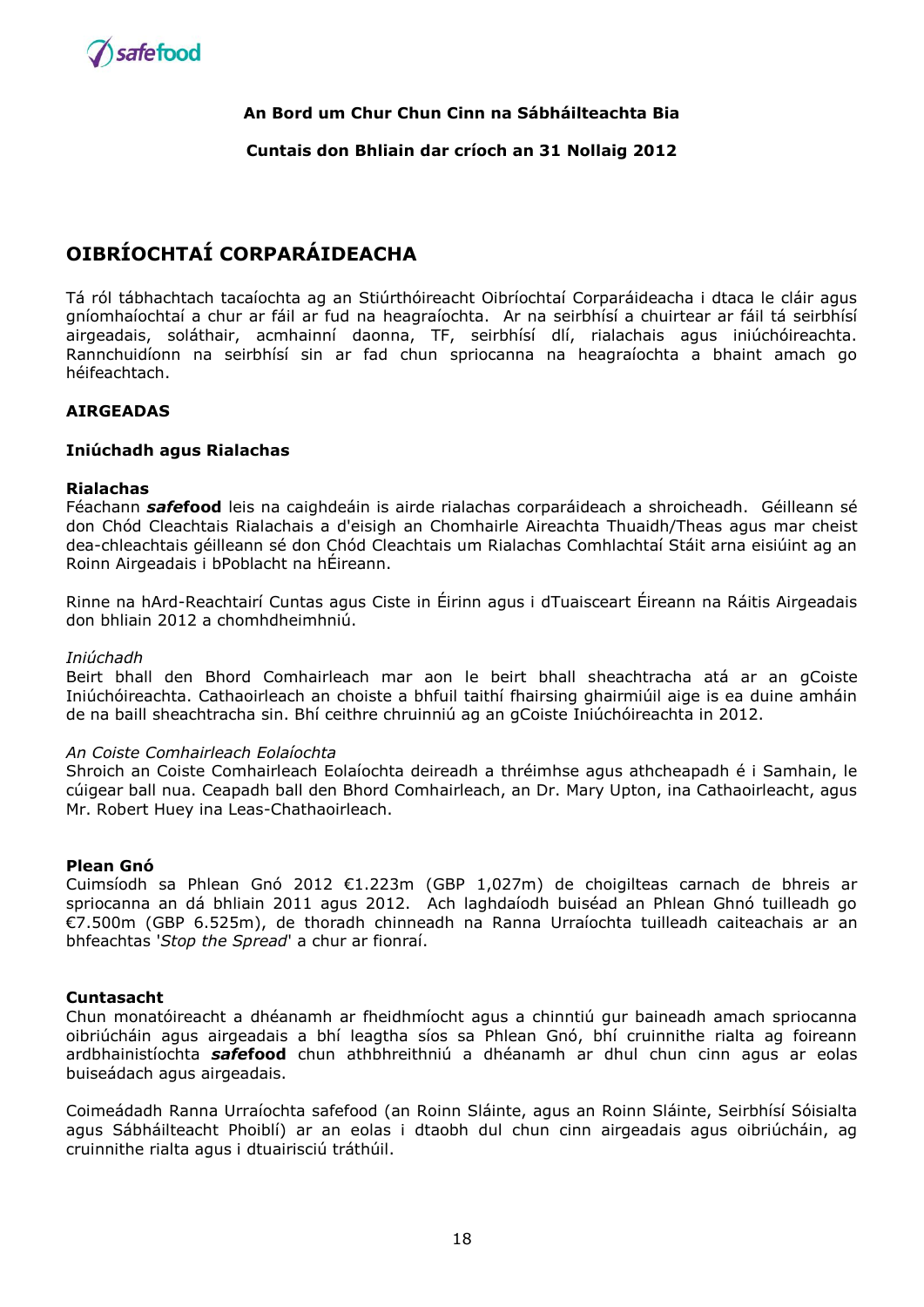

#### **Cuntais don Bhliain dar críoch an 31 Nollaig 2012**

Thuairiscigh an Príomhoifigeach Feidhmiúcháin ar dhul chun cinn agus ar cheisteanna tábhachtacha san earnáil sláinte ag cruinnithe den Chomhairle Aireachta Thuaidh Theas (NSMC) i gcaitheamh na bliana.

Tháinig Cathaoirleach an Bhoird Chomhairligh agus an Príomhfheidhmeannach i láthair an Chomhchoiste maidir le Cur Chun Feidhme Chomhaontú Aoine an Chéasta i mBealtaine. Pléadh ceisteanna tábhachtacha maidir le sábháilteacht bia agus dea-nósanna itheacháin.

### **TEICNEOLAÍOCHT FAISNÉISE**

#### **Bainistíocht an Chaidrimh leis an gCustaiméir**

Tugadh Córas Bainistíochta an Chaidrimh leis an gCustaiméir isteach in Iúil. Cuireann an córas seo ar chumas na foirne teagmhálacha a roinnt agus rannpháirtíocht na ngeallsealbhóirí a phleanáil.

# **OIBRÍOCHTAÍ**

#### **Athbhreithniú ar fheidhmeanna** *safe***food**

Rinne an dá Roinn Sláinte athbhreithniú i gcaitheamh na bliana ar na feidhmeanna a chuireann *safe***food** i gcrích. I láthair na huaire tá céim eile den fheachtas '*Cuir Stop leis an Leathadh*' curtha ar fionraí, agus níor faomhadh Plean Gnó 2012 go dtí tar éis dheireadh na bliana. Tá na hathbhreithnithe tugtha chun críche anois, agus leagtar béim iontu ar an ngá atá le leanúint den chomhar idir an dá ghníomhaireacht atá bainteach le sábháilteacht bia agus le dea-nósanna itheacháin ar oileán na hÉireann. Sna hathbhreithnithe a rinne an dá Roinn cinneadh go raibh sainordú reachtach ag *safe***food** chun leanúint dá fheidhm chomhairleach i dtaca le cothú ar bhonn uile-oileáin.

#### **Seirbhísí Comhroinnte**

Scrúdaigh Stiúrthóirí Oibríochtaí Corparáideacha ó na Forais Feidhmiúcháin Thuaidh agus Theas socruithe seirbhíse comhroinnte i 2012 i dteicneolaíocht an eolais, in acmhainní daonna, in airgeadas agus i gcumarsáid.

#### **Comhionannas**

Cuireadh leaganacha Braille agus fuaime d'acmhainn *safe***food** – '*Have a Healthy, Happy Christmas*' (Bíodh Nollaig Shláintiúil Shona Agat) – le haghaidh oiliúnóirí i scileanna saoil i gComhairle Náisiúnta na nDall in Éirinn agus sa Royal National Institiute for the Blind i dTuaisceart Éireann.

#### **ACMHAINNÍ DAONNA**

Déantar athbhreithniú leanúnach ar bheartais agus ar nósanna imeacht le cinntiú go ngéilltear do dhea-chleachtas, chun treorú an Rialtais agus athruithe reachtacha a chur san áireamh.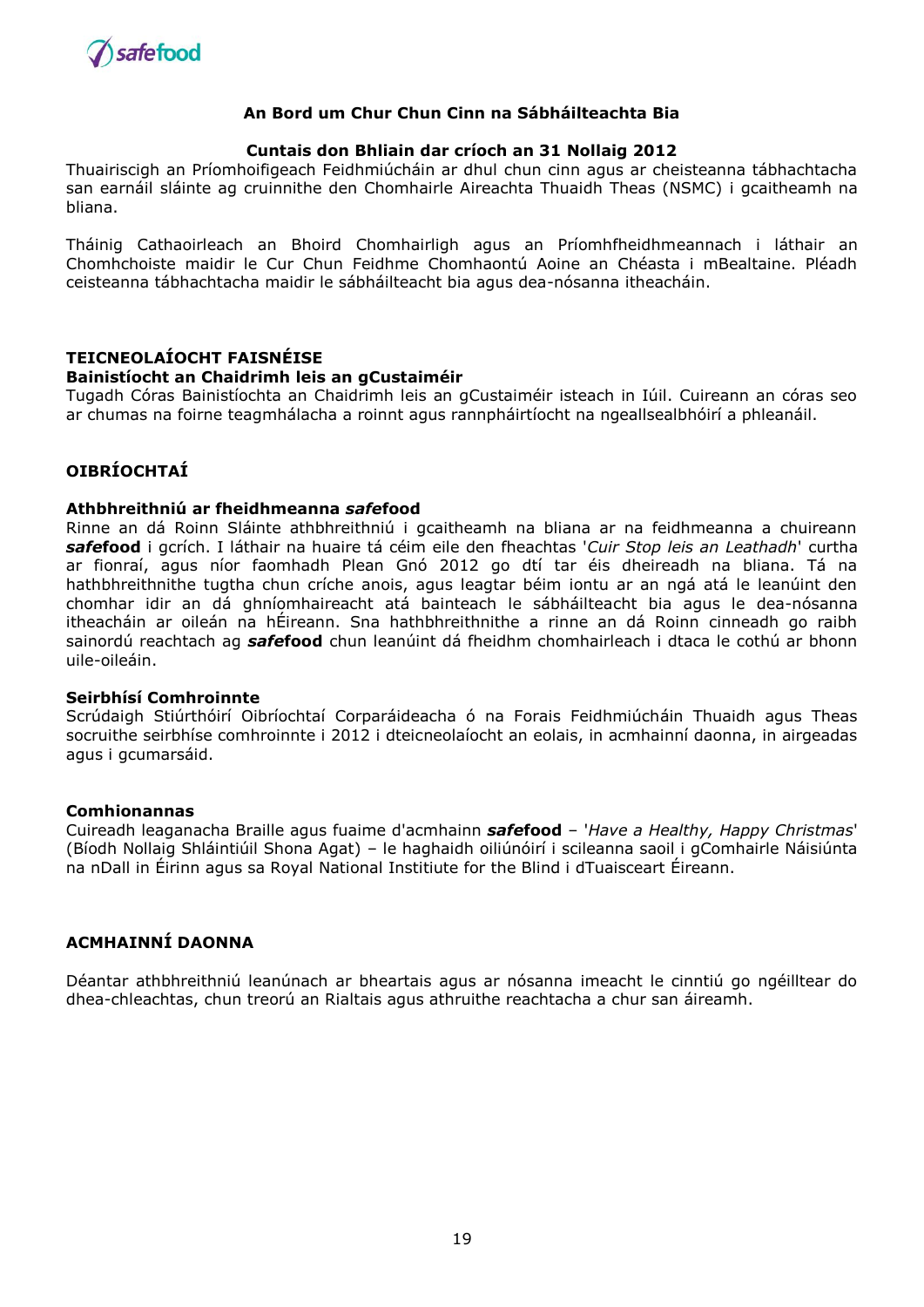

**An Bord um Chur Chun Cinn na Sábháilteachta Bia Cuntais don Bhliain dar críoch an 31 Nollaig 2012**

# **AN BORD UM CHUR CHUN CINN NA SÁBHÁILTEACHTA BIA**

# **CUNTAIS DON BHLIAIN DAR CRÍOCH**

**31 Nollaig 2012**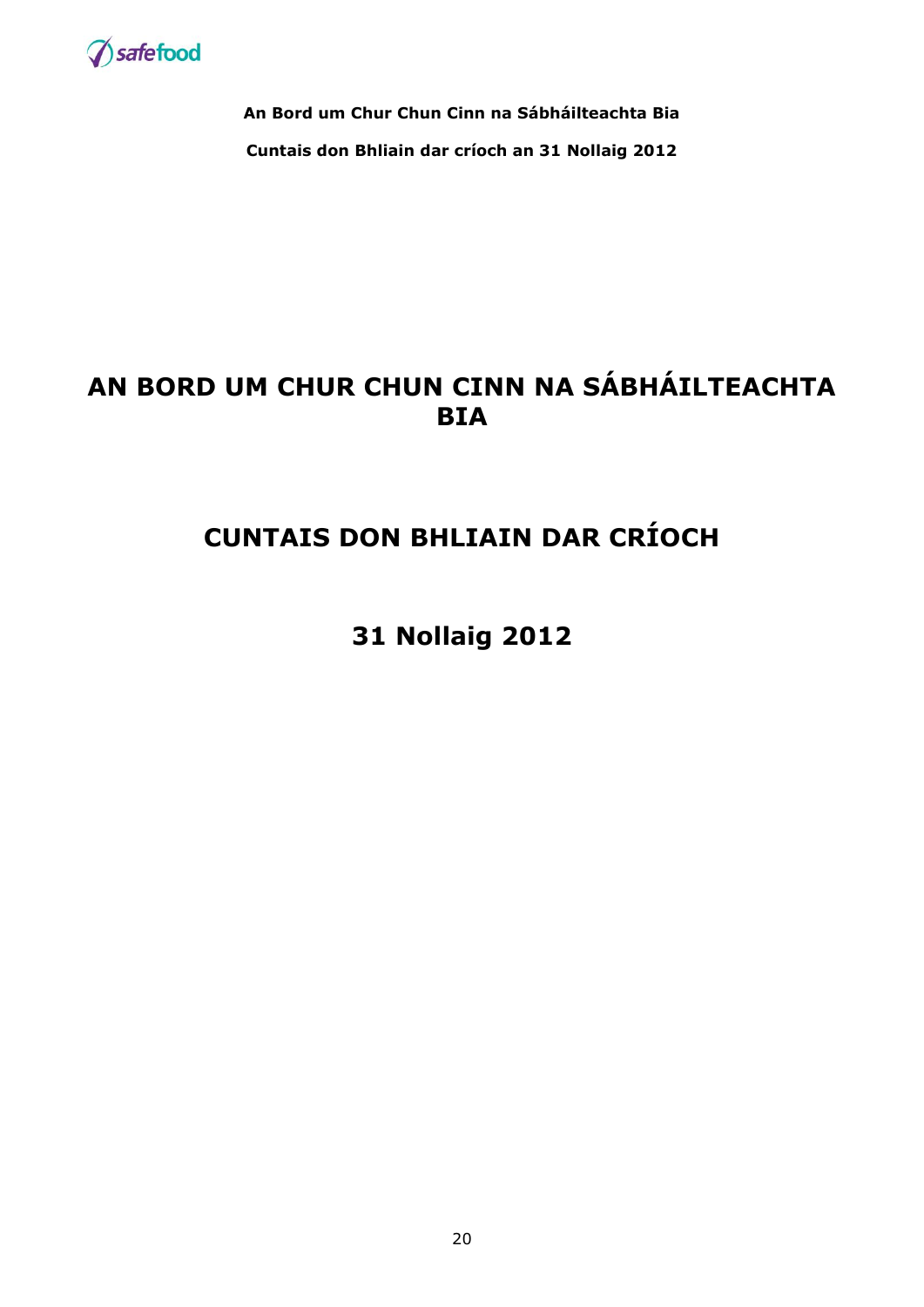

# **An Bord um Chur Chun Cinn na Sábháilteachta Bia Cuntais don Bhliain dar críoch an 31 Nollaig 2012**

# **CLÁR**

| Réamhrá leis na Cuntais                                          | 3  |
|------------------------------------------------------------------|----|
| Ráiteas ar Fhreagrachtaí                                         | 7  |
| Ráiteas ar an Rialú Inmheánach                                   | 8  |
| Deimhniú agus Tuarascáil na nArd-Reachtairí Cuntas agus Ciste    | 10 |
| Cuntas Ioncaim agus Caiteachais                                  | 12 |
| Ráiteas ar na Gnóthachain agus na Caillteanais Aitheanta Iomlána | 13 |
| Clár Comhardaithe                                                | 14 |
| Ráiteas ar an Sreabhadh Airgid                                   | 15 |
| Nótaí maidir leis na Cuntais                                     | 16 |
| Aguisín 1 - Ordú na gCuntas                                      | 28 |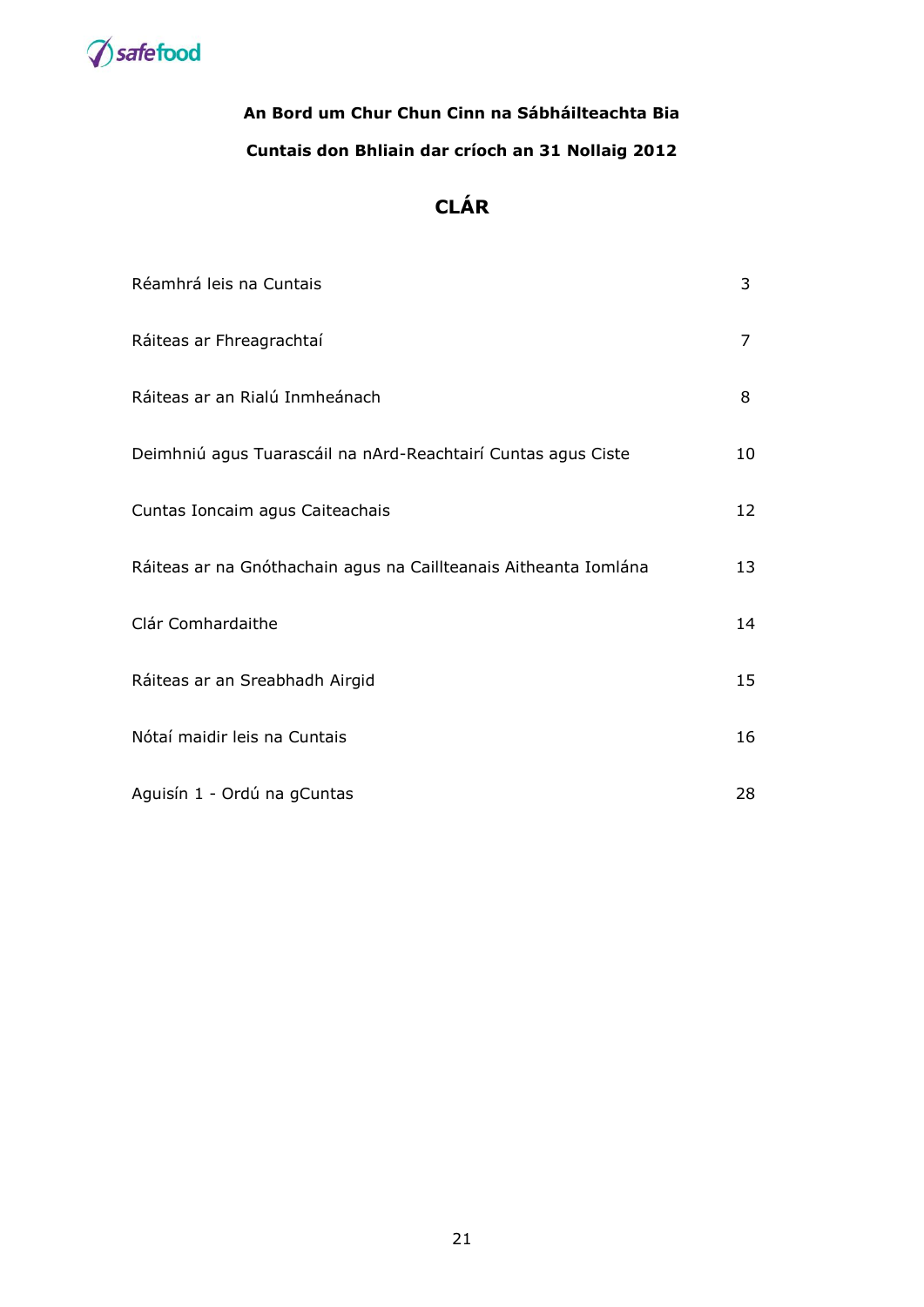

#### **Cuntais don Bhliain dar críoch an 31 Nollaig 2012**

# **Réamhrá leis na Cuntais**

#### **1. Leagan amach**

Ullmhaíodh na cuntais seo i bhfoirm a d'ordaigh an Roinn Sláinte agus an Roinn Sláinte, Seirbhísí Sóisialta agus Sábháilteacht Phoiblí, le ceadú na Roinne Caiteachais Phoiblí agus Athchóirithe, agus de réir na socruithe airgeadais i gCuid 7 d'Innéacs 2 le Comhaontú na Breataine-na hÉireann.

#### **2. Eolas Cúlra**

Comhlacht Feidhmiúcháin is ea an Bord um Chur Chun Cinn na Sábháilteachta Bia (an Bord), a bunaíodh faoi Chomhaontú Bhéal Feirste an 2 Nollaig 1999. Is í reachtaíocht rialaithe an Bhoird Comhaontú na Breataine-na hÉireann agus an tOrdú um Chomhar Thuaidh-Theas (Comhlachtaí Feidhmiúcháin) 1999.

Bronnann an reachtaíocht rialaithe na feidhmeanna sainiúla seo a leanas:

- Cur chun cinn na sábháilteachta bia
- > Taighde ar shábháilteacht bia
- $\triangleright$  Rabhadh bia a chur in iúl
- $\triangleright$  Faireachas ar ghalar bia-iompartha
- Comhoibriú eolaíochta agus naisc idir saotharlanna a chur ar aghaidh
- $\triangleright$  Áiseanna éifeachtachta ó thaobh costais a fhorbairt do thástáil speisialaithe saotharlainne

Le cois an mhéid thuas, tá sainordú ginearálta ag an mBord chun gníomhú mar fhoinse neamhspleách comhairle eolaíche.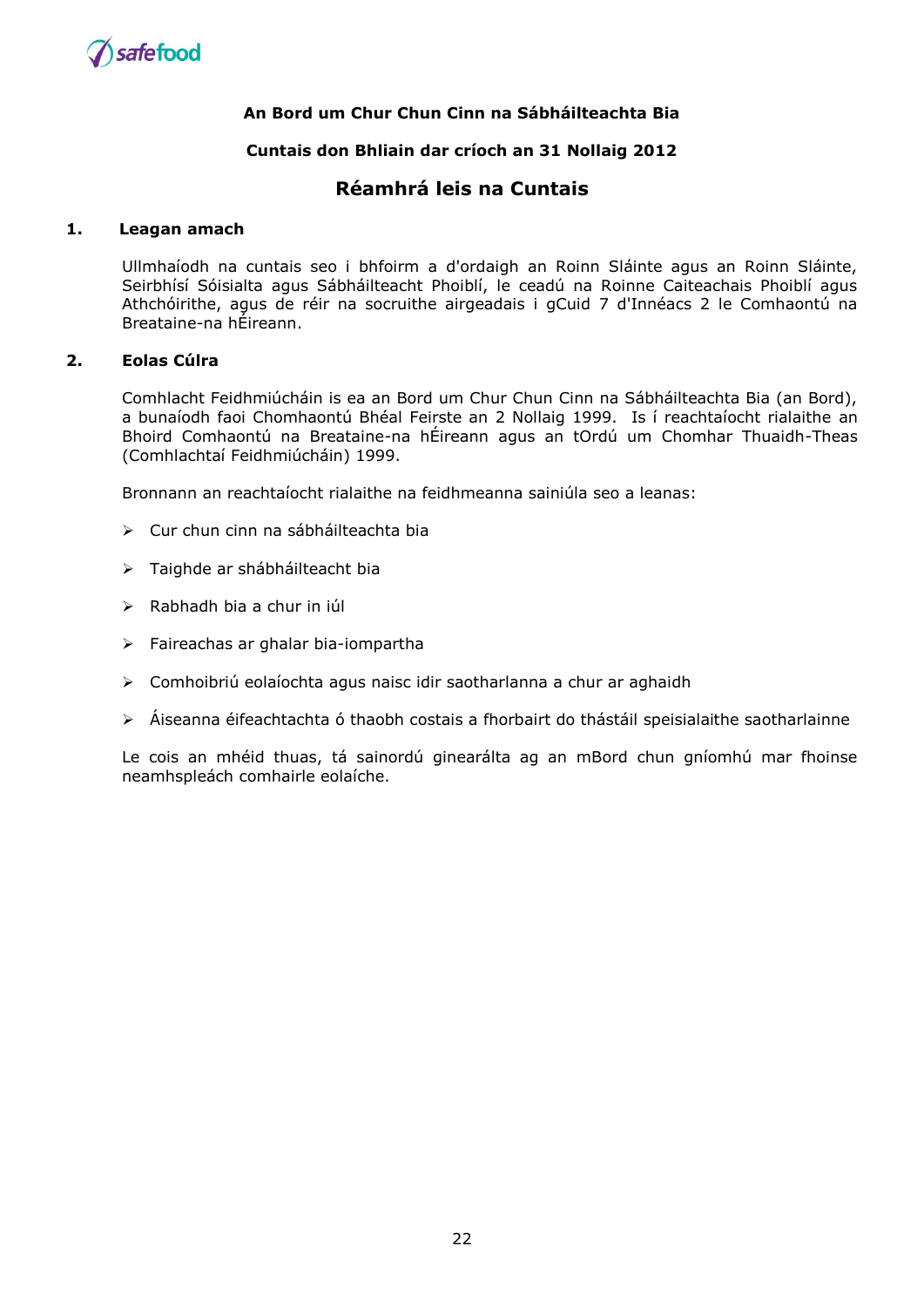

#### **Cuntais don Bhliain dar críoch an 31 Nollaig 2012**

#### **3. Rialachas**

An Príomhfheidhmeannach a chomhlíonann feidhmeanna an Bhoird agus tuairiscíonn sé/sí don Chomhairle Aireachta Thuaidh/Theas (NSMC). Faigheann an Príomhfheidhmeannach cúnamh ó Bhord Comhairleach agus ó Choiste Comhairleach Eolaíochta. Ba iad baill an Bhoird Chomhairligh sa bhliain 2012:

#### **Bord Comhairleach 2012**

Ms. Lynn Ni Bhaoigheallain (Cathaoirleach) Ms. Darina Allen (Leaschathaoirleach) Ms Julie Andrews Mr. Thomas Burns Mr. Brendan Kehoe Mr. Alan McGrath Ms. Helen O Donnell Mr. Edward Spelman Ms. Hannah Su Mr. Campbell Tweedie Dr. Mary Upton Ms. Jane Wells

Ní dhearnadh aon athrú ar an mBord Comhairleach le linn 2012.

Ar an gCoiste Comhairleach Eolaíochta tá 13 bhall ó linn na saineolaithe eolaíochta agus teicniúla atá ar fáil sa dá dhlínse agus tugann siad comhairle ar cheisteanna eolaíochta agus teicniúla.

#### **4. Torthaí Airgeadais**

Gheofar torthaí an Bhoird um Chur Chun Cinn na Sábháilteachta Bia leagtha amach ar leathanach 12. Ba é €85,103 (GBP69,007) an t-easnamh sa tréimhse.

#### **5. Imeachtaí Iar-Chlár Comhardaithe**

Ní raibh aon imeacht iar-chlár comhardaithe ann.

## **6. Bronntanais Charthanúla**

Ní bhfuarthas ná ní dhearnadh aon bhronntanas carthanúil i rith na bliana.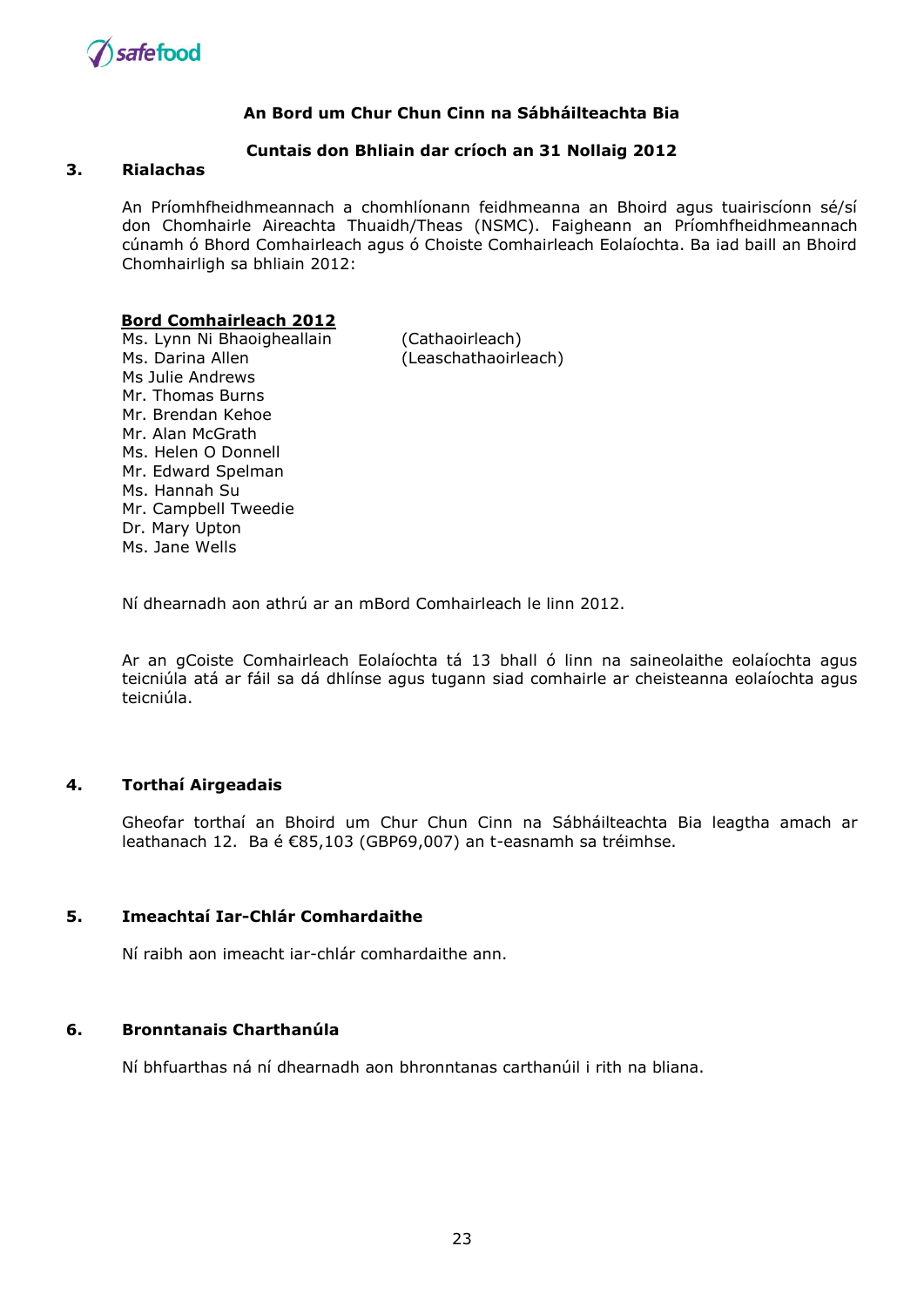

#### **Cuntais don Bhliain dar críoch an 31 Nollaig 2012**

#### **7. Beartais**

#### Fostaithe Faoi Mhíchumas

Níor fostaíodh duine ar bith faoi mhíchumas i mbliana. Bíodh sin mar atá, tá an Bord tiomanta do bheartas comhionannais agus cuirtear fáilte roimh iarratais ó iarratasóirí cuícháilithe, beag beann ar mhíchumas. Eisíodh plean gníomhaíochta míchumais sa bhliain 2011 chun dearcthaí dearfa a chothú i leith daoine faoi mhíchumas agus a rannpháirtíochta sa saol poiblí a spreagadh.

#### Comhionannas

Eisíodh Scéim Chomhionannais faofa an Bhoird i Meán Fómhair 2011 agus tá athbhreithniú leanúnach á dhéanamh ag *safe***food.**

#### Soláthar Eolais d'Fhostaithe agus Dul i gComhairle Leo

Bhí Fóram Comhpháirtíochta d'Fhostaithe i bhfeidhm i rith na bliana 2012 mar mhodh comhairliúcháin le fostaithe agus chruthaigh sé go maith mar mhodh cumarsáide d'fhostaithe.

# Beartas Íoc Pras agus feidhmíocht an bheartais

Tá beartas íocaíochtaí do chreidiúnaithe i bhfeidhm ag an mBord de réir fhorálacha na Rialachán ón gComhphobal Eorpach (Íocaíochtaí Déanacha in mBearta Tráchtála) 2002.

#### Beartas Sláinte & Sábháilteachta

Tá beartas Sláinte & Sábháilteachta i bhfeidhm ag an mBord, agus scaipeadh é ar gach fostaí. Léiríonn an beartas na riachtanais dhlíthiúla ardchaighdeáin a choimeád ar fud na heagraíochta.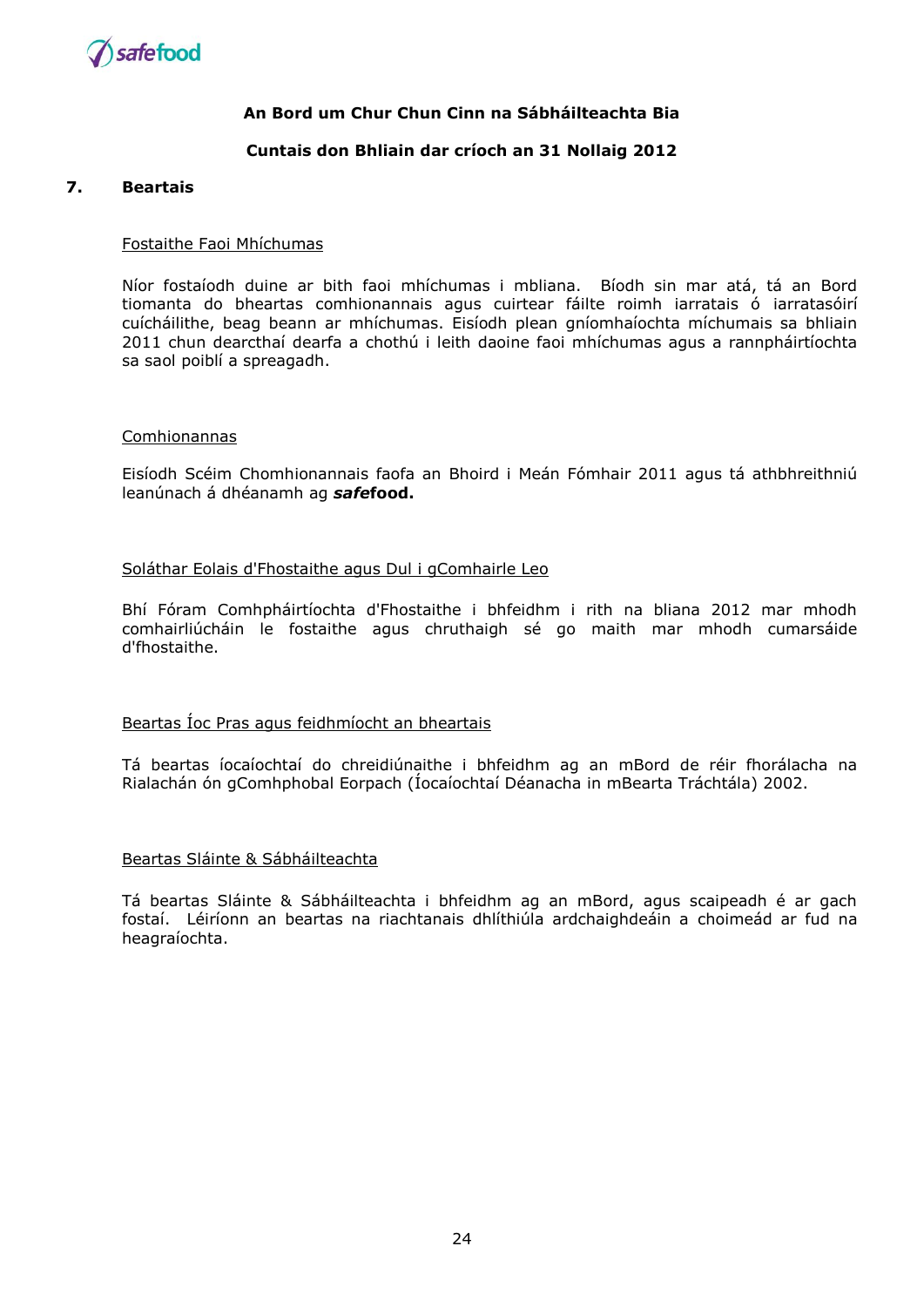

#### **Cuntais don Bhliain dar críoch an 31 Nollaig 2012 8. Forbairt Amach Anseo**

Cheadaigh an Chomhairle Aireachta Thuaidh/Theas Straitéis Chorparáideach an Bhoird maidir leis na blianta 2011-2013 i mí Iúil 2011.

Leagtar amach sa straitéis sin misean, fís agus croí-luachanna an Bhoird agus an tslí a gcuirfidh an Bord gach ceann dá feidhmeanna i gcrích sa tréimhse thrí bliana. Déantar measúnú bliantúil ar an straitéis i bhfianaise an phlean ghnó bhliantúil.

Is é €8,500,000 (GBP6,970,000) an caiteachas buiséadaithe don bhliain 2013.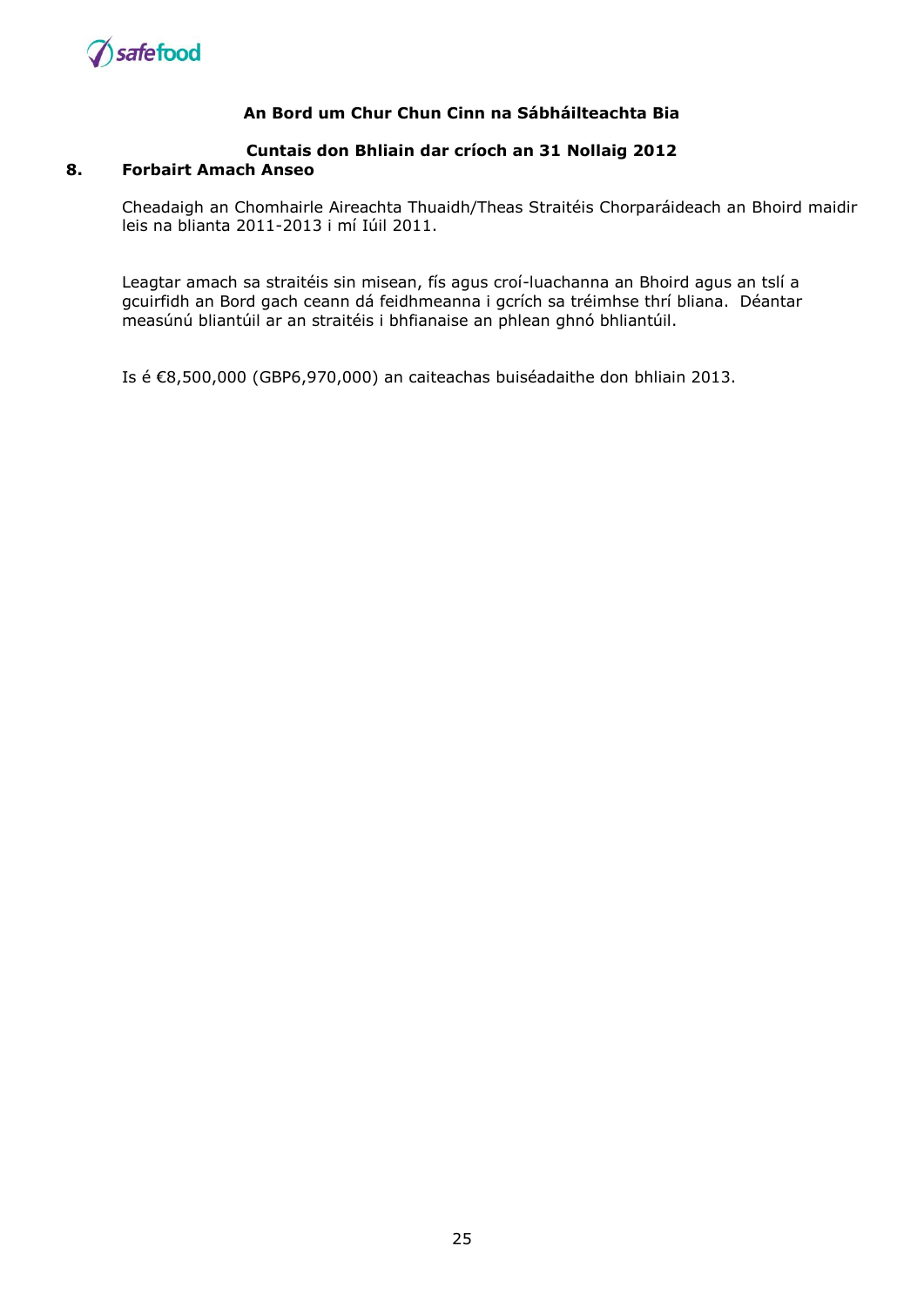

# **Cuntais don Bhliain dar críoch an 31 Nollaig 2012**

# **Ráiteas ar Fhreagrachtaí an Bhoird um Chur Chun Cinn na Sábháilteachta Bia (an Bord)**

Tá ordú tugtha ag an Roinn Sláinte agus ag an Roinn Sláinte, Seirbhísí Sóisialta agus Sábháilteacht Phoiblí don Bhord ráiteas cuntas a ullmhú maidir le gach bliain airgeadais san fhoirm agus ar an mbonn atá leagtha amach in ordú na gcuntas san aguisín leis na Cuntais seo. Ullmhaítear na Cuntais ar bhonn fabhraithe agus ní mór dóibh léiriú fírinneach cóir a thabhairt ar staid an Bhoird ag deireadh bliana agus ar ioncam agus caiteachas an Bhoird, ar na gnóthachain agus na caillteanais aitheanta iomlána agus ar na sreafaí airgid sa bhliain airgeadais.

Agus na cuntais á n-ullmhú, ceanglaítear ar an mBord:

- Aird a thabhairt ar an ordú cuntas a d'eisigh an Roinn Sláinte agus an Roinn Sláinte, Seirbhísí Sóisialta agus Sábháilteacht Phoiblí, lena n-áirítear na riachtanais ábhartha cuntasaíochta agus nochta, agus beartais chuntasaíochta a chur i bhfeidhm ar bhonn comhleanúnach;
- Breitheanna agus meastacháin a dhéanamh ar bhonn réasúnta;
- A rá cibé ar cloíodh leis na caighdeáin chuntasaíochta is infheidhme agus aon imeacht ábhartha sna cuntais a nochtadh agus a mhíniú;
- Na cuntais a ullmhú ar bhonn gnóthas leantach, ach amháin más neamhchuí a cheapadh go leanfaidh an Bord dá ghnó.

# Freagrachtaí an Phríomhfheidhmeannaigh

Leagtar amach i Meamram Airgeadais an Chomhlachta freagrachtaí an phríomhfheidhmeannaigh, mar an Duine Freagrach maidir leis an mBord um Chur Chun Cinn na Sábháilteachta Bia, lena náirítear freagracht as cuibhiúlacht agus rialtacht an airgeadais phoiblí agus as taifid a choinneáil.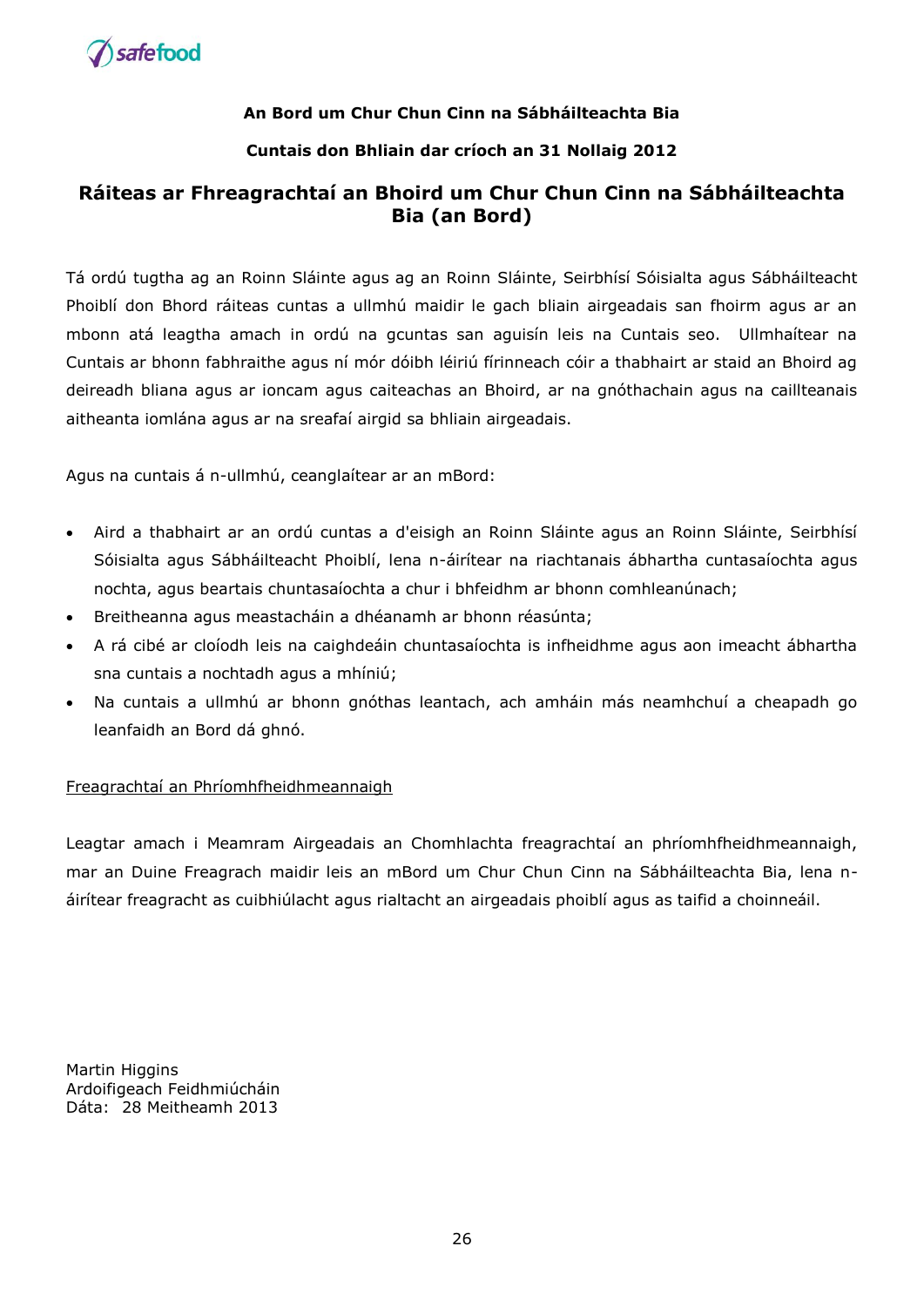

# **Cuntais don Bhliain dar críoch an 31 Nollaig 2012 Ráiteas ar an Rialú Inmheánach**

#### **1. Raon na Freagrachta**

Mar an Duine Freagrach, tá sé de chúram ormsa córas fónta rialaithe inmheánaigh a choinneáil a thacaíonn le comhlíonadh spriocanna, aidhmeanna agus cuspóirí an Bhoird agus a chosnaíonn cistí poiblí agus sócmhainní na Roinne a bhfuil freagracht phearsanta ormsa ina dtaobh, ag an am céanna. Ní mór dom sin a dhéanamh de réir na bhfreagrachtaí a sannadh dom sna Managing Public Money Northern Ireland (MPMNI) and Public Finance Procedures.

Sainítear go cruinn i Meamram Airgeadais an Bhoird an struchtúr cruinn cuntasaíochta agus tuairiscithe, ina dtugtar gearrchuntas ar ról athbhreithnithe agus monatóireacht na gcomh-Ranna coimircíochta (an Roinn Sláinte, Seirbhísí Sóisialta agus Sábháilteacht Phoiblí (Thuaidh) agus an Roinn Sláinte (Theas). Lena chois sin, mar Phríomhoifigeach Cuntais, táim cuntasach do na coistí cuntas poiblí i ngach ceann den dá dhlínse.

#### **2. Cuspóiri an Chórais Rialaithe Inmheánaigh**

Dearadh an córas rialaithe inmheánaigh chun bainistíocht a dhéanamh ar riosca go leibhéal réasúnta seachas deireadh a chur le gach riosca nach mbainfear amach beartais, aidhmeanna agus cuspóirí; ní féidir leis mar sin ach dearbhú réasúnta agus ní dearbhú amach is amach a sholáthar. Bunaítear an córas rialaithe inmheánaigh ar phróiseas leanúnach a ceapadh chun na rioscaí nach mbainfí amach beartais, aidhmeanna agus cuspóirí an Bhoird a aithint agus a chur in ord tosaíochta, chun dóchúlacht gach riosca díobh sin agus an tionchar a bheadh acu dá dtitfidís amach a mheas, agus chun iad a bhainistiú go héifeachtach eacnamaíoch. Bhí an córas rialaithe inmheánaigh i bhfeidhm ag an mBord sa bhliain dar críoch an 31 Nollaig 2012 agus suas go dtí dáta formheasta na Tuarascála Bliantúla agus na gCuntas, agus tá sé ar aon dul le treoir na Ranna Airgeadais.

#### **3. An Cumas Chun Riosca a Láimhsiú**

An Fhoireann Ardbhainistíochta atá freagrach as an bpróiseas bainistíochta rioscaí a chur i bhfeidhm agus a mhaoirsiú faoi threoir uaimse chun a chinntiú go mbíonn an próiseas ag obair faoi mar is ceart. Le cois athbhreithniú a dhéanamh ar chreat iomlán na rioscaí, déantar athbhreithniú ar gach moladh a fhaightear ó na hiniúchóirí inmheánacha agus seachtracha, agus cuirtear leis na rialuithe nó tugtar rialuithe nua isteach de réir mar is gá.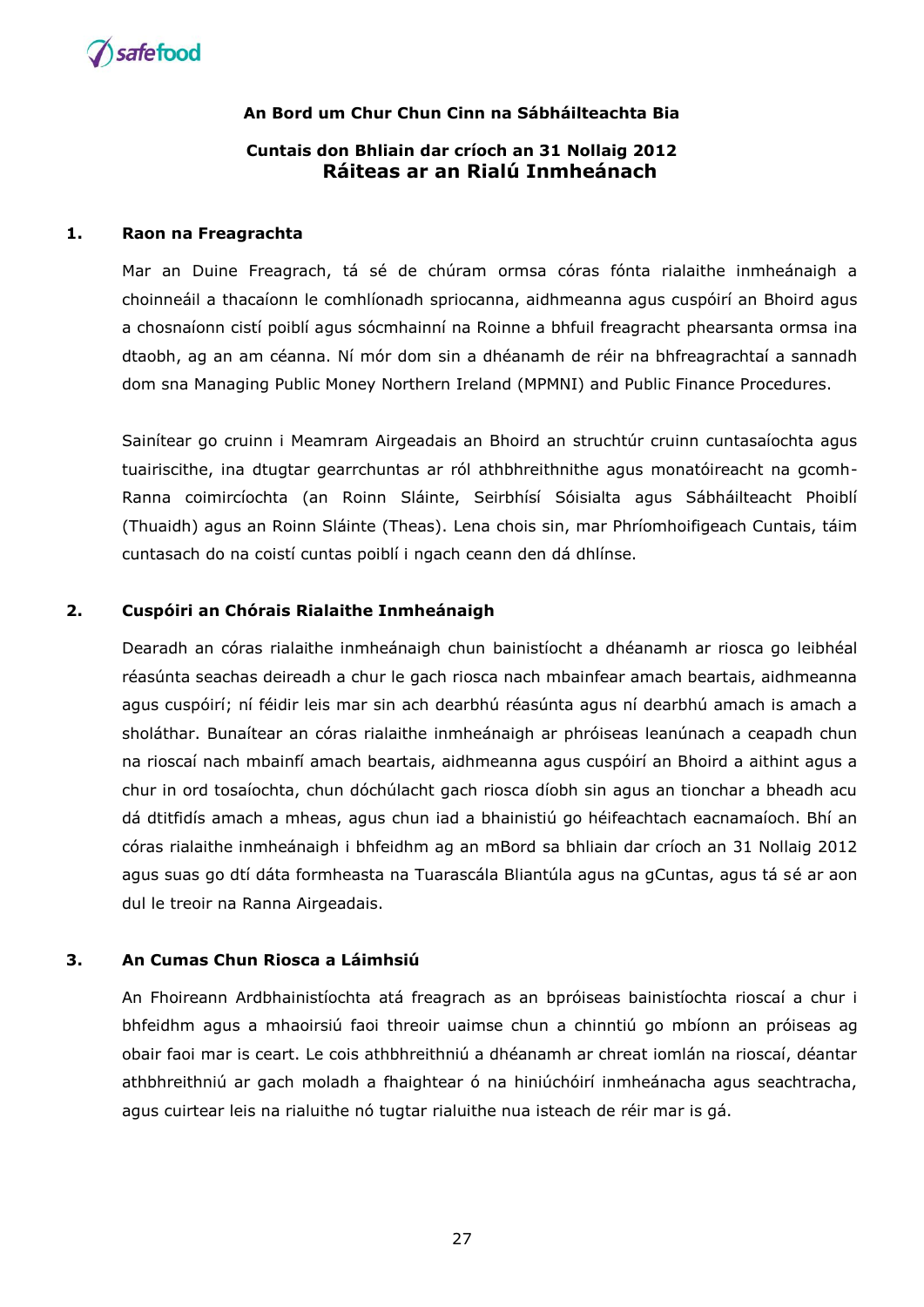

# **Cuntais don Bhliain dar críoch an 31 Nollaig 2012**

Bítear ag súil go n-oibreoidh gach ball foirne laistigh de na beartais bhunaithe ar riosca agus ar rialú inmheánacha, agus cuirtear oiliúint chuí orthu ina fhianaise sin.

# **4. An Creat Riosca agus Rialaithe**

Tá clárleabhar rioscaí agus maitrís measúnaithe riosca ceaptha ag an mBord. Aithnítear rioscaí ar an leibhéal bunúsach agus ar an leibhéal rialaithe ag an tráth a mbíonn pleananna agus straitéisí gnó á gcur i dtoll a chéile. Tá creat ceaptha ag an mBord maidir le heolas bainistíochta rialta, athbhreithniú ar athraitheas, agus nósanna imeachta riaracháin agus rialaithe (lena n-áirítear leithscaradh dualgas agus córas tarmligin agus cuntasachta).

Áirítear air chomh maith:

- Córais chuimsitheacha buiséadta agus an buiséad bliantúil le bheith faofa ag an bPríomhfheidhmeannach;
- Nósanna imeacht chun na buiséid a athbhreithniú agus a aontú leis an bhFoireann Ardbhainistíochta; agus
- Tuarascálacha rialta airgeadais a ullmhú mar bhonn le monatóireacht agus athbhreithniú a dhéanamh ar dhul chun cinn.

Sa bhliain 2012 cabhair ab ea tuairimí na nIniúchóirí Inmheánacha agus Seachtracha agus Choiste Iniúchóireachta an Bhoird Chomhairligh agus an creat riosca agus rialaithe á athbhreithniú.

# **5. Athbhreithniú ar Éifeachtúlacht**

I mo cháil mar an Duine Freagrach, táim freagrach as athbhreithniú a dhéanamh ar a éifeachtaí atá an córas rialaithe inmheánaigh. Is éard a bhíonn mar bhonn eolais faoin athbhreithniú a dhéanaim ar an gcóras rialaithe inmheánaigh obair na n-iniúchóirí inmheánacha agus na mbainisteoirí feidhmiúcháin a bhfuil sé de chúram orthu an creat rialaithe inmheánaigh a cheapadh agus a chothabháil, agus tuairimí a dhéanann na hiniúchóirí seachtracha ina litir don bhainistíocht agus tuarascálacha eile. Tá plean i bhfeidhm chun díriú ar laigí agus a chinntiú go mbeidh an córas ag dul i bhfeabhas i gcónaí.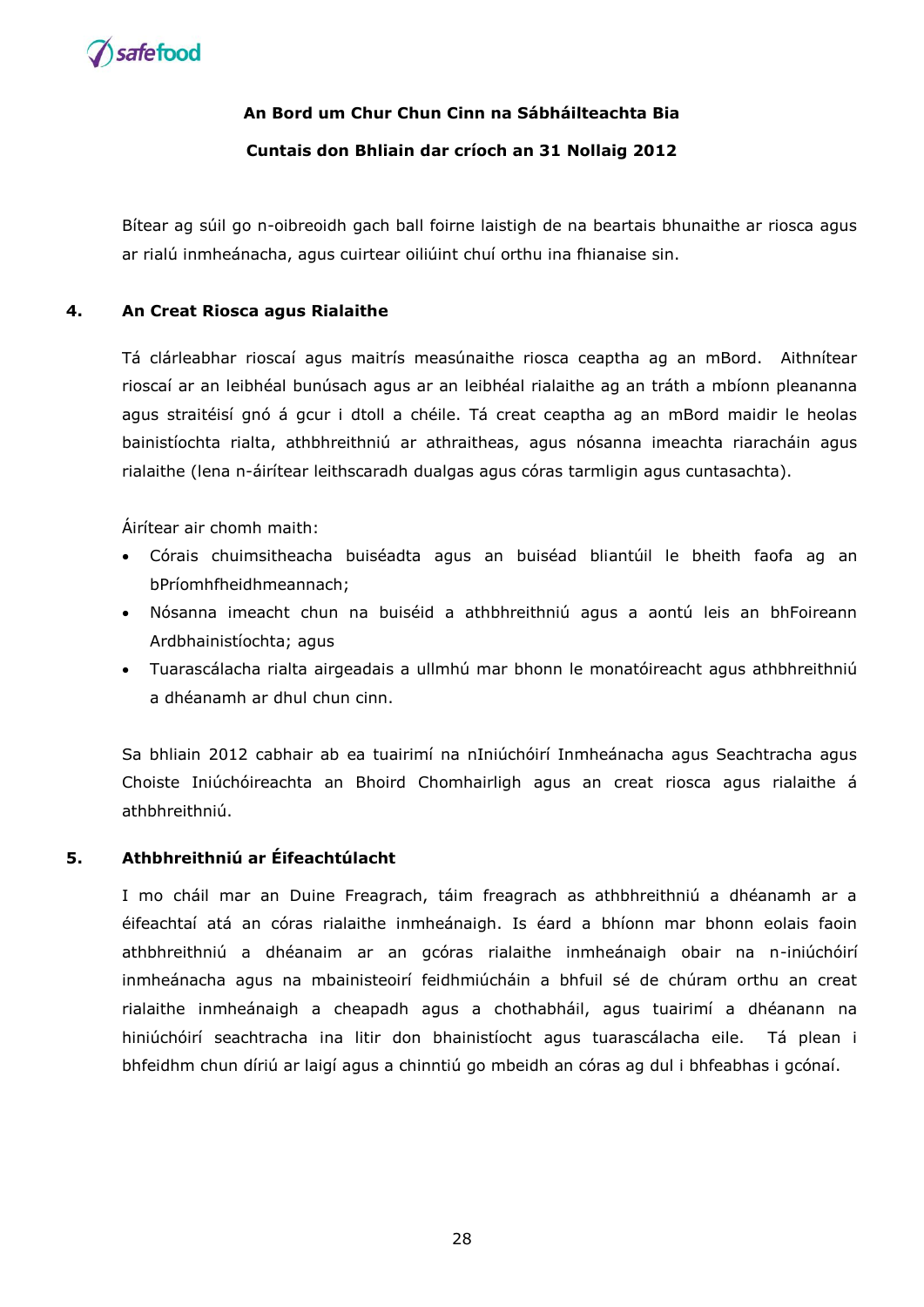

# **Cuntais don Bhliain dar críoch an 31 Nollaig 2012**

Seo a leanas na gníomhaíochtaí a thacaíonn leis an athbhreithniú ar éifeachtacht:

- D'athbhreithnigh an Fhoireann Ardbhainistíochta an Buiséad Bliantúil a d'fhaomh na Ranna Coimircíochta, go háirithe aon imeacht ó ghníomhaíocht bheartaithe; agus
- Coimeádadh an creat um bainistíocht riosca faoi athbhreithniú leanúnach agus cuireadh clárleabhar riosca nuashonraithe faoi bhráid Choiste Iniúchóireachta an Bhoird Chomhairligh.
- Rinne na hIniúchóirí Inmheánacha athbhreithniú sa bhliain 2012 ar na Rialuithe Inmheánacha Airgeadais a bhí i bhfeidhm.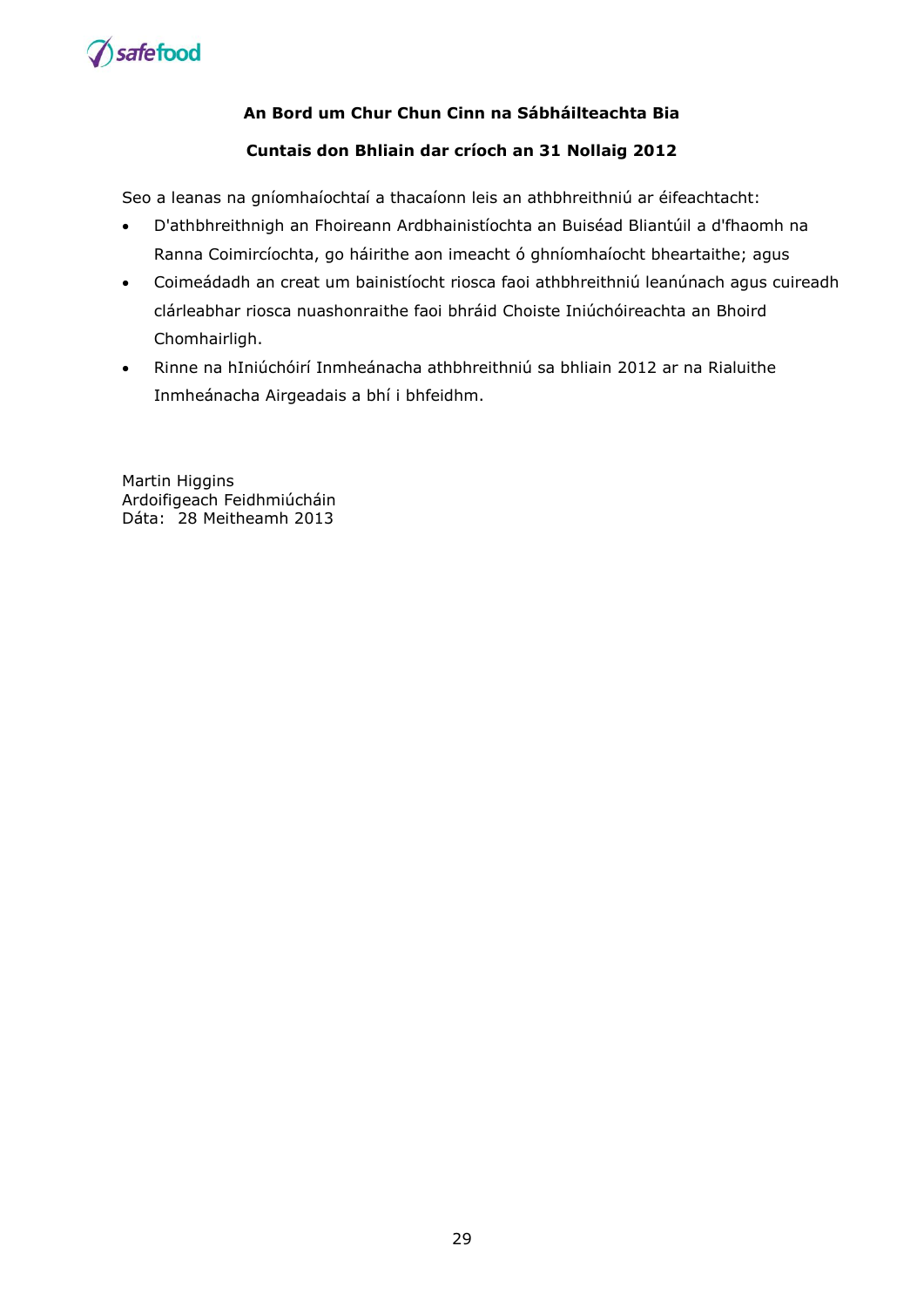

# **Cuntais don Bhliain dar críoch an 31 Nollaig 2012 An Bord um Chur Chun Cinn na Sábháilteachta Bia**

#### **Deimhniú na nArd-Reachtairí Cuntas agus Ciste chuig Comhdháil Thuaisceart Éireann agus chuig Tithe an Oireachais**

Tá iniúchadh déanta againn ar chuntais an Bhoird um Chur Chun Cinn na Sábháilteachta Bia ('an Comhlacht') don bhliain dar críoch an 31 Nollaig 2012 de bhun fhorálacha an Ordaithe um Chomhar Thuaidh/Theas (Comhlachtaí Feidhmiúcháin) (Tuaisceart Éireann) 1999 agus Acht Chomhaontú na Breataine - na hÉireann 1999 a cheanglaíonn iniúchadh agus deimhniú a dhéanamh i gcomhar ar na cuntais a chuirtear inár láthair ag an gComhlacht. Tá na cuntais comhdhéanta den Chuntas Ioncaim agus Caiteachais, Ráiteas ar na Gnóthachain agus na Caillteanais Iomlána Aitheanta, an Clár Comhardaithe, an Ráiteas ar an Sreabhadh Airgid agus na nótaí agus aguisíní gaolmhara. Ullmhaíodh na cuntais sin de réir na mbeartas cuntasaíochta atá leagtha amach laistigh dóibh.

#### **Freagrachtaí faoi seach an Chomhlachta, an Phríomhfheidhmeannaigh agus na nIniúchóirí**

Mar a míníodh ar shlí níos iomláine sa Ráiteas ar Fhreagrachtaí, tá an Comhlacht freagrach as na cuntais a ullmhú agus as a bheith sásta go dtugann siad amharc cóir cothrom. Tá an Príomhfheidhmeannach, ina cháil mar Oifigeach Cuntasaíochta, freagrachas as a chinntiú go mbíonn oiriúnacht agus rialtacht ann i dtaca leis an úsáid a bhaintear as cistí poiblí. Tá sé de fhreagracht orainn na cuntais a iniúchadh de réir fhorálacha an Ordaithe um Chomhar Thuaidh/Theas (Comhlachtaí Feidhmiúcháin) (Tuaisceart Éireann) 1999 agus Acht Chomhaontú na Breataine – na hÉireann 1999. Rinneamar ár n-iniúchadh de réir na gCaighdeán Idirnáisiúnta ar Iniúchadh (RA agus Éire). Ceanglaíonn na caighdeáin sin orainne agus ar ár bhfoireann géilleadh le Caighdeáin Eiteacha an Bhoird um Chleachtais Iniúchta le haghaidh Iniúchóirí.

#### **Raon iniúchadh na gcuntas**

Ciallaíonn iniúchadh fianaise a fháil mar gheall ar na méideanna agus na nochta sna ráitis airgeadais, a bheidh dóthanach le deimhniú réasúnta a chur ar fáil go bhfuil na ráitis airgeadais saor ó mhíráiteas ábhartha, bíodh sé mar thoradh ar chalaois nó ar mhírialtacht nó earráid eile. Áirítear air sin measúnú féachaint: an bhfuil na beartais chuntasaíochta cuí do chúinsí an Chomhlachta agus ar cuireadh i bhfeidhm iad go comhsheasmhach agus ar nochtadh iad ar shlí imleor; a réasúnta atá na meastacháin thábhachtacha cuntasaíochta a rinne an Comhlacht; agus cur i láthair na ráiteas airgeadais ina n-iomláine. Lena chois sin léimid an t-eolas airgeadais agus neamhairgeadais sa Réamhrá chun aon mhíréir ábhartha leis na cuntais iniúchta a aithint. Má thugaimid aon ráiteas bréige nó aon mhíréir ábhartha dealraitheach faoi deara breithnímid a impleachtaí dár ndeimhniú.

Lena chois sin, ceanglaítear orainn fianaise a fháil a bheith leordhóthanach chun dearbhú réasúnta a thabhairt gur cuireadh an caiteachas agus an t-ioncam a tuairiscíodh sna cuntais i bhfeidhm chun na gcríoch a cheap Chomhdháil Thuaisceart Éireann agus Dáil Éireann agus go bhfuil na bearta airgeadais ar aon dul leis na húdaráis a rialaíonn iad.

#### **Tuairim ar Rialtacht**

Is é ár dtuairim, go bunúsach, gur cuireadh an caiteachas agus an t-ioncam i bhfeidhm chun na gcríoch a cheap Chomhdháil Thuaisceart Éireann agus Dáil Éireann agus go bhfuil na bearta airgeadais ar aon dul leis na húdaráis a rialaíonn iad.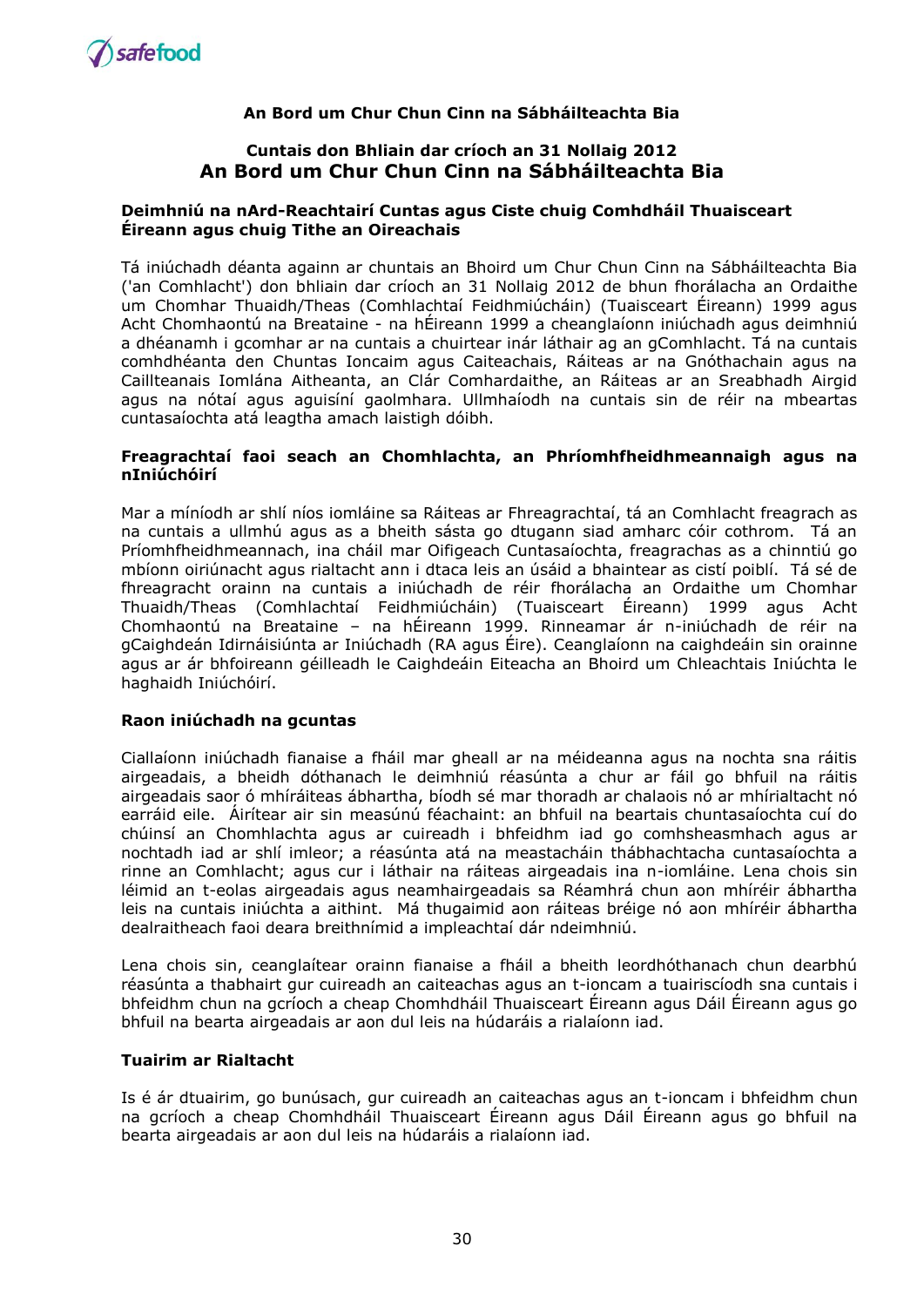

#### **Cuntais don Bhliain dar críoch an 31 Nollaig 2012 Tuairim ar na cuntais**

Is é ár dtuairim:

- go dtugann na cuntais amharc fírinneach cothrom ar staid ghnóthaí an Chomhlachta amhail ar 31 Nollaig 2011 agus dá bharrachas, dá ghnóthachain agus dá chaillteanais aitheanta iomlán agus de shreabhadh an airgid don bhliain dar críoch sin; agus
- gur ullmhaíodh na cuntais go cuí de réir fhorálacha an Ordaithe um Chomhar Thuaidh/Theas (Comhlachtaí Feidhmiúcháin) (Tuaisceart Éireann) 1999 agus Acht Chomhaontú na Breataine–na hÉireann 1999, agus na rialacha a eisíodh fúthu siúd.

#### **Tuairim ar nithe eile**

Is é ár dtuairim go bhfuil an t-eolas sa Réamhrá maidir leis na mbliain airgeadais dár ullmhaíodh na cuntais comhsheasmhach leis na cuntais.

#### **Tuairiscímid de réir eisceachta sna cásanna seo a leanas**

Tuairiscím de réir eisceachta más amhlaidh

- nár coimeádadh taifid chuntasaíochta leordhóthanacha; nó
- nach bhfuil na cuntais ag aontú leis na taifid chuntasaíochta; nó
- mura bhfuaireamar gach eolas agus míniú a theastaigh dár n-iniúchadh; nó
- mura léiríonn an Ráiteas ar Rialú Inmheánach gur géilleadh don treoir infheidhme maidir le rialachas corparáideach.

Níl rud ar bith le tuairisciú againn i dtaca leis na nithe sin a dtuairiscímid orthu de réir eisceachta.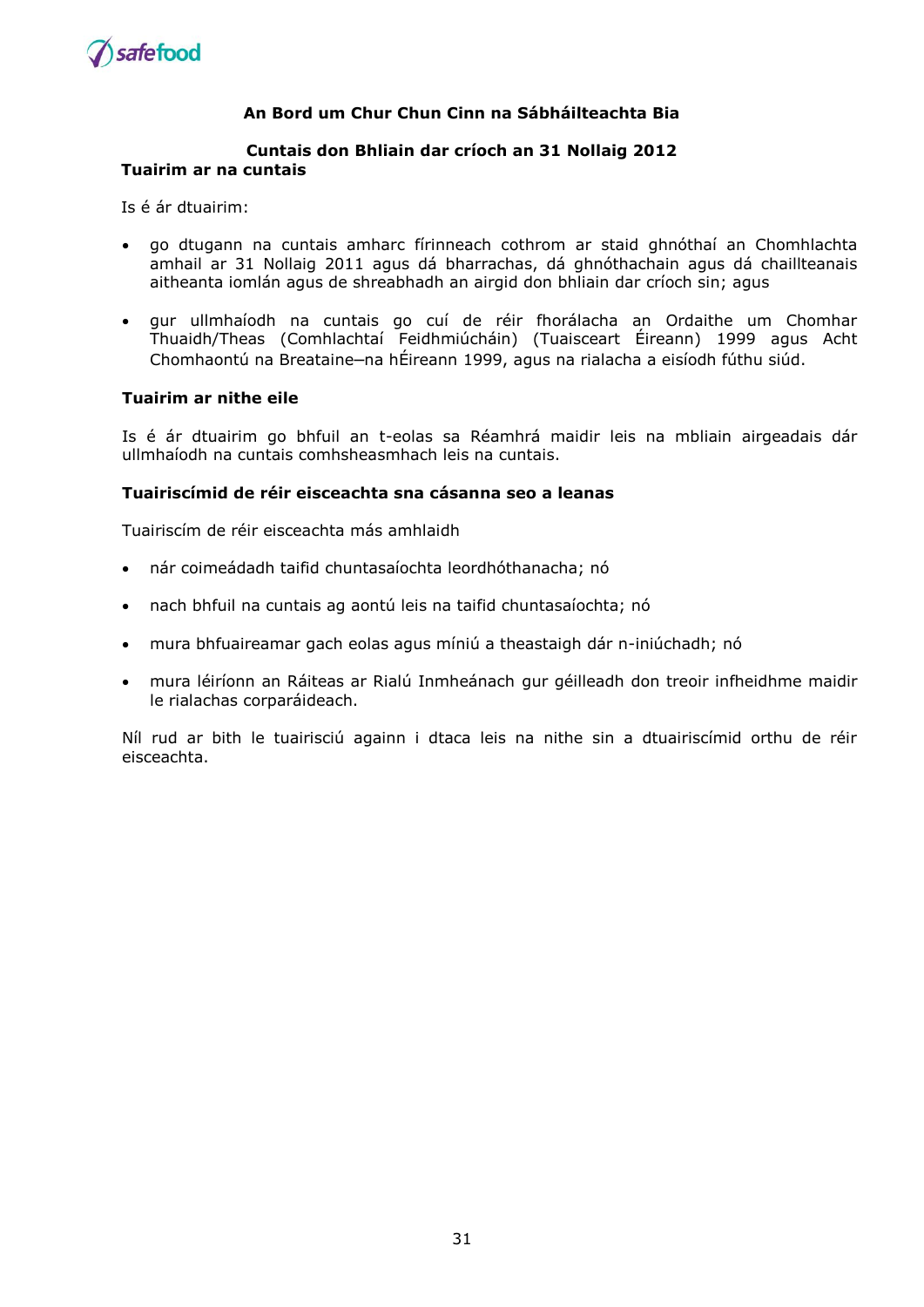

## **Cuntais don Bhliain dar críoch an 31 Nollaig 2012**

| Ard-Reachtaire Cuntas agus Ciste na | <b>Ard-Reachtaire Cuntas agus Ciste</b> |
|-------------------------------------|-----------------------------------------|
| hÉireann                            | Thuaisceart Éireann                     |
| Caisleán Bhaile Átha Cliath         | 106 Sráid na hOllscoile                 |
| <b>Baile Átha Cliath 2</b>          | <b>Béal Feirste</b>                     |
| Éire                                | <b>BT7 IEU</b>                          |

### **CUNTAS IONCAIM AGUS CAITEACHAIS don bhliain dar críoch an 31 Nollaig 2012**

|                                                       |       | 2012      | 2011      | 2012       | 2011       |
|-------------------------------------------------------|-------|-----------|-----------|------------|------------|
|                                                       | Nótaí | €         | €         | <b>GBP</b> | <b>GBP</b> |
| <b>Ioncam</b>                                         |       |           |           |            |            |
| Deontas Ioncaim ó na Ranna                            | 2(a)  | 7,672,393 | 8,309,361 | 6,221,313  | 7,211,528  |
| Scaoileadh an Deontais Chaipitil                      | 9(a)  | 135,789   | 168,406   | 110,107    | 146,156    |
|                                                       |       | 7,808,182 | 8,477,767 | 6,331,420  | 7,357,684  |
| Ioncam Eile                                           | 2(b)  | 727,402   | 633,075   | 589,828    | 549,433    |
| Ioncam Iomlán                                         |       | 8,535,584 | 9,110,842 | 6,921,248  | 7,907,117  |
| <b>Caiteachas</b>                                     |       |           |           |            |            |
| Costais Foirne                                        | 3(b)  | 2,615,351 | 2,525,883 | 2,120,709  | 2,192,164  |
| Táillí na mBord                                       | 3(e)  | 85,131    | 95,994    | 69,030     | 83,311     |
| Dímheas                                               | 6     | 134,853   | 159,612   | 109,348    | 138,524    |
| Caiteachas ar Chláir Taighde                          | 5     | 1,098,952 | 919,194   | 891,107    | 797,750    |
| Gníomhaíochtaí Tionscnaimh Bia                        | 12    | 2,980,272 | 3,517,900 | 2,416,613  | 3,053,115  |
| Costais Oibriúcháin Eile                              | 4     | 1,706,128 | 1,857,022 | 1,383,448  | 1,611,672  |
| <b>Caiteachas Iomlán</b>                              |       | 8,620,687 | 9,075,605 | 6,990,255  | 7,876,536  |
| Barrachas (Easnamh) don<br>bhliain                    |       | (85, 103) | 35,237    | (69,007)   | 30,581     |
| An méid a aistríodh go dtí an<br>Cúlchiste Ginearálta | 13    | (85, 103) | 35,237    | (69,007)   | 30,581     |

Baineann gach méid thuas le gníomhaíochtaí leanúnacha.

Cuid de na cuntais seo is ea na nótaí ar leathanaigh 16 go 27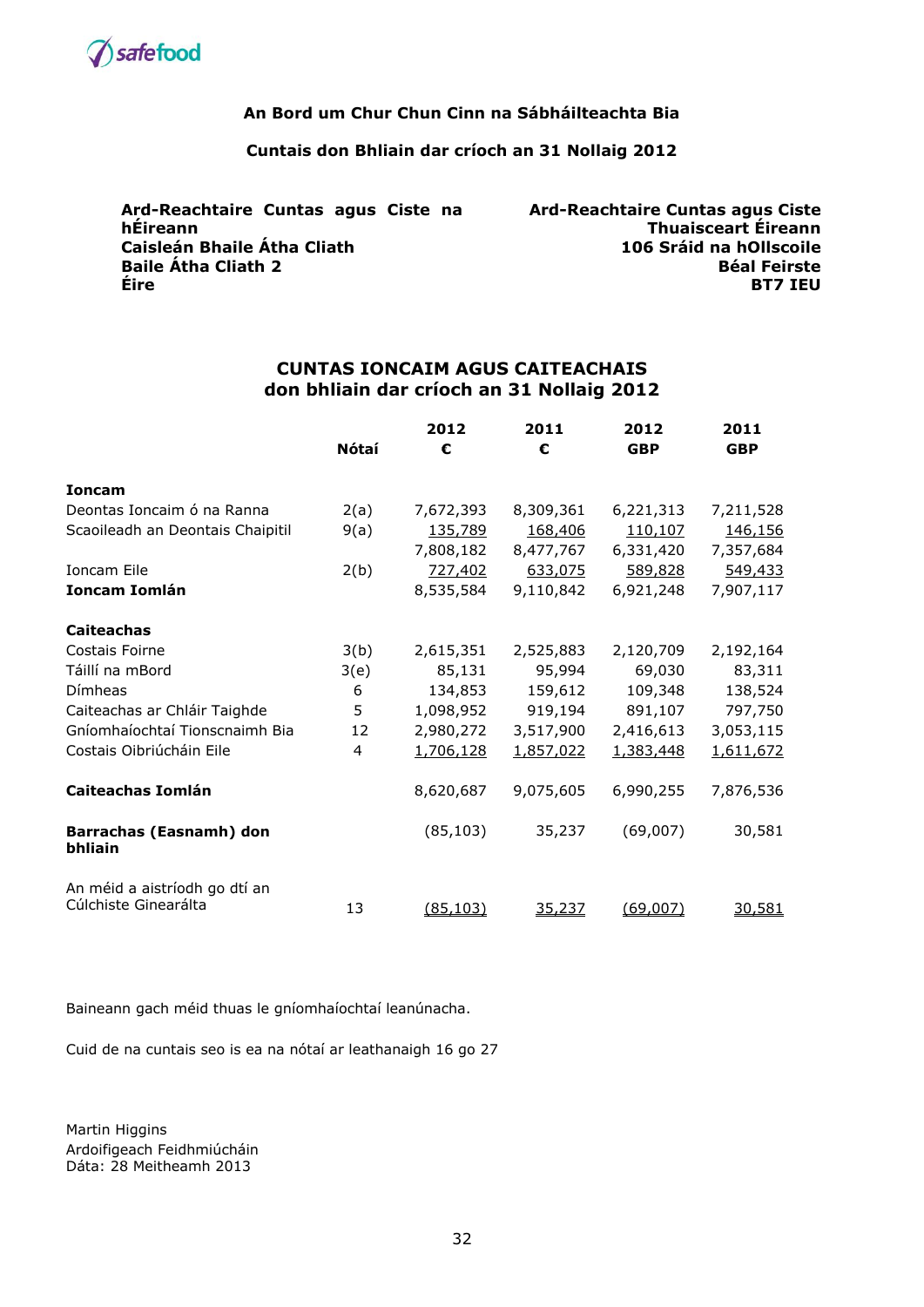

# **Cuntais don Bhliain dar críoch an 31 Nollaig 2012**

#### **RÁITEAS AR NA GNÓTHACHAIN AGUS NA CAILLTEANAIS AITHEANTA IOMLÁNA don bhliain dar críoch an 31 Nollaig 2012**

| Nótaí                                                                       | 2012<br>€ | 2011<br>€     | 2012<br><b>GBP</b> | 2011<br><b>GBP</b> |
|-----------------------------------------------------------------------------|-----------|---------------|--------------------|--------------------|
| Barrachas/(Easnamh) don tréimhse                                            | 85,103    | 35,237        | 69,007             | 30,581             |
| Gnóthachain (caillteanas) achtúireach ar dhliteanais pinsin 7(b)<br>140,000 |           | (4, 133, 000) | 161,000            | (3,351,000)        |
| Aistrithe (Isteach) / Amach as an Scéim                                     | 37,000    | (37,000)      | 30,000             | (32,000)           |
| Coigeartú ar an gcistiú pinsin iarchurtha                                   | 4,096,000 | (198,000)     | 3,321,000          | (172,000)          |
| Gnóthachan/(caillteanas) aitheanta iomlán don Tréimhse 85,103               |           | 35,237        | 69,007             | 30,581             |

Cuid de na cuntais seo is ea na nótaí ar leathanaigh 16 go 27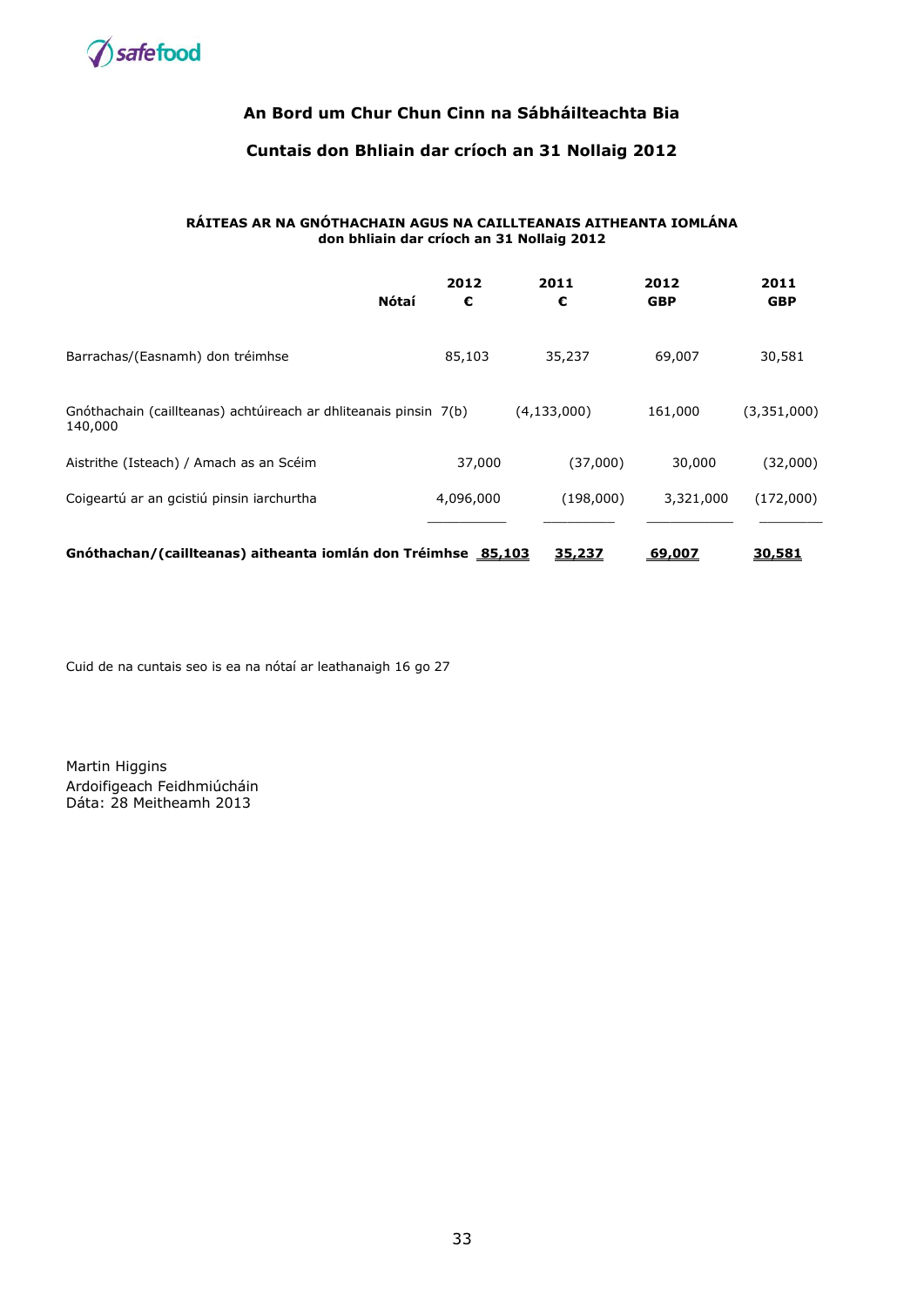

# **Cuntais don Bhliain dar críoch an 31 Nollaig 2012 CLÁR COMHARDAITHE amhail ar 31 Nollaig 2012**

|                                                                                            | Nótaí   | 2012<br>€            | 2011<br>€            | 2012<br><b>GBP</b> | 2011<br><b>GBP</b> |
|--------------------------------------------------------------------------------------------|---------|----------------------|----------------------|--------------------|--------------------|
| Sócmhainní Seasta<br>Sócmhainní<br>Inláimhsithe                                            | 6       | 1,065,066            | 1,180,333            | 869,200            | 985,932            |
| Sócmhainní Reatha                                                                          | 7       | 418,402              | 610,169              | 341,458            | 509,674            |
| <b>Dliteanais Reatha</b><br>Creidiúnaithe -<br>méideanna a dhlífear<br>laistigh de bhliain | 8       | (242, 965)           | (349, 629)           | (198, 284)         | (292, 045)         |
| Glansócmhainní /<br>(Dliteanais) Reatha                                                    |         | 175,437              | 260,540              | 143,174            | 217,629            |
| Sócmhainní Iomlána<br>lúide Dliteanais<br><b>Reatha roimh</b><br><b>Phinsin</b>            |         | 1,240,503            | 1,440,873            | 1,012,374          | 1,203,561          |
|                                                                                            | 17(d)   | 10,642,000           | 5,820,000            | 8,685,000          | 4,861,000          |
| <b>Dliteanais Pinsin</b>                                                                   | 17(b)   | (10, 642, 000)       | (5,820,000)          | (8,685,000)        | (4,861,000)        |
| Glansócmhainní /<br>(Dliteanais)                                                           |         | 1,240,503            | 1,440,873            | 1,012,374          | 1,203,561          |
| Arna maoiniú ag:                                                                           |         |                      |                      |                    |                    |
| Caipiteal & Cúlchistí<br>Cúlchiste Ginearálta<br>Cúlchiste an Deontais<br>Chaipitil        | 13<br>9 | 175,437<br>1,065,066 | 260,540<br>1,180,333 | 143,174<br>869,200 | 217,629<br>985,932 |
|                                                                                            |         | 1,240,503            | 1,440,873            | 1,012,374          | 1,203,561          |

Cuid de na cuntais seo is ea na nótaí ar leathanaigh 16 go 27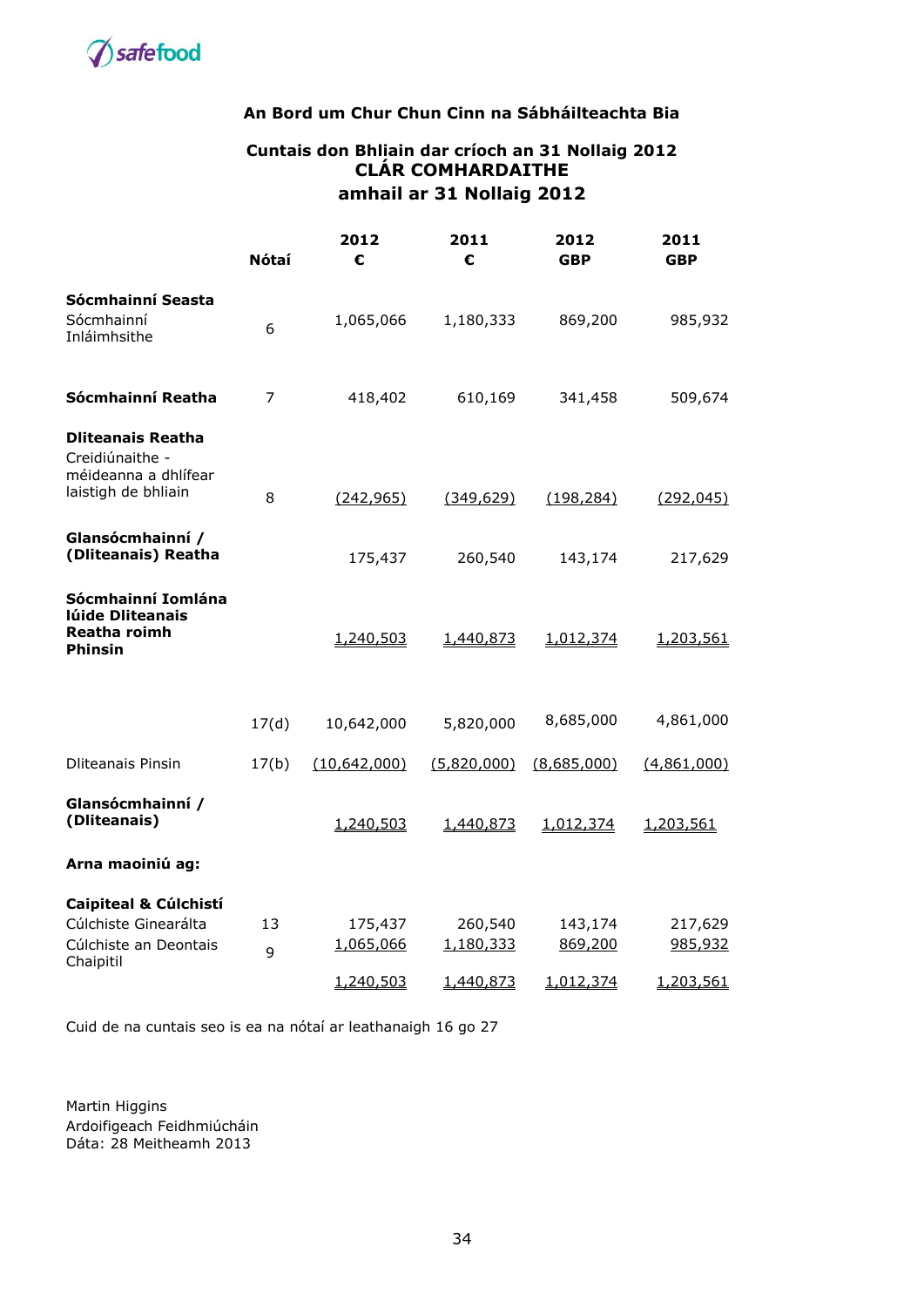

#### **Cuntais don Bhliain dar críoch an 31 Nollaig 2012**

### **RÁITEAS AR AN SREABHADH AIRGID don bhliain dar críoch an 31 Nollaig 2012**

|                                                                                                                      | <b>Nótaí</b> | 2012<br>€ | 2011<br>€  | 2012<br><b>GBP</b> | 2011<br><b>GBP</b> |
|----------------------------------------------------------------------------------------------------------------------|--------------|-----------|------------|--------------------|--------------------|
| Glansreabhadh airgid isteach/(amach)<br>ó ghníomhaíochtaí oibriúcháin                                                | 10           | 32,830    | (168, 461) | 21,495             | (152, 025)         |
| Caiteachais caipitil & infheistiocht<br>airgeadais<br>Iocaíochtaí chun sócmhainní seasta<br>inláimhsithe a cheannach | 6            | (20, 522) | (108, 452) | (16, 641)          | (94, 123)          |
| Glansreabhadh airgid isteach /(amach)<br>roimh mhaoiniú                                                              |              | 12,308    | (276, 913) | 4,854              | (246,148)          |
| Maoiniú<br>An Cistiú Caipitil a Fuarthas                                                                             |              | 20,522    | 108,452    | 16,641             | 94,123             |
| Méadú/(laghdú) in airgead<br>tirim/iarmhéideanna bainc                                                               | 11           | 32,830    | (168.461)  | 21,495             | (152,025)          |

Cuid de na cuntais seo is ea na nótaí ar leathanaigh 16 go 27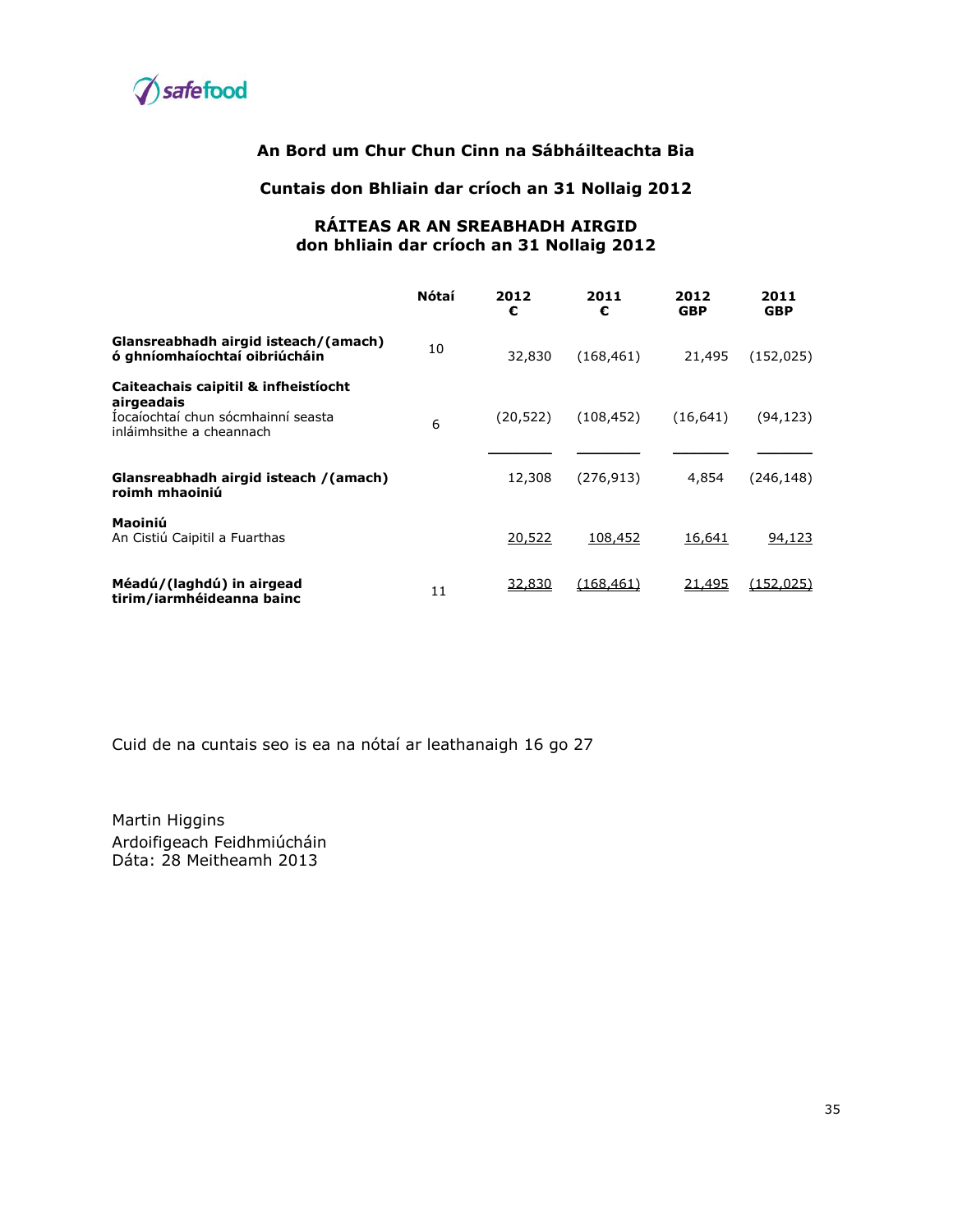

**Cuntais don Bhliain dar críoch an 31 Nollaig 2012**

# **NÓTAÍ MAIDIR LEIS NA CUNTAIS**

## **1. Beartais Chuntasaíochta**

#### **1.1 Gnásanna Cuntasaíochta**

Ullmhaíodh na Ráitis Airgeadais de réir gnásanna an chostais stairiúil.

Gan teorainn a chur leis an eolas a sholáthraítear, ullmhaítear na Ráitis Airgeadais ar bhonn fabhraithe agus géilleann siad do riachtanais chuntasaíochta agus nochta an Companies (Northern Ireland) Order 1986, Achtanna na gCuideachtaí i bPoblacht na hÉireann 1963 go 2012, na caighdeáin chuntasaíochta arna n-eisiúint nó arna nglacadh ag Bord na gCaighdeán Cuntasaíochta agus na riachtanais chuntasaíochta agus nochta arna n-eisiúint ag an Roinn Airgeadais agus Pearsanra agus an Roinn Caiteachais Phoiblí agus Athchóirithe a mhéid is riachtanais cuí iad na riachtanais sin.

#### **1.2 Ioncam**

Is ionann ioncam agus deontais ioncam is infhaighte ón Roinn Sláinte agus ón Roinn Sláinte, Seirbhísí Sóisialta agus Sábháilteacht Phoiblí.

#### **1.3 Sócmhainní Seasta**

- **a)** Áirítear sócmhainní Seasta Inláimhsithe ar chostas stairiúil don Bhord um Chur Chun Cinn na Sábháilteachta Bia.
- **b)** Áirítear dímheas chun costas sócmhainní inláimhsithe a luachanna athluacháilte a dhíscríobh thar thréimhse a saolré fhónta. Seo a leanas na modhanna a glacadh agus na rátaí sa bhliain a úsáideadh:

Trealamh Oifige 15% Líne Dhíreach Trealamh Ríomhaire 33.3% Líne Dhíreach Costais Maoine & Feistis **4% Line Dhireach** Fearais & Feistis 10% Líne Dhíreach Tionscadal Caipitil LIMS 33.3% Líne Dhíreach

- **c)** Gearrtar dímheas i mbliain an cheannaigh ach ní i mbliain an chuir de láimh.
- **d)** Déantar Sócmhainní Seasta a chaipitliú a luaithe a sháraíonn siad €650 (GBP423).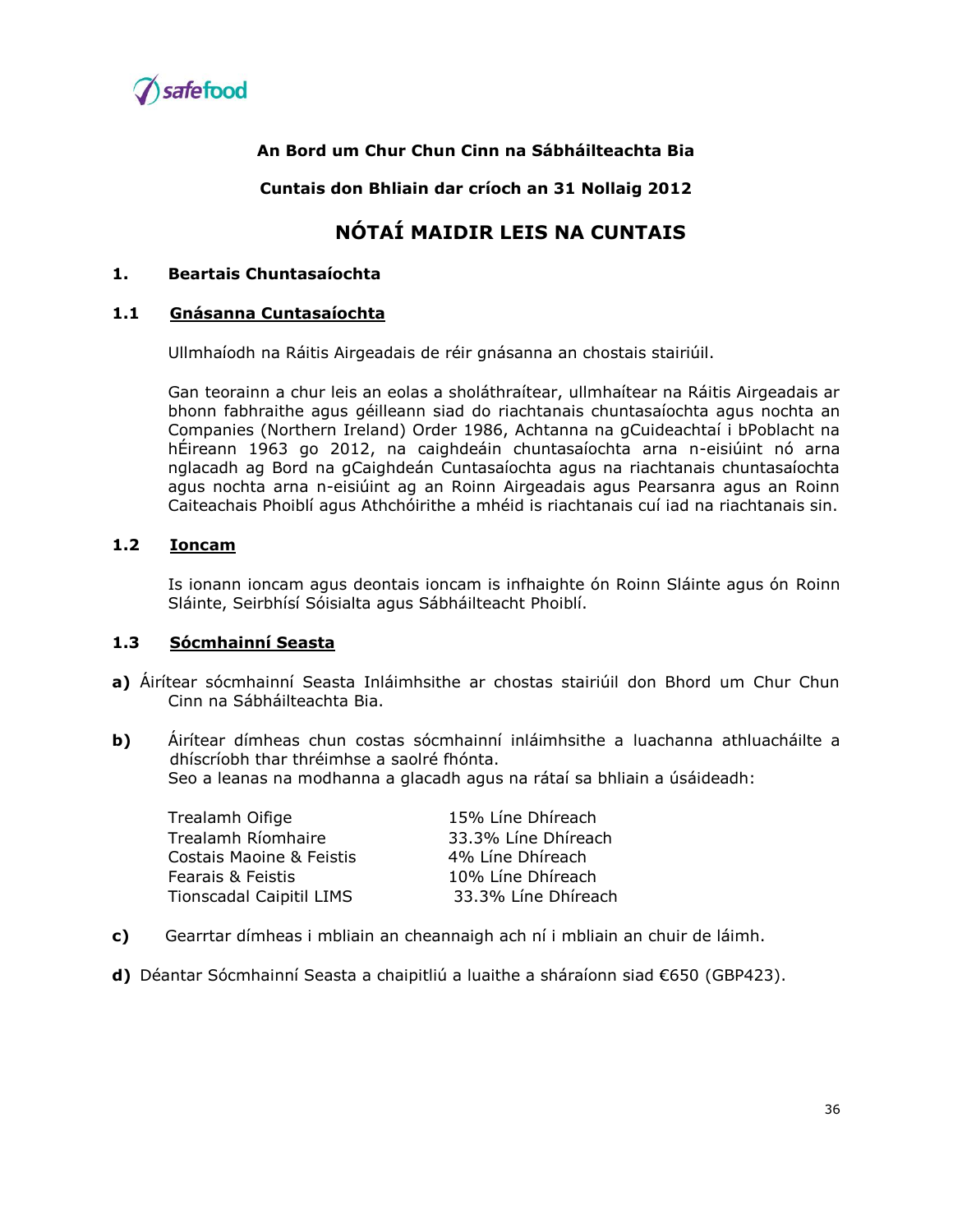

#### **Cuntais don Bhliain dar críoch an 31 Nollaig 2012**

#### **1.4 Cáin Bhreisluacha**

Níl ar chumas an Bhoird um Chur Chun Cinn na Sábháilteachta Bia CBL a athéileamh agus áirítear CBL mar chaiteachas nó i luach caipitil Sócmhainní Seasta.

#### **1.5 Pinsin**

Tá FRS17 glactha ag an mBord um Chur Chun Cinn na Sábháilteachta Bia i dtaca le cuntas a thabhairt ar phinsin.

Bunaíodh an Scéim Pinsin Thuaidh/Theas faoi na Comhlachtaí Feidhmiúcháin Thuaidh/Theas agus Turasóireacht Éireann le héifeacht ón 29 Aibreán 2005. Scéim sochar sainithe is ea é a mhaoinítear go bliantúil ar bhonn íoc mar a úsáidtear ó airgead arna soláthar ag Státchistí an RA agus na hÉireann. Riarthóir seachtrach a dhéanann an scéim a riaradh. Cuireann an Roinn Sláinte cistiú ar fáil don chomhlacht ón Státchiste. Déanann Státchiste an RA cion Thuaisceart Éireann de na sochair a íocadh sa bhliain a íoc díreach leis an riarthóir.

Clúdaíonn Caighdeán Tuairiscithe Airgeadais (FRS) 17 sochair scoir. Áiríodh an dliteanas ag 31 Nollaig 2012 sna ráitis airgeadais agus cuireadh nóta nochta (Nóta 17) ar áireamh, inar mionsonraíodh ríomhanna an athbhreithnithe achtúirigh, a rinne Xafinity Consulting. Áirítear air sin torthaí ríomh na ndliteanas pinsin agus costas fhostaithe (agus iar-fhostaithe) an Bhoird um Chur Chun Cinn na Sábháilteachta Bia chun críocha na gcuntas don bhliain dar críoch an 31 Nollaig 2012 agus figiúr comparáideach don bhliain 2011.

Léiríonn costais pinsin na sochair pinsin a thuill fostaithe sa tréimhse. Aithnítear méid is ionann leis an muirear pinsin mar ioncam sa mhéid is gur suim inaisghafa é, agus déantar é a fhritháireamh in aghaidh deontas a fhaightear sa bhliain chun íocaíochtaí pinsin a mhaoiniú. Is ionann dliteanais pinsin agus luach reatha na níocaíochtaí pinsin sa todhchaí atá tuillte ag an bhfoireann go dtí seo. Sócmhainn chomhfhreagrach is ea cistiú iarchurtha pinsin, ós rud é gur acmhainní iad a chuirfear ar fáil i dtréimhse amach anseo ó Státchistí an RA agus na hÉireann ar an tslí atá luaite thuas.

Léirítear gnóthachain agus dliteanais ar dhliteanais scéime sa Ráiteas ar na Gnóthachain agus Caillteanais Aitheanta Iomlána don bhliain agus aithnítear coigeartú comhfhreagrach sa mhéid is inaisghafa ó Státchistí an RA agus na hÉireann.

Ó 2012 amach, aithnítear an Costas Reatha Seirbhíse mar chomhlán ranníocaíochtaí na mball. Sna blianta roimhe sin ba é an nós ranníocaíochtaí na mball a aithint mar mhíreanna ar leith laistigh den nóta pinsean. Gach figiúr i mblianta roimhe seo a bhfuil tionchar ag an athrú seo orthu, athshonraíodh iad sna cuntais seo.

#### **1.6Caiteachas ar Chláir Taighde**

Na costais a bhain le Conarthaí Taighde a áiríodh sa Chuntas Ioncaim agus Caiteachais, bunaíodh iad ar chaiteachas dlite agus iníoctha sa bhliain de bhun conarthaí taighde formheasta.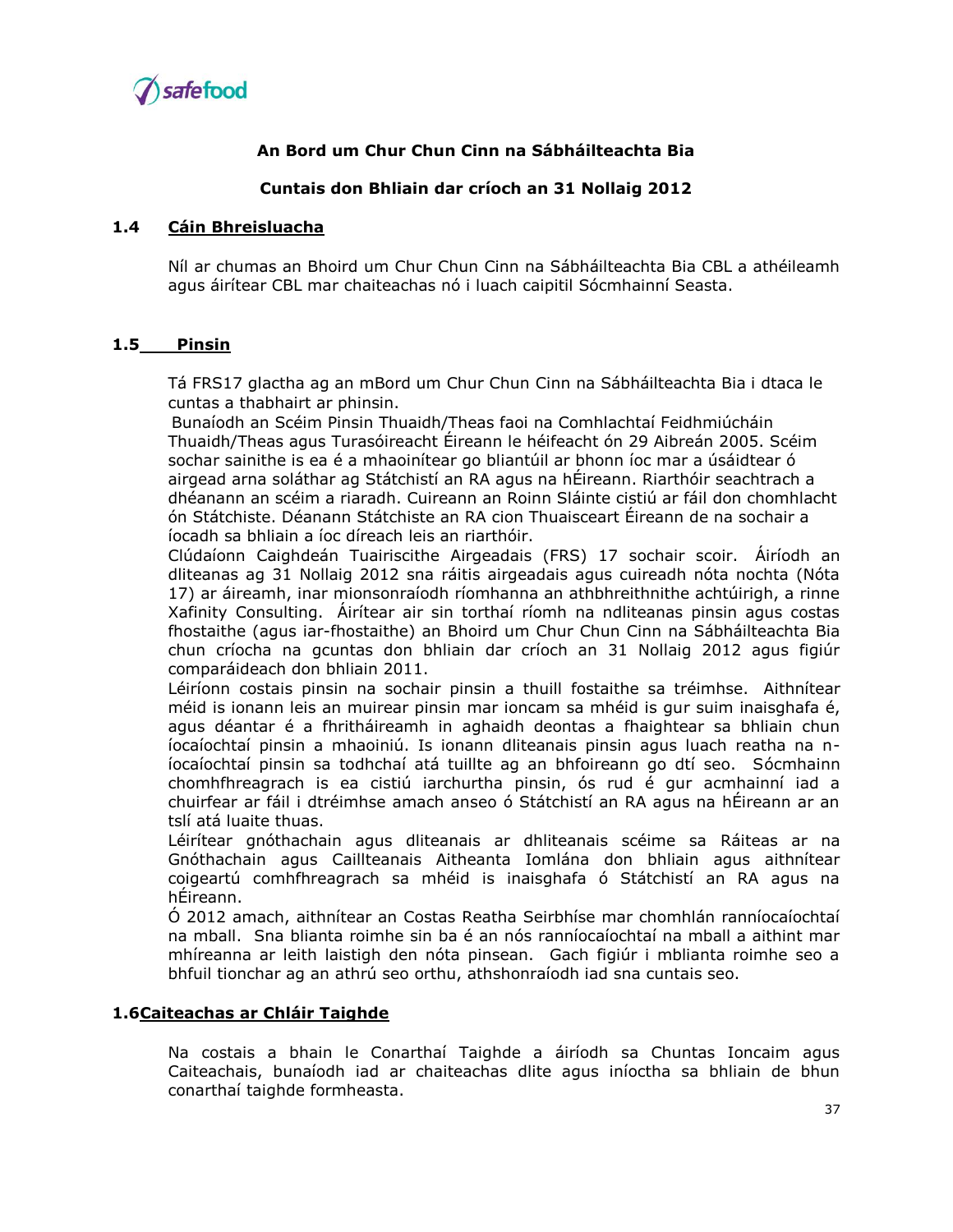

#### **Cuntais don Bhliain dar críoch an 31 Nollaig 2012**

#### **1.7 Cúlchiste an Deontais Chaipitil**

Is ionann Cuntas Cúlchiste an Deontais Chaipitil luach neamh-amúchta an ioncaim a úsáideadh chun críocha caipitil.

#### **1.8 Tuairisciú Airgeadra**

Tuairiscítear bearta agus iarmhéideanna an Bhoird i bhfoirm euro agus steirling. Is é an euro airgeadra oibre an Bhoird agus taifeadtar bearta san airgeadra sin. Taifeadtar bearta in airgeadraí eile i euro ag an ráta malairte is infheidhme ar dháta an bhirt. Sócmhainní agus dliteanais airgeadúla in airgeadraí eile, déantar iad a aistriú go euro ag na rátaí malairte is infheidhme ag dáta an chláir chomhardaithe (ráta deiridh). Aistrítear gnóthachain agus caillteanais fíoraithe go dtí an Cuntas Ioncaim agus Caiteachais.

Ag deireadh bliana aistrítear na ráitis airgeadais go steirling. Aistrítear an Cuntas Ioncaim agus Caiteachais ag úsáid an mheánráta mhalairte don bhliain (2012 - 0.81087, 2011 - 0.86788) agus aistrítear an Clár Comhardaithe leis an ráta malairte deiridh (2012 - 0.81610, 2011 – 0.85530). Léirítear coigeartuithe ar airgeadra ag éirí ó aistriú na ráiteas airgeadais sa Ghlansreabhadh Airgid ó Ghníomhaíochtaí Oibriúcháin (Nóta 10), Cúlchiste an Deontais Chaipitil (Nóta 9). Cúlchiste Ginearálta (Nóta 13).

#### **2. a) Deontais ó na Ranna**

|                             |       |            | Tréimhse Airgeadais 1 Eanáir, 2012 go 31 Nollaig, 2012               |               |               |               |               |
|-----------------------------|-------|------------|----------------------------------------------------------------------|---------------|---------------|---------------|---------------|
|                             |       | <b>DOH</b> | DOH                                                                  | <b>DHSSPS</b> | <b>DHSSPS</b> | <b>IOMLÁN</b> | <b>IOMLÁN</b> |
|                             | Nóta: | €          | <b>GBP</b>                                                           | €             | <b>GBP</b>    | €             | <b>GBP</b>    |
| Deontas<br>Ioncaim          |       | 5,235,995  | 4,245,711                                                            | 2,436,398     | 1,975,602     | 7,672,393     | 6,221,313     |
| Cuntas<br>Caipitlío<br>chta | 9     | 14,005     | 11,356                                                               | 6,517         | 5,285         | 20,522        | 16,641        |
|                             |       | 5,250,000  | 4,257,067                                                            | 2,442,915     | 1,980,887     | 7,692,915     | 6,237,954     |
|                             |       | <b>DOH</b> | Tréimhse Airgeadais 1 Eanáir, 2011 go 31 Nollaig, 2011<br><b>DOH</b> | <b>DHSSPS</b> | <b>DHSSPS</b> | <b>IOMLÁN</b> | <b>IOMLÁN</b> |
|                             | Nóta: | €          | <b>GBP</b>                                                           | €             | <b>GBP</b>    | €             | <b>GBP</b>    |
| Deontas<br>Ioncaim          |       | 5,873,342  | 5,097,356                                                            | 2,436,019     | 2,114,172     | 8,309,361     | 7,211,528     |
| Cuntas<br>Caipitlío<br>chta | 9     | 76,658     | 66,530                                                               | 31,794        | 27,593        | 108,452       | 94,123        |
|                             |       | 5,950,000  | 5,163,886                                                            | 2,467,813     | 2,141,765     | 8,417,813     | 7,305,651     |

Faigheann an Bord um Chur Chun Cinn na Sábháilteachta Bia deontais ón Roinn Sláinte (DOH) agus ón Roinn Sláinte, Seirbhísí Sóisialta agus Sábháilteacht Phoiblí (DHSSPS). Is iad na méideanna faoi seach DOHC 68% (2011, 71%), and DHSSPS 32% (2011, 29%).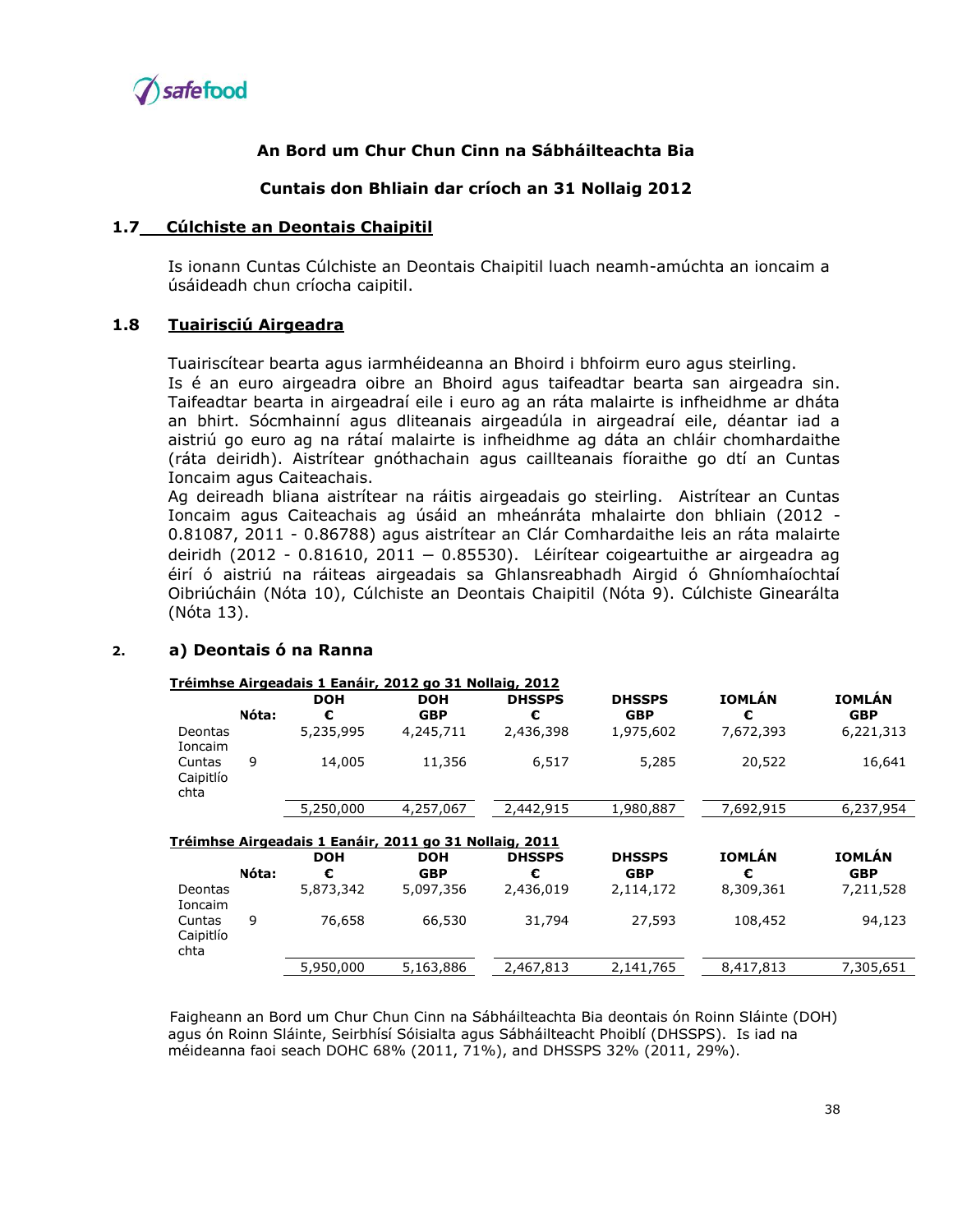

#### **Cuntais don Bhliain dar críoch an 31 Nollaig 2012**

Taifeadtar na deontais bhronnta ar ráta malartaithe plean gnó ar mhaithe le buiséadú agus ag an ráta malairte an dáta fheidhmithe iarbhír maidir leis na ráitis airgeadais.

| b) Ioncam Eile                        | 2012<br>€ | 2011<br>€ | 2012<br><b>GBP</b> | 2011<br><b>GBP</b> |
|---------------------------------------|-----------|-----------|--------------------|--------------------|
| Us Bainc                              | 1,402     | 2,075     | 1,137              | 1,801              |
| Glanchistiú iarchurtha le<br>haghaidh | 726,000   | 631,000   | 588,691            | 547,632            |
| pinsean                               | 727,402   | 633,075   | 589,828            | 549,433            |

#### **3. Costais Foirne**

**a)** Ba é meánlíon seachtainiúil na foirne (lena n-áirítear foireann ghníomhaireachta:

| Stiúrthóireachtaí          | 2012 | 2011 |
|----------------------------|------|------|
| An Ardbhainistíocht        | 5    | 5    |
| Oibríochtaí Corparáideacha | 13   | 12   |
| Eolaíocht an Bhia          | 6    | 6    |
| Sláinte & Cothú an Duine   | 3    |      |
| Margaíocht & Cumarsáid     |      | - 6  |
| Iomlán                     | 34   | 33   |

## **b)** Ba iad na costais a tabhaíodh i ndáil leis na baill foirne sin:

|                                                                                        | 2012                           | 2011                           | 2012                           | 2011                           |
|----------------------------------------------------------------------------------------|--------------------------------|--------------------------------|--------------------------------|--------------------------------|
|                                                                                        | €                              | €                              | <b>GBP</b>                     | <b>GBP</b>                     |
| Costais Tuarastail<br>ÁSPC an Fhostóra<br>Foireann Ghníomhaireachta<br>Costais Pinsin: | 1,705,603<br>139,921<br>17,854 | 1,662,056<br>132,110<br>74,744 | 1,383,022<br>113,458<br>14,477 | 1,442,465<br>114,656<br>64,869 |
| Costais Reatha Seirbhíse<br>Pinsin                                                     | 751,973                        | 656,973                        | 609,752                        | 570,174                        |
|                                                                                        | 2,615,351                      | 2,525,883                      | 2,120,709                      | 2,192,164                      |

I gcaitheamh na bliana, rinneadh €106,870 (£86,658) d'asbhaintí a bhain le pinsin, faoi na Bearta Airgeadais Éigeandála ar mhaithe le Leas an Phobail 2009, leasaithe, agus íocadh iad leis an Roinn Sláinte.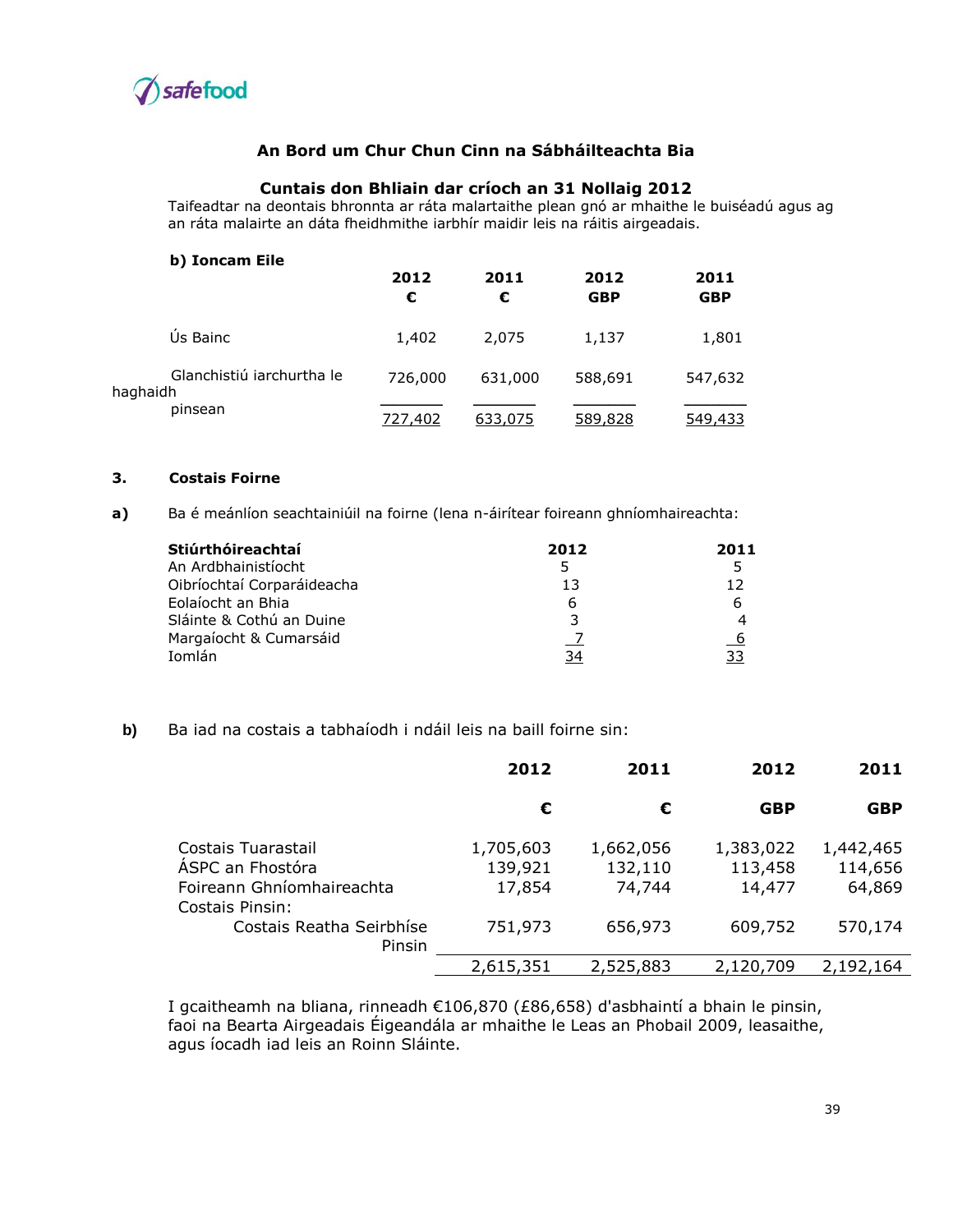

#### **Cuntais don Bhliain dar críoch an 31 Nollaig 2012**

Líonadh post an Bhainisteora Airgeadais, a bhí folamh, ar bhonn sealadach sa bhliain 2010. Rinne an Chúirt Oibreachais moladh go ndéanfaí an post a athghrádú. Cuireadh an cheist ar aghaidh go dtí na Ranna coimircíochta dá mbreithniú, agus líonfar an post go buan a luaithe a bheidh an cheist grádaithe soiléirithe.

**c)** Seo a leanas líon na bhfostaithe ag deireadh bliana ar thit a gcuid luachanna saothair (lena n-áirítear ranníocaíochtaí pinsin) laistigh de na bandaí seo a leanas (is ionann seo agus na luachanna saothair bhliantúla):-

|                  | 2012 | 2011          |
|------------------|------|---------------|
| €40,001- 50,000  | 6    |               |
| €50,001- 60,000  |      | $\mathcal{P}$ |
| €60,001- 70,000  | 4    | 4             |
| €70,001-80,000   | 3    | 4             |
| €80,001- 90,000  |      |               |
| €90,001-100,000  |      |               |
| €100,001-110,000 |      |               |
| €110,001-120,000 |      |               |
|                  |      |               |

**d)** Cuirtear an t-eolas seo a leanas ar fáil i dtaca leis an bhFoireann Ardbhainistíochta:-

|                   | Luach<br><b>Saothair</b> | Luach<br><b>Saothair</b> | Fíormhéad<br>ú/<br>(Laghdú) i<br>bPinsean<br><b>Tuillte</b> | Fíormhéad<br>ú/<br>(Laghdú) i<br>bPinsean<br><b>Tuillte</b> | Luach an<br><b>Phinsin</b><br><b>Fabhrait</b><br>he ag<br>deireadh<br>bliana | Luach an<br>Phinsin<br><b>Fabhrait</b><br>he ag<br>deireadh<br>bliana | Aois<br>(blianta |
|-------------------|--------------------------|--------------------------|-------------------------------------------------------------|-------------------------------------------------------------|------------------------------------------------------------------------------|-----------------------------------------------------------------------|------------------|
|                   | €                        | <b>GBP</b>               | €                                                           | <b>GBP</b>                                                  | €                                                                            | <b>GBP</b>                                                            |                  |
| Mr M Higgins (PF) | 117,901                  | 95,602                   | 1,135                                                       | 920                                                         | 58,951                                                                       | 48,110                                                                | 57               |

Mr Ray Dolan (Stiúrthóir, Oibríochtaí Corparáideacha), an Dr. Gary Kearney (Stiúrthóir, Eolaíocht an Bhia),

Choimeád an Dr. Cliodhna Foley-Nolan (Stiúrthóir, Sláinte agus Cothú an Duine) agus Ms Fiona Gilligan (Stiúrthóir, Margaíocht agus Cumarsáid) siar a gcead chun an t-eolas thuas a nochtadh.

**e)** Seo a leanas na táillí a íocadh le baill an bhoird sa bhliain 2012:-

|                        | 2012<br>$\varepsilon$ '000 | 2011<br>$\varepsilon$ '000 | 2012<br><b>GBP</b> '000 | 2011<br><b>GBP</b> '000  |
|------------------------|----------------------------|----------------------------|-------------------------|--------------------------|
| Lynn Ni Bhaoigheallain | $10 - 15$                  | $5 - 10$                   | $10 - 15$               | $5 - 10$                 |
| Darina Allen*          | $1 - 3$                    | ۰                          | $1 - 2$                 | $\overline{\phantom{0}}$ |
| Julie Andrews          | $5 - 10$                   | -                          | $5 - 10$                | $\overline{\phantom{a}}$ |
| <b>Thomas Burns</b>    | $5 - 10$                   |                            | $5 - 10$                | -                        |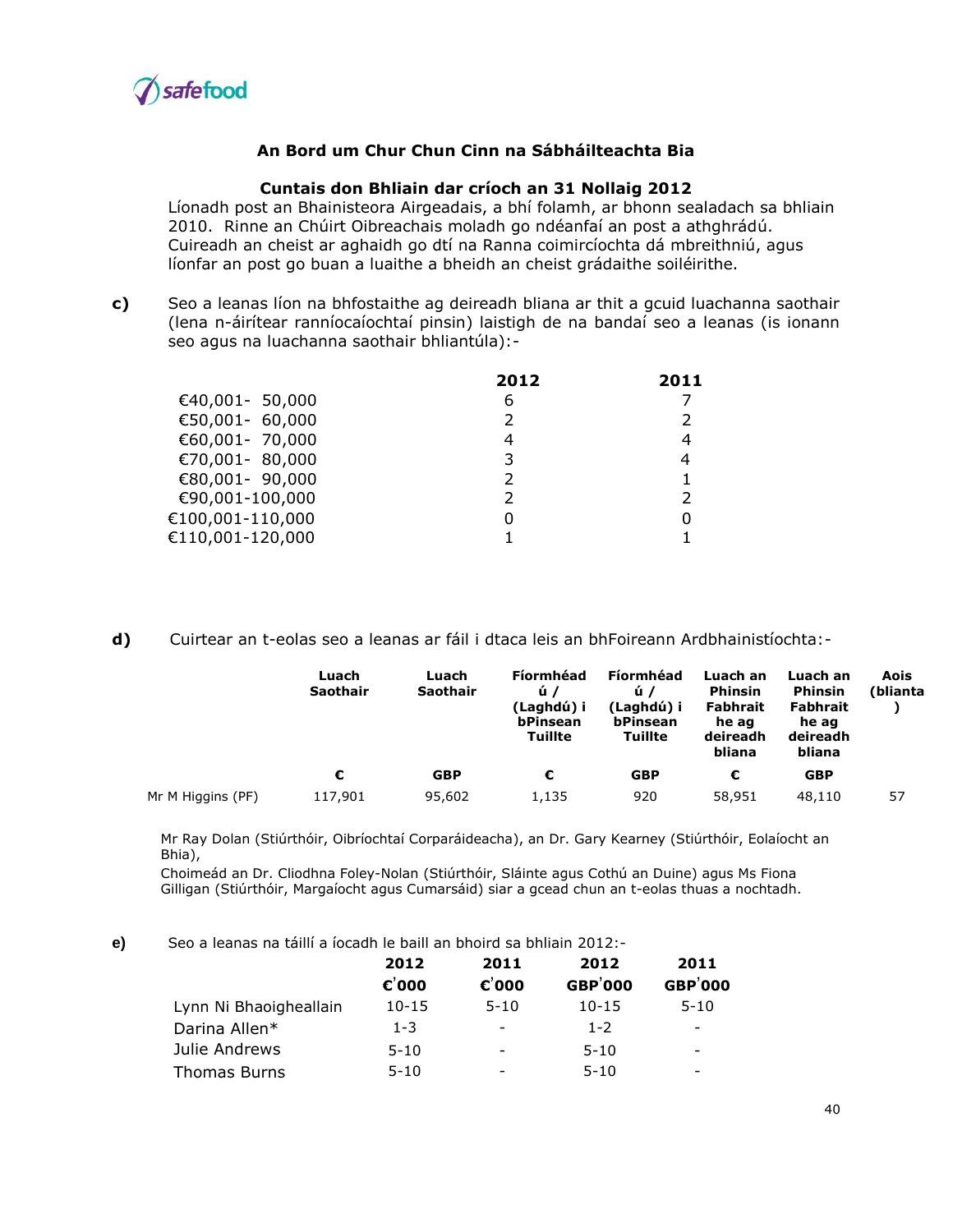

#### Brendan Kehoe 5-10 - 5-10 Alan McGrath 5-10 - 5-10 -Helen O Donnell 5-10 - 5-10 Edward Spelman 5-10 - 5-10 -Hannah Su Campbell Tweedie Mary Upton Jane Wells 5-10 5-10 5-10 5-10 - 5-10 - 5-10 5-10 5-10 5-10 5-10 - 5-10 - 5-10

#### **Cuntais don Bhliain dar críoch an 31 Nollaig 2012**

\*Dhiúltaigh Darina Allen glacadh le híocaíocht de tháillí boird ó Mhárta 2012 ar aghaidh. Ba é €85,131 (£69,030) iomlán na dtáillí a íocadh le baill den Bhord Comhairleach in 2012. Níor cuireadh aon sochar comhchineála ar fáil don Ardbhainistíocht ná do bhaill an Bhoird Chomhairligh.

Íocadh €10,763 (£8,727) san iomlán le baill an Bhoird Chomhairligh chun costais taistil agus cothabhála a chúiteamh. Áirítear an méid sin sna costais taistil agus cothabhála a nochtar i nóta 4.

#### **4. Costais Oibriúcháin Eile**

|                             | 2012      | 2011      | 2012       | 2011       |
|-----------------------------|-----------|-----------|------------|------------|
|                             | €         | €         | <b>GBP</b> | <b>GBP</b> |
| Cíos & Leictreachas         | 581,385   | 576,321   | 471,428    | 500,178    |
| Táillí Comhairleoireachta   | 0         | 7,495     | 0          | 6,505      |
| Priontáil, Tuarascálacha &  | 480       | 7,600     | 389        | 6,596      |
| Litríocht                   |           |           |            |            |
| Taisteal & Cothabháil       | 198,677   | 192,233   | 161,101    | 166,835    |
| Tacaíocht Ríomhaire         | 131,528   | 130,079   | 106,652    | 112,893    |
| Teileafón                   | 44,610    | 48,793    | 36,173     | 42,346     |
| Postas & Páipéarachas       | 29,600    | 24,803    | 24,002     | 21,526     |
| Costais Cruinnithe*         | 5,305     | 7,347     | 4,302      | 6,376      |
| Costais Oifige**            | 57,405    | 55,456    | 46,548     | 48,129     |
| Éagsúlacht Airgeadra        | 49,588    | (4,801)   | 40,209     | (4, 167)   |
| Costais Earcaíochta         | 22,786    | 5,294     | 18,476     | 4,595      |
| Fógraíocht                  | 338       | 7,331     | 274        | 6,362      |
| Oiliúint                    | 52,987    | 57,895    | 42,966     | 50,246     |
| Arachas                     | 22,091    | 26,770    | 17,913     | 23,233     |
| Síntiúis                    | 17,764    | 16,310    | 14,404     | 14,155     |
| Luach Saothair an Iniúchóra | 19,270    | 19,270    | 15,625     | 16,724     |
| Táillí Dlí & Gairmiúla      | 61,691    | 77,421    | 50,023     | 67,192     |
| Glanadh & Lónadóireacht     | 40,107    | 38,843    | 32,522     | 33,711     |
| Cothabháil & Deisiúchán     | 56,794    | 84,136    | 46,053     | 73,020     |
| Táillí Bainc                | 2,145     | 2,258     | 1,739      | 1,960      |
| Anrachtaí                   | 197,723   | 271,263   | 160,328    | 235,424    |
| Tionscnaimh Bhia Pobail     | 108,311   | 196,111   | 87,826     | 170,201    |
| Caillteanas - Sócmhainn     | 936       | 8,794     | 759        | 7,632      |
| Sheasta a Cuireadh de Láimh | 4,607     | 0         | 3,736      | 0          |
| Comhionannas & Míchumas     |           |           |            |            |
|                             | 1,706,128 | 1,857,022 | 1,383,448  | 1,611,672  |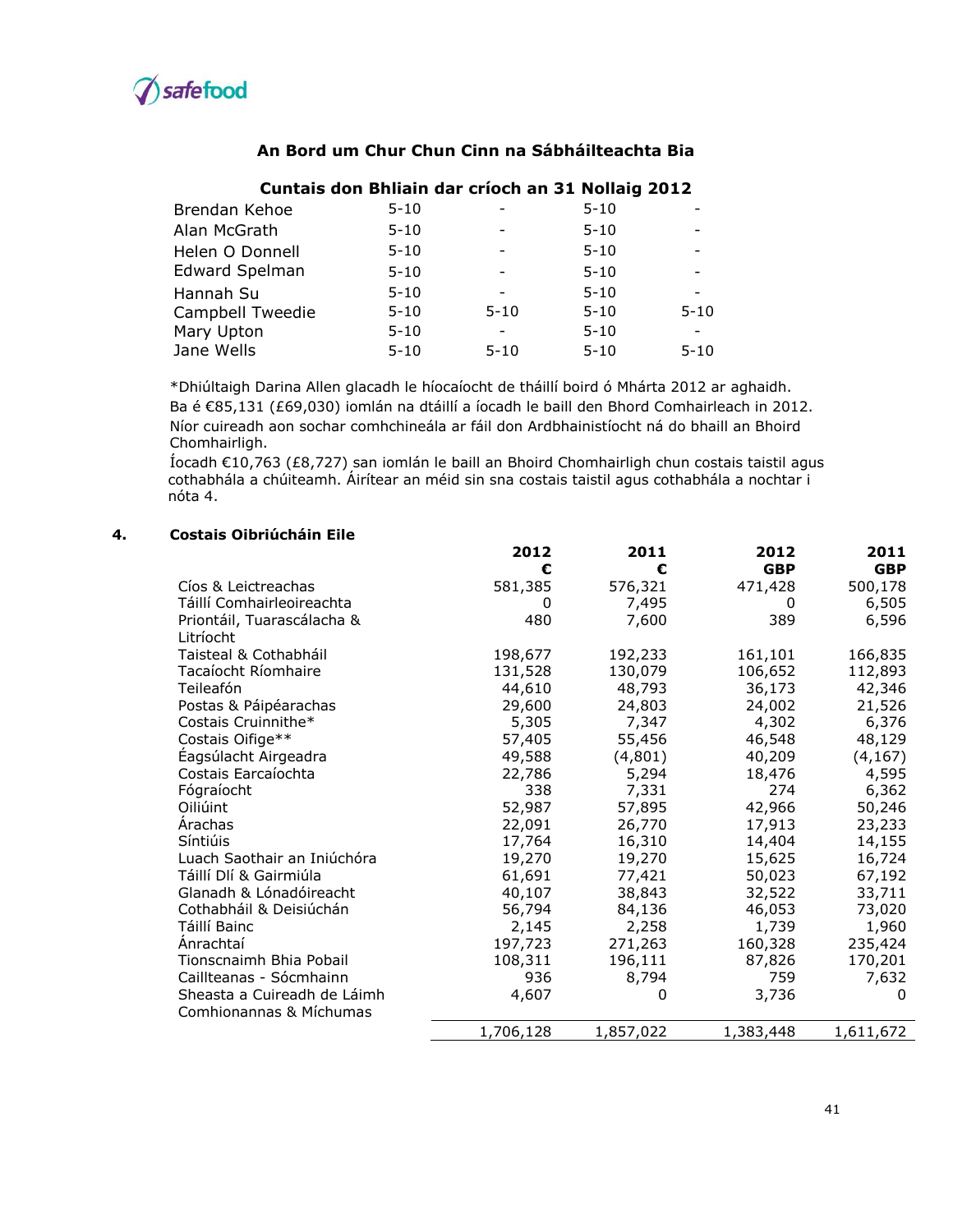

#### **Cuntais don Bhliain dar críoch an 31 Nollaig 2012**

\* Ba é €1,380/£1,119 (2011 €1,739/£1,509) an cion fáilteachais ag cruinnithe sa bhliain

2012.

\*\* Roinneadh costais oifige le haghaidh 2012 agus figiúirí comparáideacha le haghaidh 2011 le

héagsúlacht airgeadra ar bhearta airgid a thaispeáint ar líne ar leith.

#### **5. Caiteachas ar Chláir Taighde**

|                                  | 2012      | 2011    | 2012       | 2011       |
|----------------------------------|-----------|---------|------------|------------|
|                                  | €         | €       | <b>GBP</b> | <b>GBP</b> |
| Ceimic & Tocsaineolaíocht        | 25,000    | 108,548 | 20,272     | 94,207     |
| Eolaíocht an Bhia                | 251,110   | 5,050   | 203,617    | 4,383      |
| Sláinte agus Cothú an Duine      | 797,842   | 537,258 | 646,946    | 466,275    |
| Micribhitheolaíocht & Faireachas | 25,000    | 268,338 | 20,272     | 232,885    |
|                                  | 1,098,952 | 919,194 | 891,107    | 797,750    |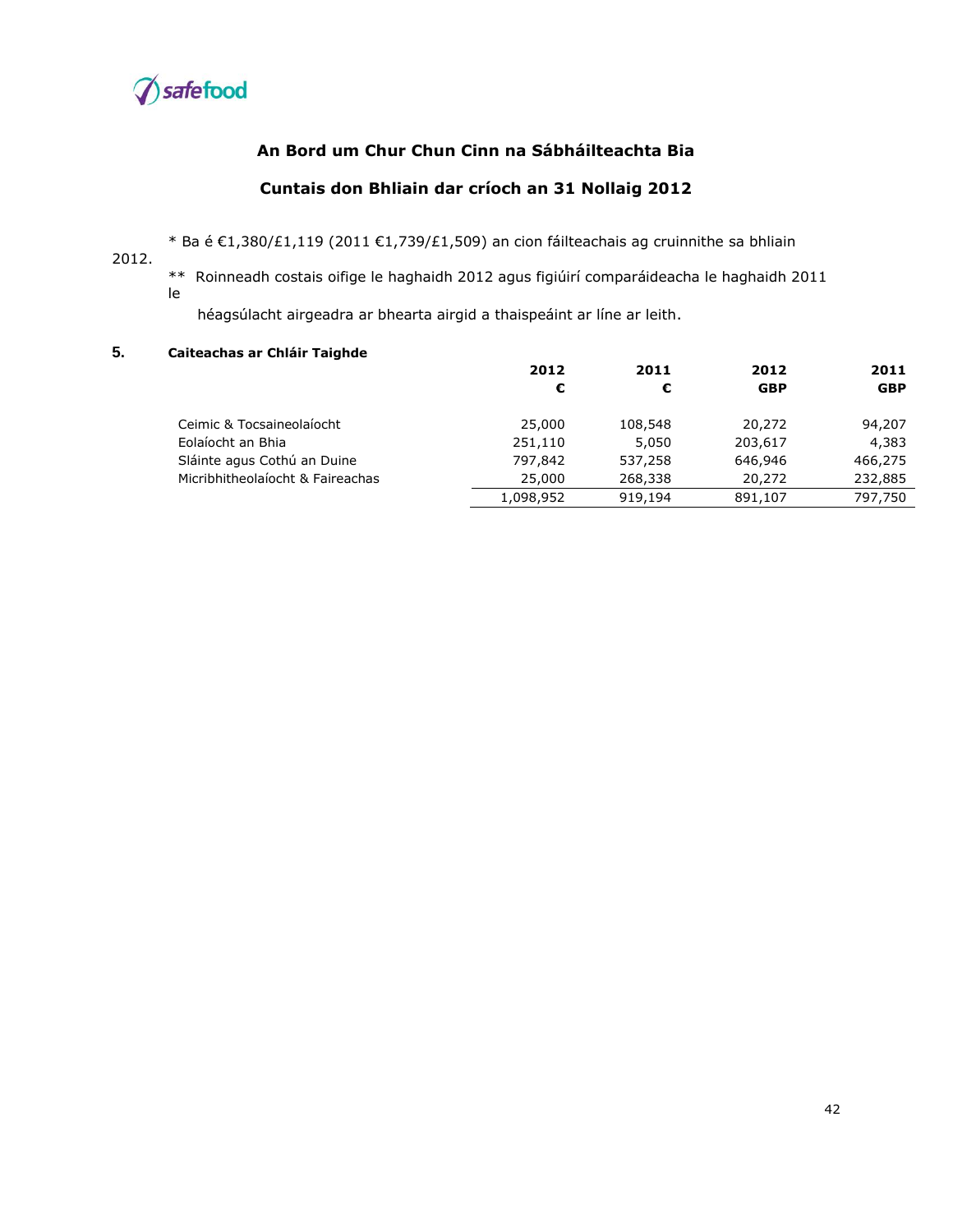

# **An Bord um Chur Chun Cinn na Sábháilteachta Bia Cuntais don Bhliain dar críoch an 31 Nollaig 2012**

#### **6. Sócmhainní Seasta**

|                           | Oifig<br><b>Trealamh</b> | Réadmha<br>oin &<br>Feistiú<br><b>Costas</b> | <b>Fearais &amp;</b><br><b>Feistis</b> | <b>Trealamh</b><br>Ríomhaire<br>& Bogearraí | <b>Tionscadal</b><br>Caipitil<br><b>LIMS</b> | Iomlán           |
|---------------------------|--------------------------|----------------------------------------------|----------------------------------------|---------------------------------------------|----------------------------------------------|------------------|
| Costas nó Luacháil        | €                        | €                                            | €                                      | €                                           | €                                            | $\pmb{\epsilon}$ |
| Ag 1 Eanáir 2012          | 390,892                  | 1,811,949                                    | 208,614                                | 559,125                                     | 429,321                                      | 3,399,901        |
| Breiseanna                | 0                        | 0                                            | 0                                      | 20,522                                      | 0                                            | 20,522           |
| Nithe a cuireadh de láimh | 0                        | 0                                            | 0                                      | (68, 385)                                   | 0                                            | 68,385           |
| Ag 31 Nollaig 2012        | 390,892                  | 1,811,949                                    | 208,614                                | 511,262                                     | 429,321                                      | 3,352,038        |
| <b>Dímheas</b>            |                          |                                              |                                        |                                             |                                              |                  |
| Ag 1 Eanáir 2012          | 385,367                  | 742,899                                      | 189,281                                | 472,700                                     | 429,321                                      | 2,219,568        |
| Soláthar don bhliain      | 1,161                    | 70,758                                       | 4,046                                  | 58,888                                      | 0                                            | 134,853          |
| Nithe a cuireadh de láimh | 0                        | 0                                            | 0                                      | (67, 449)                                   | 0                                            | 67,449           |
| Ag 31 Nollaig 2012        | 386,528                  | 813,657                                      | 193,327                                | 464,139                                     | 429,321                                      | 2,286,972        |
| NBV ag 31 Nollaig 2012    | 4,364                    | 998,292                                      | 15,287                                 | 47,123                                      | 0                                            | 1,065,066        |
| NBV ag 31 Nollaig 2011    | 5,525                    | 1,069,050                                    | 19,333                                 | 86,425                                      | 0                                            | 1,180,333        |
|                           | <b>GBP</b>               | <b>GBP</b>                                   | <b>GBP</b>                             | <b>GBP</b>                                  | <b>GBP</b>                                   | <b>GBP</b>       |
| NBV ag 31 Nollaig 2012    | 3,561                    | 814,706                                      | 12,476                                 | 38,457                                      | 0                                            | 869,200          |
| NBV ag 31 Nollaig 2011    | 4,615                    | 892,977                                      | 16,149                                 | 72,191                                      | 0                                            | 985,932          |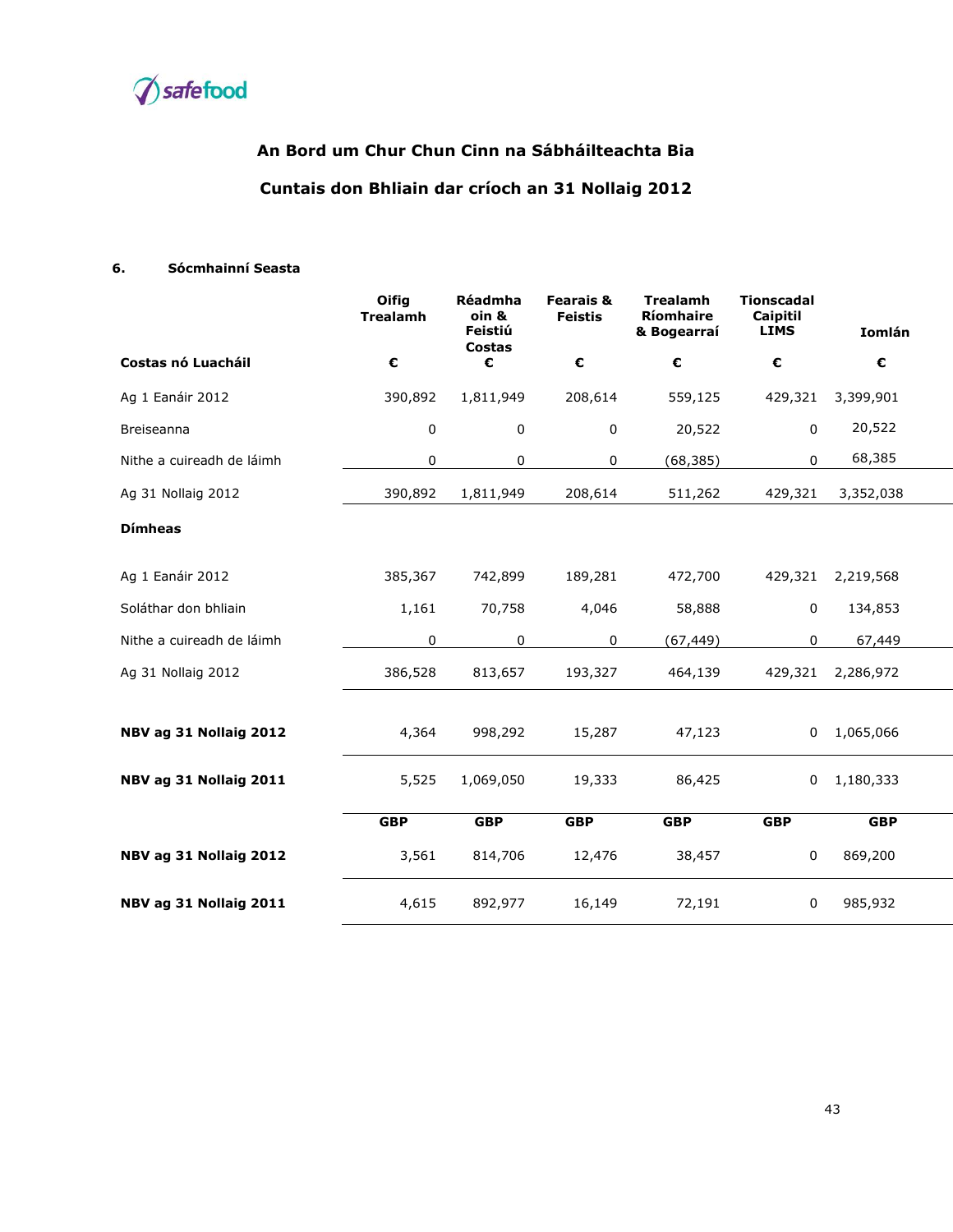

# **Cuntais don Bhliain dar críoch an 31 Nollaig 2012**

# **7. Sócmhainní Reatha**

|    |                                                                         | 2012<br>€  | 2011<br>€  | 2012<br><b>GBP</b> | 2011<br><b>GBP</b> |
|----|-------------------------------------------------------------------------|------------|------------|--------------------|--------------------|
|    | Féichiúnaithe                                                           | 32,270     | 50,566     | 26,336             | 42,238             |
|    | Réamhíocaíochtaí & Ioncam                                               | 77,396     | 283,697    | 63,163             | 236,972            |
|    | Fabhraithe<br>Airgead sa bhanc agus ar láimh                            | 308,736    | 275,906    | 251,959            | 230,464            |
|    |                                                                         | 418,402    | 610,169    | 341,458            | 509,674            |
| 8. | Creidiúnaithe (méideanna a dhlífear laistigh de bhliain)                |            |            |                    |                    |
|    |                                                                         | 2012       | 2011       | 2012               | 2011               |
|    |                                                                         | €          | €          | <b>GBP</b>         | <b>GBP</b>         |
|    | Creidiúnaithe & Fabhruithe                                              | 242,965    | 349,629    | 198,284            | 292,045            |
| 9. | Cúlchiste an Deontais Chaipitil                                         |            |            |                    |                    |
|    |                                                                         | 2012       | 2011       | 2012               | 2011               |
|    |                                                                         | €          | €          | <b>GBP</b>         | <b>GBP</b>         |
|    | Iarmhéid Tosaigh                                                        | 1,180,333  | 1,240,287  | 985,932            | 1,067,577          |
|    | Breiseanna Caipitil                                                     | 20,522     | 108,452    | 16,641             | 94,123             |
|    | Lúide an méid a scaoileadh leis an<br>gCuntas Ioncaim & Cait. *         | (135, 789) | (168, 406) | (110, 107)         | (146, 156)         |
|    | Coigeartú le haghaidh Athrú Airgeadra                                   |            |            | (23, 266)          | (29,610)           |
|    |                                                                         | 1,065,066  | 1,180,333  | 869,200            | 985,932            |
|    |                                                                         |            |            |                    |                    |
|    | *Méid a scaoileadh isteach sa                                           | 2012       | 2011       | 2012               | 2011               |
|    | <b>Chuntas Ionc. &amp; Cait</b>                                         | €          | €          | <b>GBP</b>         | <b>GBP</b>         |
|    | Amúchta ar aon dul le dímheas                                           | (134, 853) | (159, 612) | (109, 348)         | (138, 524)         |
|    | Méid a scaoileadh tar éis sócmhainní<br>seasta a bheith curtha de láimh | (936)      | (8, 794)   | (759)              | (7,632)            |
|    |                                                                         |            |            |                    |                    |
|    |                                                                         | (135, 789) | (168, 406) | (110, 107)         | (146, 156)         |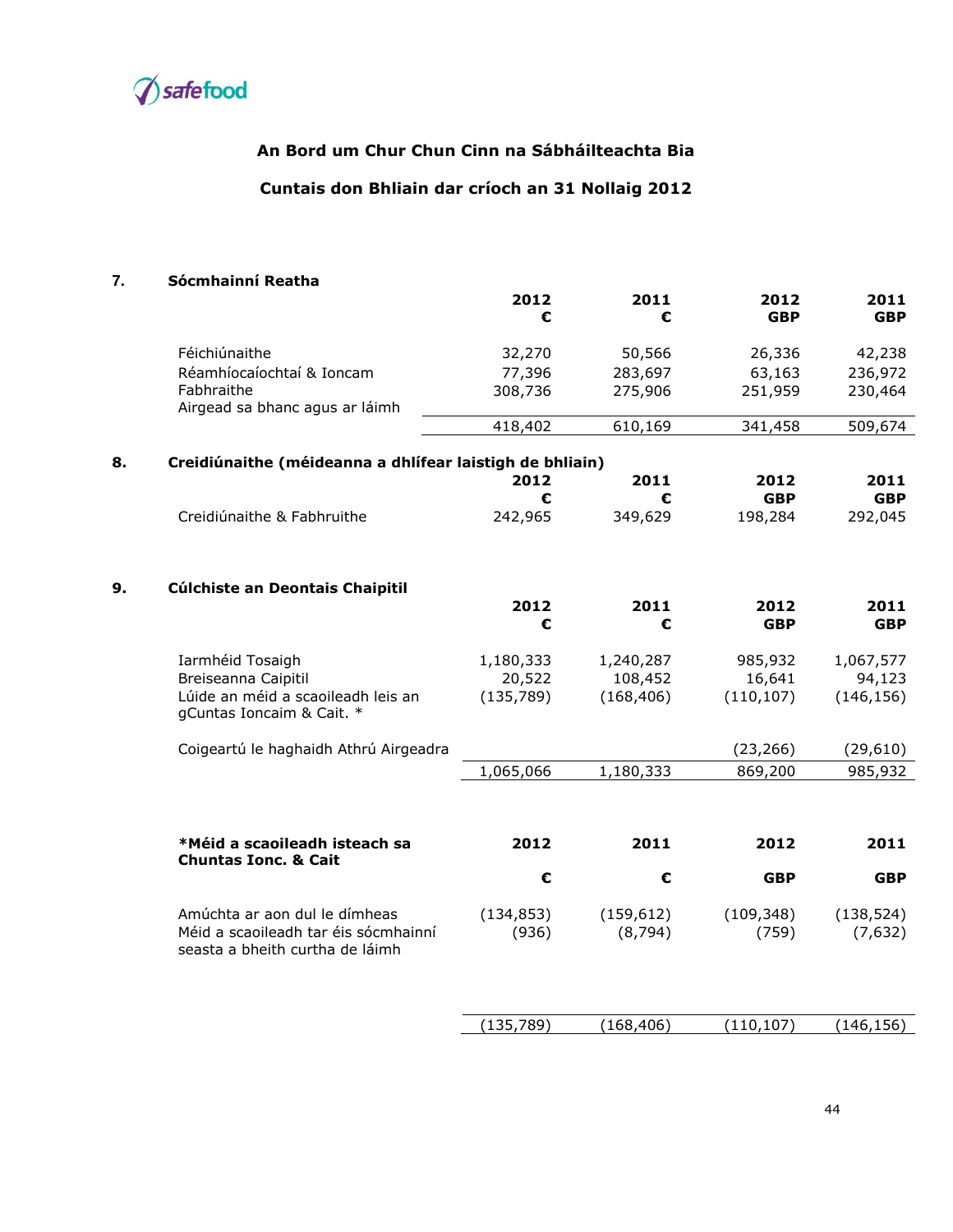

#### **Cuntais don Bhliain dar críoch an 31 Nollaig 2012**

#### **10. Glan-insreabhadh Airgid / (Eis-Sreabhadh ó Ghníomhaíochtaí Oibriúcháin**

|                                                                                                                 | 2012<br>€              | 2011<br>€              | 2012<br><b>GBP</b>             | 2011<br><b>GBP</b>                 |
|-----------------------------------------------------------------------------------------------------------------|------------------------|------------------------|--------------------------------|------------------------------------|
| Barrachas (Easnamh) don tréimhse<br>Aistriú ó Chúlchiste an Deontais<br>Chaipitil                               | (85,103)<br>(135, 789) | 35,237<br>(168, 406)   | (69,007)<br>(110, 107)         | 30,581<br>(146, 156)               |
| Táillí Dímheasa                                                                                                 | 134,853                | 159,612                | 109,348                        | 138,524                            |
| Caillteanas Diúscartha Caipitil                                                                                 | 936                    | 8,794                  | 759                            | 7,632                              |
| (Méadú)//Laghdú ar Fhéichiúnaithe<br>(Méadú)//Laghdú ar Chreidiúnaithe<br>Coigeartú le haghaidh Athrú Airgeadra | 224,597<br>(106,664)   | (185,884)<br>(17, 814) | 189,711<br>(93,761)<br>(5,448) | (151, 493)<br>(24, 232)<br>(6,881) |
|                                                                                                                 | 32,830                 | (168,461)              | 21,495                         | (152,025)                          |

Léiríonn an coigeartú reatha maidir le haistriú airgeadra an méid gluaiseachta i luach na sócmhainní agus na ndliteanas reatha is inchurtha don athrú i rátaí malairte ó cheann ceann na bliana.

#### **11. Anailís ar na hiarmhéideanna airgid a thaispeántar ar an gClár Comhardaithe**

|                         | Aq<br>01.01.12 | <b>Sreabhadh</b><br>Airgid | Ag 31.12.12 |
|-------------------------|----------------|----------------------------|-------------|
|                         | €              | €                          | €           |
| Cuntas Euro             | 187,238        | 51,719                     | 238,957     |
| <b>Cuntas Steirling</b> | 92,689         | (15, 480)                  | 77,209      |
| <b>Cuntas Taisce</b>    | 2,264          | (215)                      | 2,049       |
| Mionairgead             | 574            | (123)                      | 451         |
| Cártaí Creidmheasa      | (6,859)        | (3,071)                    | (9,930)     |
| Iomlán                  | 275,906        | 32,830                     | 308,736     |

#### **12. Gníomhaíochtaí Tionscnaimh**

|                                | 2012      | 2011      | 2012       | 2011       |
|--------------------------------|-----------|-----------|------------|------------|
|                                | €         | €         | <b>GBP</b> | <b>GBP</b> |
| Costais na Meán                | 2,249,337 | 2,563,387 | 1,823,920  | 2,224,712  |
| Costais Mhargaíochta           | 255,606   | 490,865   | 207,263    | 426,012    |
| Imeachtaí                      | 272,754   | 113,260   | 221,168    | 98,296     |
| Foilseacháin                   | 62,134    | 157,965   | 50,383     | 137,095    |
| Urraíocht ar Thionscadail & ar | 53,298    | 110,551   | 43,218     | 95,945     |
| Chomhdhálacha                  | 57,102    | 49,123    | 46,302     | 42,633     |
| Forbairt Oideachasúil          | 30,041    | 32,749    | 24,359     | 28,422     |
| Gníomhaíochtaí Líne Cabhraí    |           |           |            |            |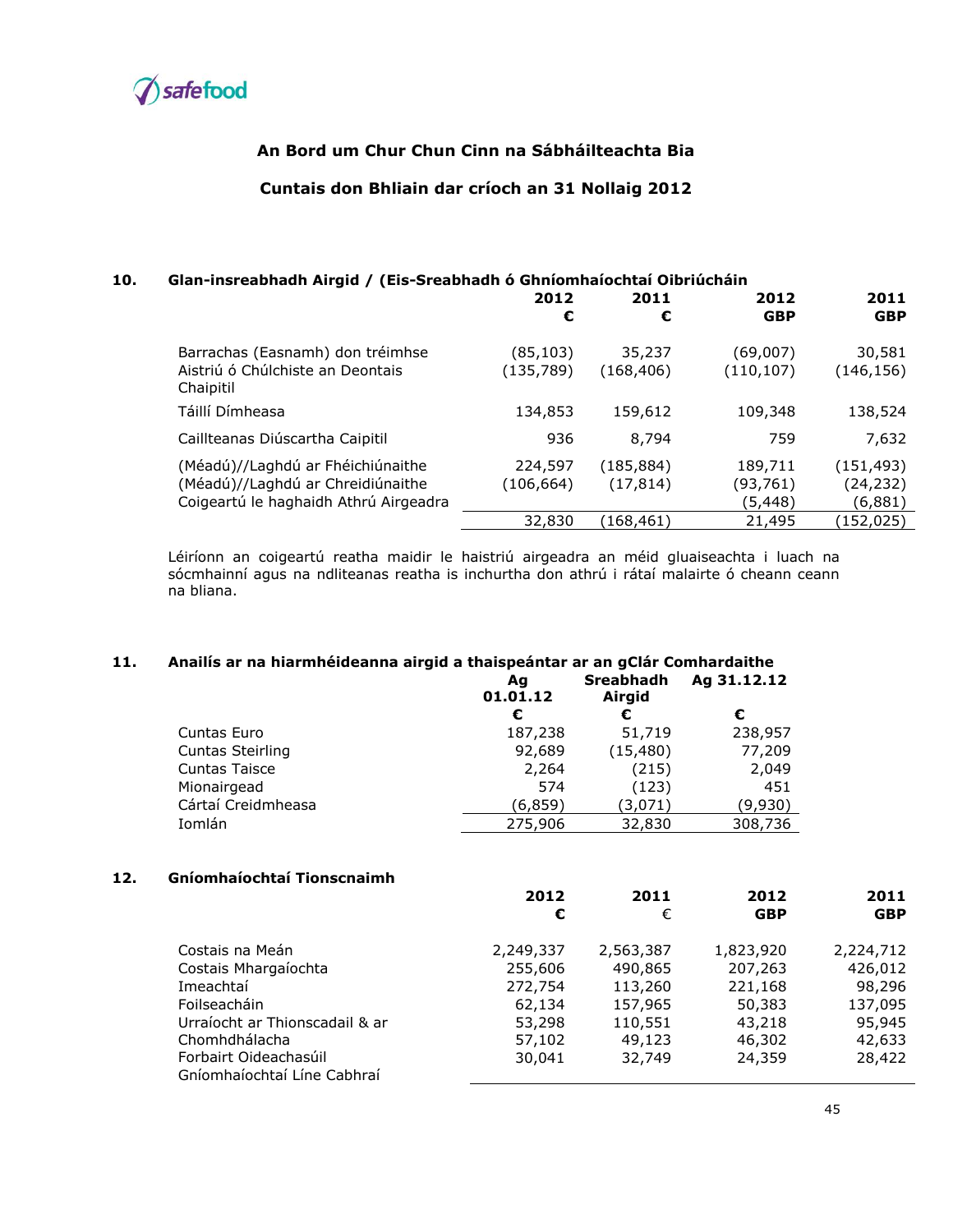

**13. Cúlchiste Ginearálta** 

## **An Bord um Chur Chun Cinn na Sábháilteachta Bia**

#### **Cuntais don Bhliain dar críoch an 31 Nollaig 2012**

|                                                   | 2,980,272 | 3,517,900 | 2,416,613  | 3,053,115  |
|---------------------------------------------------|-----------|-----------|------------|------------|
| Cúlchiste Ginearálta                              |           |           |            |            |
|                                                   |           |           |            |            |
|                                                   | 2012      | 2011      | 2012       | 2011       |
|                                                   | €         | €         | <b>GBP</b> | <b>GBP</b> |
| Iarmhéid Tosaigh                                  | 260,540   | 225,303   | 217,629    | 193,929    |
| Barrachas/(Easnamh)                               | (85, 103) | 35,237    | (69,007)   | 30,581     |
| Athrú<br>Coigeartú<br>le<br>haghaidh<br>Airgeadra |           |           | (5,448)    | (6,881)    |
| Iarmhéid Deiridh                                  | 175,437   | 260,540   | 143,174    | 217,629    |

#### **14. Bearta Páirtithe Gaolmhara**

Comhlacht feidhmiúcháin trasteorann is ea Bord Chur chun cinn na Sábháilteachta Bia a urraíonn an Roinn Sláinte agus an Roinn Sláinte, Seirbhísí Sláinte agus Sábháilteacht Phoiblí a mbreathnaítear orthu mar pháirtithe gaolmhara. I gcaitheamh na bliana ba iad na ranna sin a chuir formhór na gcistí ar fáil don Bhord um Chur Chun Cinn na Sábháilteachta Bia agus tharla bearta éagsúla idir na ranna sin agus an Bord.

#### **15. Caiteachas Caipitil sa Todhchaí**

Ní raibh aon cheangaltas caipitiúil ar an mBord um Chur chun cinn na Sábháilteachta Bia ag 31 Nollaig 2012.

#### **16. Léasaí /Gealltanais**

#### **(a) Léasaí Oibriúcháin**

Tá gealltanais bhliantúla léasa ag an mBord i dtaca leis na léasaí oibriúcháin ar réadmhaoin mar a n-éagfaidh téarmaí na léasaí mar seo a leanas:

|                       | 2012      | 2011      |
|-----------------------|-----------|-----------|
|                       | €         | €         |
| Laistigh de 1 Bhliain | (76, 772) | -         |
| Idir 2 agus 5 Bliana  |           | (76, 772) |
| Breis is 5 Bliana     | 560,000   | 560,000   |
|                       | 483,228   | 483,228   |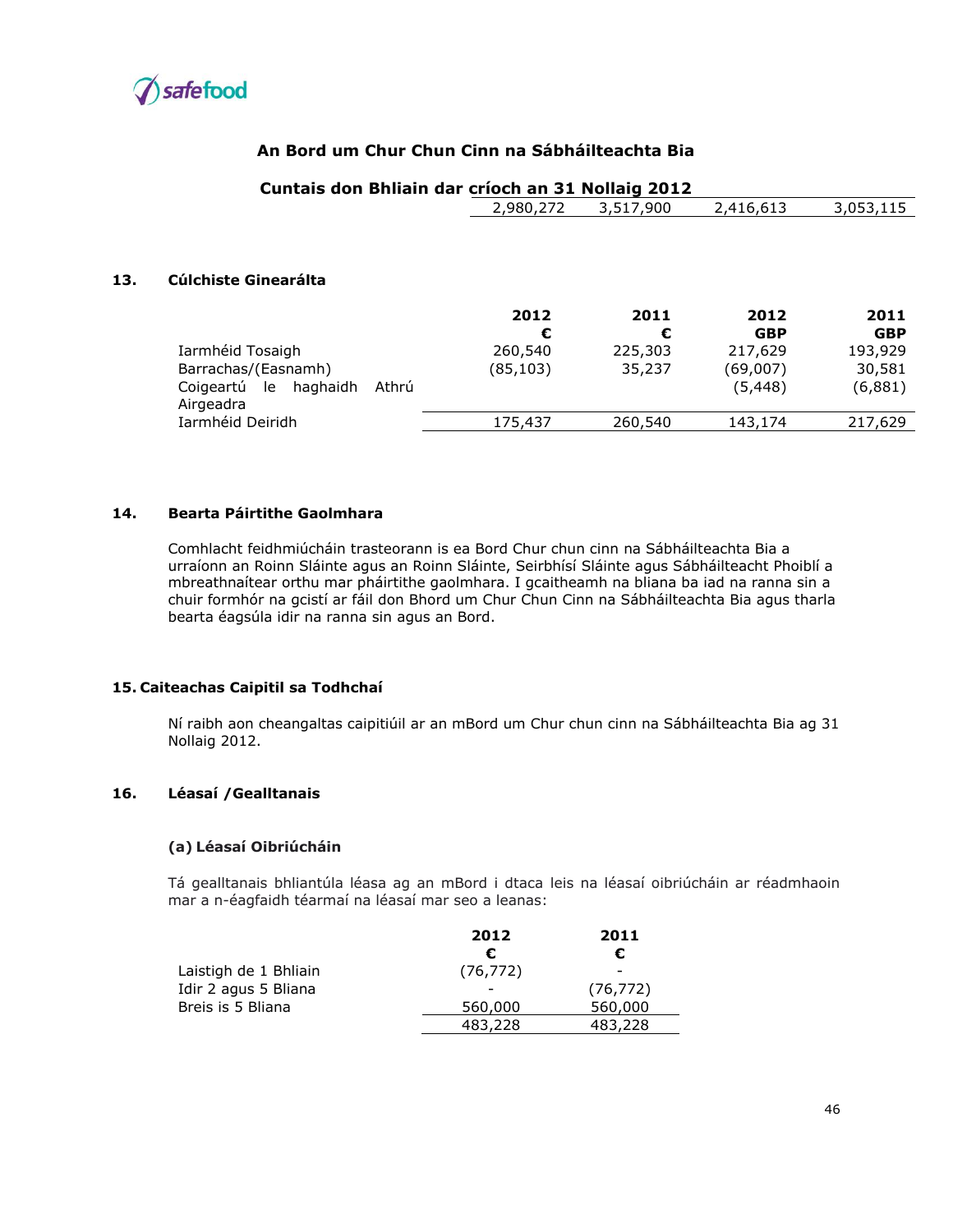

# **An Bord um Chur Chun Cinn na Sábháilteachta Bia Cuntais don Bhliain dar críoch an 31 Nollaig 2012**

Miondealaítear mar seo a leanas an cíos bliantúil is iníoctha i dtaca le háitreabh ar cíos:

| <b>Suíomh</b>              | Dáta Éaga | Cíos iníoctha/<br>(infhaighte)<br>€ | Cíos iníoctha/<br>(infhaighte)<br>£ |
|----------------------------|-----------|-------------------------------------|-------------------------------------|
| Corcaigh                   | 2026      | 370,000                             | 300,022                             |
| Foléas Chorcaí             | 2013      | (76, 772)                           | (62, 252)                           |
| <b>BÁC</b>                 | 2021      | 190,000                             | 154,065                             |
|                            |           |                                     |                                     |
| Costais bhliantúla iomlána |           | 483,228                             | 391,835                             |
|                            |           |                                     |                                     |

#### **(b) Gealltanais**

Tá gealltanais ag an mBord i dtaca le conarthaí faofa taighde ag 31 Nollaig 2012 ar fiú €339,005/£276,662 (2011 €1,430,086/£1,194,551) iad.

#### **17. Pinsin**

An luacháil a úsáideadh le haghaidh nochtuithe FRS17, bunaíodh é ar luacháil achtúireach amhail ar 31 Nollaig 2012 ag achtúire neamhspleách. Na toimhdí a úsáideadh chun dliteanais scéime amhail ar 31 Nollaig 2012 faoi FRS17 a ríomh:

#### **a) Na príomhthoimhdí achtúireacha a úsáid don ríomh**

|                                                    | 2012    | 2011              |
|----------------------------------------------------|---------|-------------------|
| Ráta lascaine (Poblacht na hÉireann)               | 2.70%   | 4.60%             |
| Ráta lascaine (Tuaisceart Éireann)                 | 4.10%   | 4.70%             |
| Ráta boilscithe (Poblacht na hÉireann)             | 2.50%   | 2.50%             |
| Ráta boilscithe (Tuaisceart Éireann)               | 1.80%   | 2.60%             |
| Ráta méadaithe ar thuarastal                       | 4.00%   | 4.00%             |
| Ráta méadaithe ar phinsin (Poblacht na hÉireann):  |         |                   |
| Ar aon dul le méaduithe ar thuarastal              | 4.00%   | 4.00%             |
| Ar aon dul leis an CPI                             | 2.50%   | 2.50%             |
| Ráta méadaithe ar phinsin (Tuaisceart Éireann)     | 1.80%   | 2.60%             |
| An meán saoil a bhfuil súil leis ag aois 65 i gcás |         |                   |
| Fear atá 65 anois                                  | 21.4 bl | 21.3 <sub>b</sub> |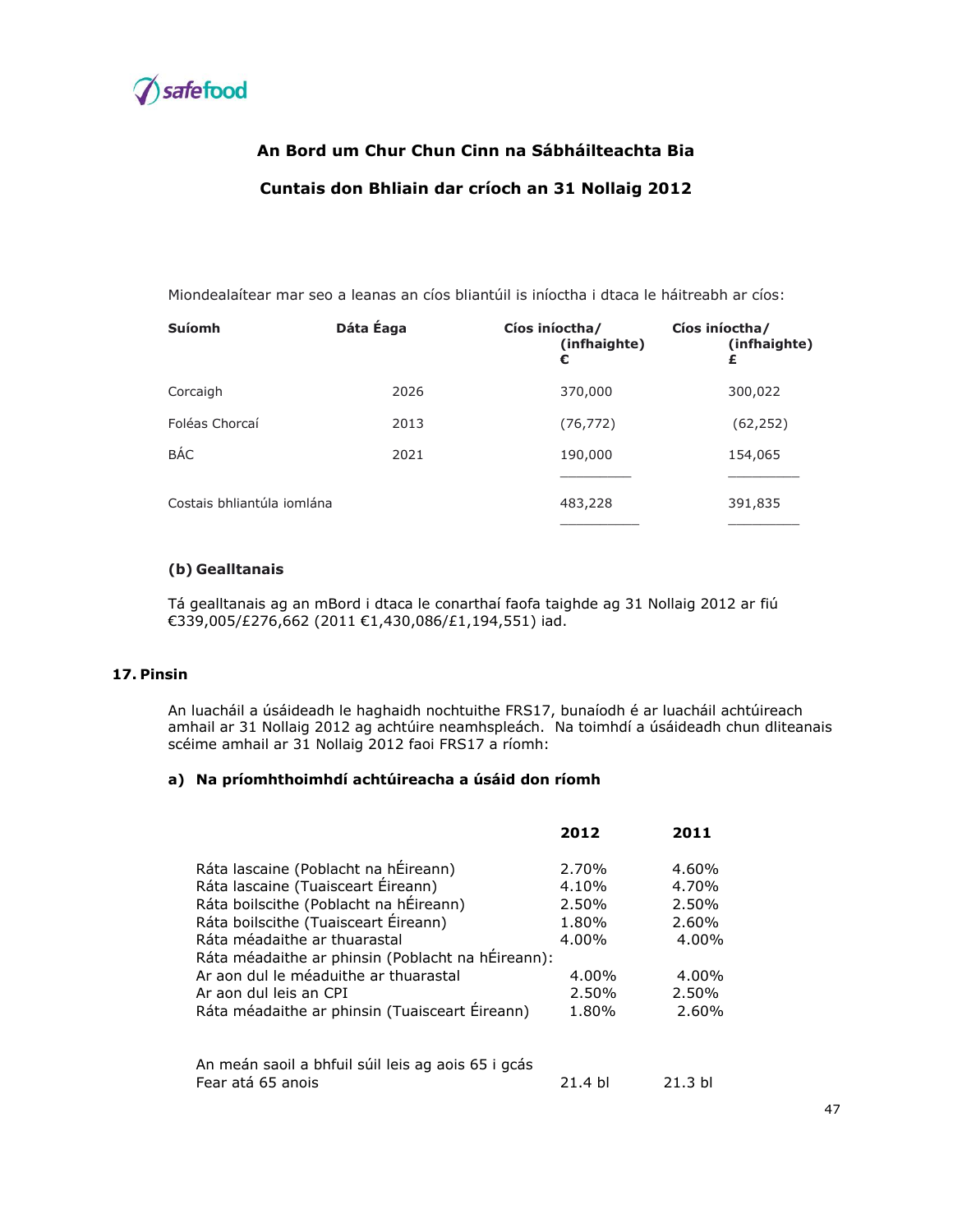

| Cuntais don Bhliain dar críoch an 31 Nollaig 2012               |                 |                    |                    |                |
|-----------------------------------------------------------------|-----------------|--------------------|--------------------|----------------|
| Bean atá 65 anois                                               | 24.0 bl         | 24.0 bl            |                    |                |
| Fear atá 45 anois                                               | 23.3 bl         | 23.3 <sub>b</sub>  |                    |                |
| Bean atá 45 anois                                               |                 | 25.9 <sub>b</sub>  | 25.9 <sub>bl</sub> |                |
| Gluaiseacht i nGlandliteanas Pinsin sa bhliain airgeadais<br>b) |                 |                    |                    |                |
|                                                                 | 2012            | 2011               | 2012               | 2011           |
|                                                                 | $\epsilon$ '000 | $\varepsilon$ '000 | <b>GBP</b> 000     | <b>GBP</b> 000 |
| (Easnamh) sa phlean ag 1 Eanáir                                 | (5,820)         | (4,991)            | (4, 861)           | (4,296)        |
| Sochair a íocadh i 2011                                         | 26              | 26                 | 21                 | 23             |
| Costas reatha seirbhíse                                         | (475)           | (412)              | (385)              | (357)          |
| Glanaistriú isteach i/(amach as) an scéim                       | (37)            | (37)               | 30                 | (32)           |
| Ioncam/(muirear airgeadais eile                                 | (277)           | (245)              | (225)              | (213)          |
| Gnóthachan/(caillteanas) achtúireach                            | (4, 133)        | (161)              | (3, 351)           | (140)          |
| Difríochtaí malairte -<br>Comparáidí le GBP                     |                 |                    | 86                 | 154            |
| (Easnamh) sa phlean ag 31 Eanáir                                | (10, 642)       | (5,820)            | (8,685)            | (4,861)        |

### …**..Ar leanúint ar lch 26**

# **(b) Gluaiseacht i nGlandliteanas Pinsin sa bhliain airgeadais, ar leanúint**

| Seo an anailís ar an ngluaiseacht i (easnamh) sa Phlean sa tréimhse: |                                               |                            |                         |       |
|----------------------------------------------------------------------|-----------------------------------------------|----------------------------|-------------------------|-------|
|                                                                      | 2012<br>$\varepsilon$ '000<br><b>GBP</b> '000 | 2011<br>$\varepsilon$ '000 | 2012<br><b>GBP</b> '000 | 2011  |
| Gnóthachan/(caillteanas)                                             | 119                                           | (13)                       | 96                      | (11)  |
| Gnóthachan/(caillteanas) ar athrú toimhdí<br>airgeadais              | (4,252)                                       | (148)                      | (3,448)                 | (129) |
| Difríochtaí malairte -<br>Comparáidí GBP                             |                                               |                            | 1                       |       |
|                                                                      |                                               |                            |                         |       |
| Gnóthachan/(caillteanas) achtúireach                                 | (4.133)                                       | 161                        | (3, 351)                | 140   |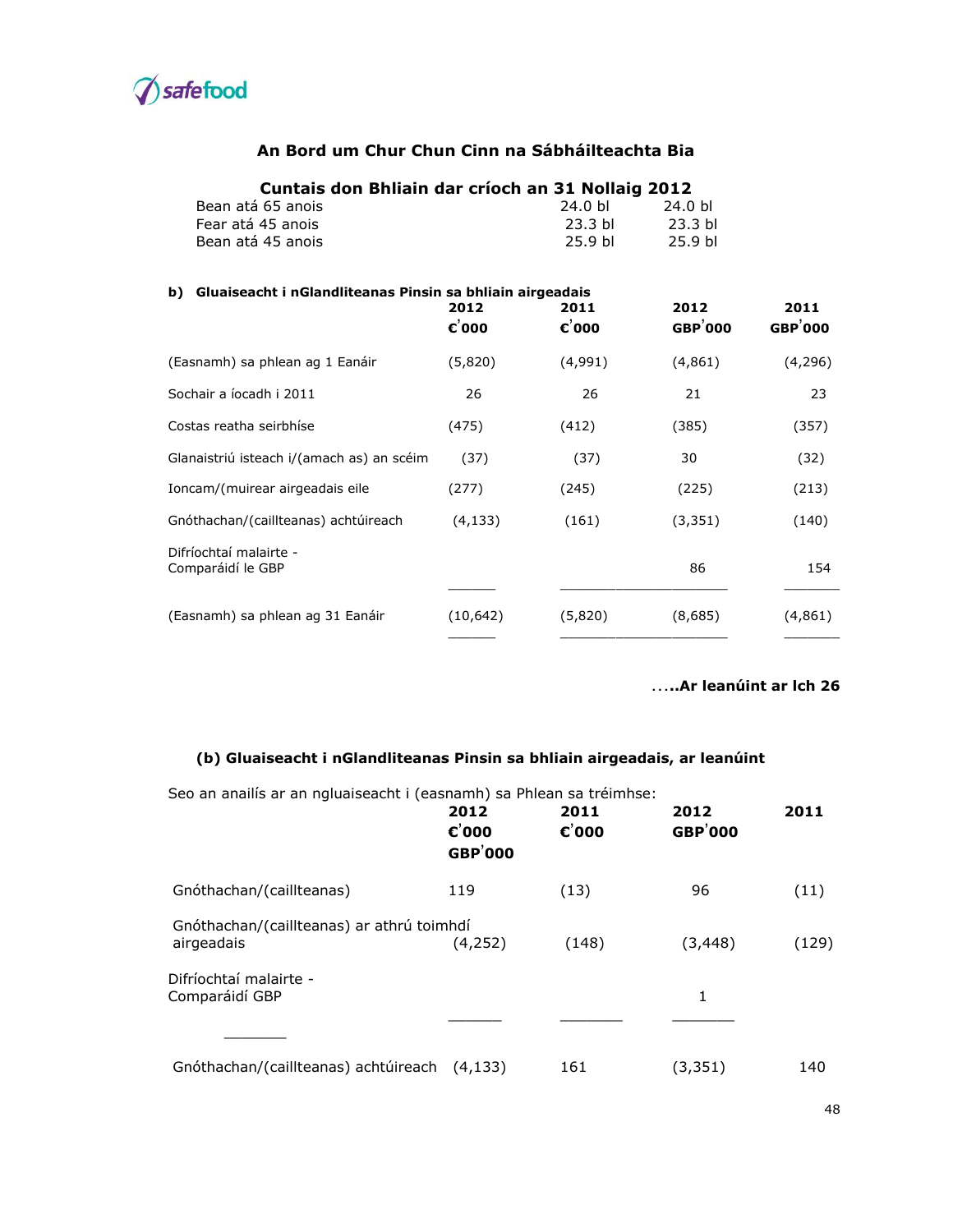

 $\frac{1}{2}$ 

# **An Bord um Chur Chun Cinn na Sábháilteachta Bia**

**Cuntais don Bhliain dar críoch an 31 Nollaig 2012**

\_\_\_\_\_\_ \_\_\_\_\_\_\_ \_\_\_\_\_\_\_

#### **c) Anailís ar an gCuntas Ioncaim agus Caiteachais don bhliain airgeadais**

Seo a leanas an anailís ar an nglanchistiú pinsin iarchurtha:

|                                             | 2012<br>$\varepsilon$ '000<br><b>GBP</b> '000 | 2011<br>$\varepsilon$ '000 | 2012<br><b>GBP</b> '000 | 2011 |
|---------------------------------------------|-----------------------------------------------|----------------------------|-------------------------|------|
| Costas reatha seirbhíse                     | 475                                           | 412                        | 385                     | 357  |
| Costas airgeadais eile                      | 277                                           | 245                        | 225                     | 213  |
| Sochair a íocadh i 2011                     | (26)                                          | (26)                       | (21)                    | (23) |
| Difríochtaí malairte -<br>Comparáidí le GBP |                                               |                            | (1)                     |      |
|                                             |                                               |                            |                         |      |
|                                             | 726                                           | 631                        | 588                     | 547  |
|                                             |                                               |                            |                         |      |

Seo a leanas anailís ar na costais reatha seirbhíse pinsin:

|                                             | 2012<br>$\varepsilon$ '000<br><b>GBP</b> '000 | 2011<br>$\varepsilon$ '000 | 2012<br><b>GBP</b> '000 | 2011 |
|---------------------------------------------|-----------------------------------------------|----------------------------|-------------------------|------|
| Costas reatha seirbhíse                     | 475                                           | 412                        | 385                     | 357  |
| Costas airgeadais eile                      | 277                                           | 245                        | 225                     | 213  |
| Difríochtaí malairte -<br>Comparáidí le GBP |                                               |                            | (1)                     |      |
|                                             |                                               |                            |                         |      |
|                                             | 752                                           | 657                        | 609                     | 570  |
|                                             |                                               |                            |                         |      |

**d) Cistiú Pinsin Iarchurtha**

 $\overline{\phantom{a}}$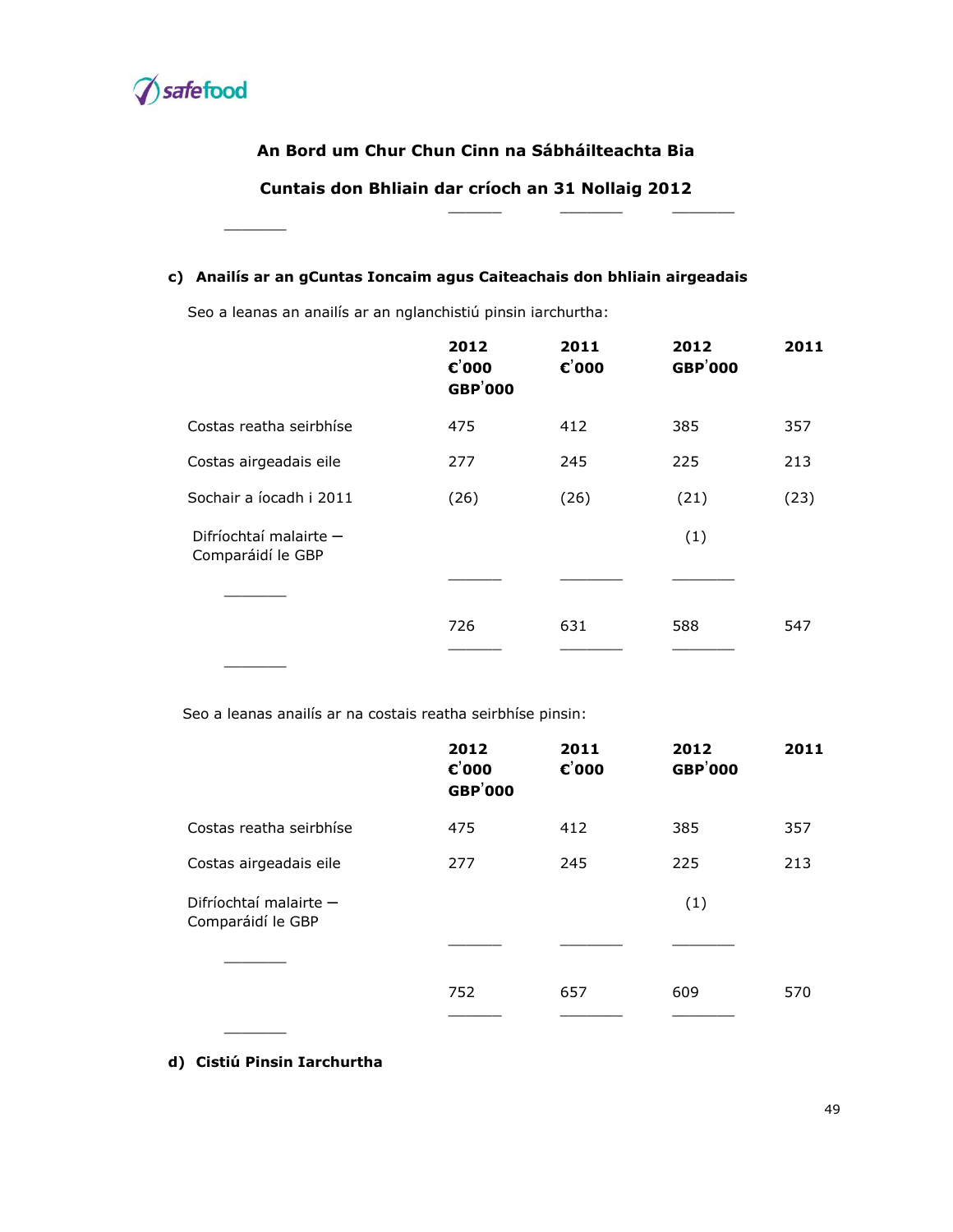

#### **Cuntais don Bhliain dar críoch an 31 Nollaig 2012**

De réir an chleachtais chuntasaíochta maidir le comhlachtaí Stát-urraithe neamhthráchtála i bPoblacht na hÉireann, aithníonn an Bord um Chur Chun Cinn na Sábháilteachta Bia sócmhainn arbh ionann é agus acmhainní a churfear ar fáil ag Státchistí na RA agus Éireann ar son an dliteanais neamhchistithe iarchurtha le haghaidh pinsean ar bhonn roinnt ócáidí san am a ghabh romhainn. Áirítear ar na himeachtaí seo an tacaíocht reachtúil do na scéimeanna aoisliúntais, agus an beartas agus an cleachtas i dtaca le maoiniú na bpinsean seirbhíse poiblí sa dá dhlínse lena n-áirítear an próiseas meastacháin bliantúil. Cé nach bhfuil aon chomhaontú foirmiúil ann agus mar sin níl aon ráthaíocht ann maidir leis na méideanna áirithe sin leis na comhlachtaí maoinithe, níl aon fhianaise ag an mBord um Chur Chun Cinn na Sábháilteachta Bia nach leanfaidh an beartas maoinithe seo den mhéid seo ar aon dul leis an gcleachtas reatha. Níl an socrú seo ar aon dul leis an gcleachtas cuntasaíochta sa RA mar is amhlaidh nach n-aithnítear dliteanas maoinithe go dtí go dtagann sé le bheith iníoctha, ceal ráthaíocht fhoirmiúil ann.

Ba é an tsócmhainn maoinithe iarchurtha le haghaidh pinsean ag 31 Nollaig 2012 €10.642m /£8.685m (2011: €5.820m/£4.861m).

|                                               | 2012<br>$\varepsilon$ '000<br><b>GBP</b> '000 | 2011<br>$\varepsilon$ '000 | 2012<br><b>GBP</b> '000 | 2011  |
|-----------------------------------------------|-----------------------------------------------|----------------------------|-------------------------|-------|
| Iarmhéid Tosaigh ag 1 Eanáir                  | 5,820                                         | 4,991                      | 4,861                   | 4,296 |
| (Méadú)/Laghdú i gCistiú<br>Pinsin Tarchurtha | 4,822                                         | 829                        | 3,824                   | 565   |
|                                               |                                               |                            |                         |       |
| Iarmhéid ag 31 Nollaig                        | 10,642                                        | 5,820                      | 8,685                   | 4,861 |
|                                               |                                               |                            |                         |       |

#### **e) Stair na nDliteanas Sochar Sainithe**

|                                                                                                               | 2012<br>$\epsilon$ '000 | 2011<br>$\epsilon$ '000 | 2010<br>$\epsilon$ '000 | 2009<br>$\varepsilon$ '000 |
|---------------------------------------------------------------------------------------------------------------|-------------------------|-------------------------|-------------------------|----------------------------|
| (Easnamh) amhail ar 31 Nollaig                                                                                | (10,642)                | (5,820)                 | (4,991)                 | (4,599)                    |
| Coigeartú taithí ar na dliteanais<br>Ar a n-áirítear gnóthachan/(caillteanas)<br>ó éifeacht an ráta mhalairte | (119)                   | (13)                    | 525                     | (140)                      |
| Céatadán na nDliteanas Scéime                                                                                 | $1.1\%$                 | 0.2%                    | 10.5%                   | $3.0\%$                    |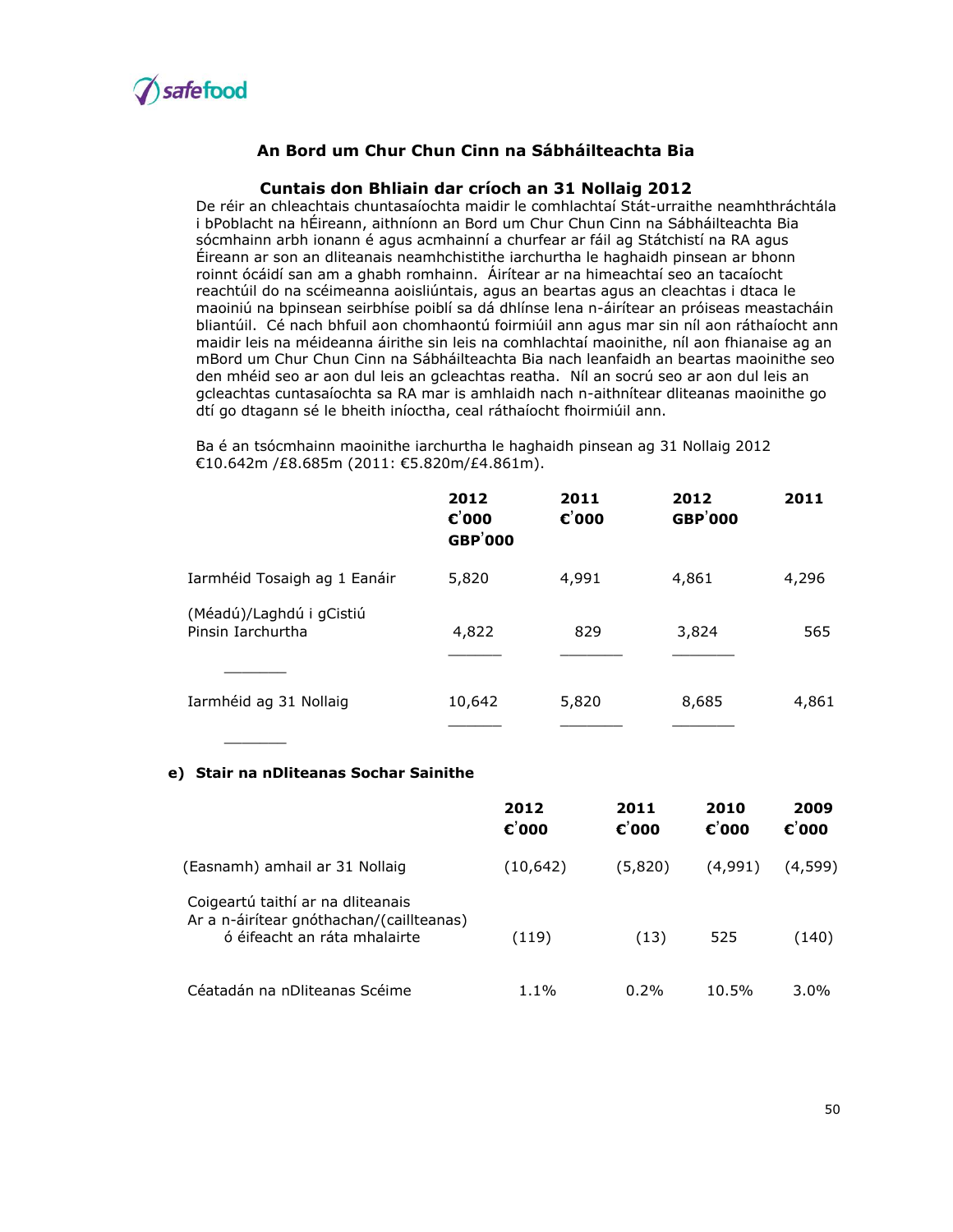

# **Cuntais don Bhliain dar críoch an 31 Nollaig 2012**

|                                                                                                                        | 2012<br><b>GBP</b> '000 | 2011<br><b>GBP</b> '000 | 2010<br><b>GBP</b> '000 | 2009 |
|------------------------------------------------------------------------------------------------------------------------|-------------------------|-------------------------|-------------------------|------|
| GP'000                                                                                                                 |                         |                         |                         |      |
| (Easnamh) amhail ar 31 Nollaig<br>(4,084)                                                                              | (8,685)                 | (4,861)                 | (4,296)                 |      |
| Coigeartú taithí ar na dliteanais<br>Ar a n-áirítear gnóthachan/(caillteanas)<br>ó éifeacht an ráta mhalairte<br>(125) | (96)                    | 452                     | (11)                    |      |
| Céatadán na nDliteanas Scéime<br>$3.0\%$                                                                               | $1.1\%$                 | $0.2\%$                 | 10.5%                   |      |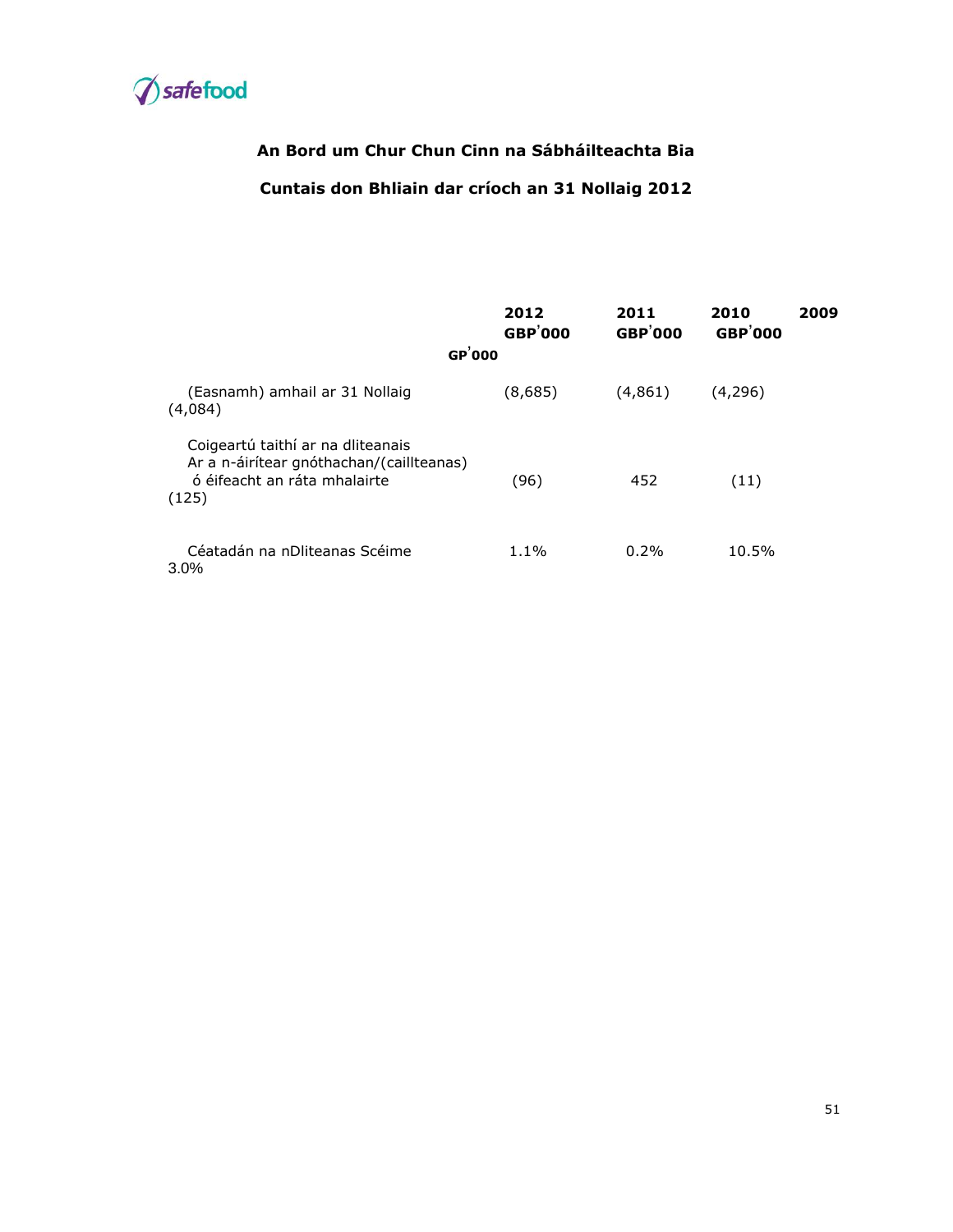

# **An Bord um Chur Chun Cinn na Sábháilteachta Bia Cuntais don Bhliain dar críoch an 31 Nollaig 2012**

**ACCOUNTS DIRECTION** 

FOOD SAFETY PROMOTION BOARD

ACCOUNTS DIRECTION GIVEN BY THE NORTHERN DEPARTMENT OF HEALTH, SOCIAL SERVICES AND PUBLIC SAFETY AND THE SOUTHERN DEPARTMENT OF HEALTH AND CHILDREN, WITH THE APPROVAL OF THE FINANCE DEPARTMENTS NORTH AND SOUTH, IN ACCORDANCE WITH THE NORTH/SOUTH CO-OPERATION (IMPLEMENTATION BODIES) (NORTHERN IRELAND) ORDER 1999 AND THE SOUTHERN BRITISH-IRISH AGREEMENT ACT 1999.

The annual accounts shall give a true and fair view of the income and expenditure and cash flows for the financial year, and the state of affairs as at the year end: Subject to this requirement, the Body shall prepare accounts for the financial period 2 December 1999 to 31 December 2000 and subsequent financial years in accordance with:

- a the North/South Implementation Bodies Annual Peports and Accounts Guidance;
- b other guidance which Finance Departments may issue from time to time in respect of accounts which are required to give a true and fair virty.
- c. any other specific disclosures required by sponsoring Departments,

except where agreed otherwise with Finance Departments, in which case the exception shall be described in the notes to the accounts.

Signed by the authority of the Department of Health, Social Services and Public Safety

Ande Holl

Dated  $18 - 66.07$ 

Department of Health and Children

52